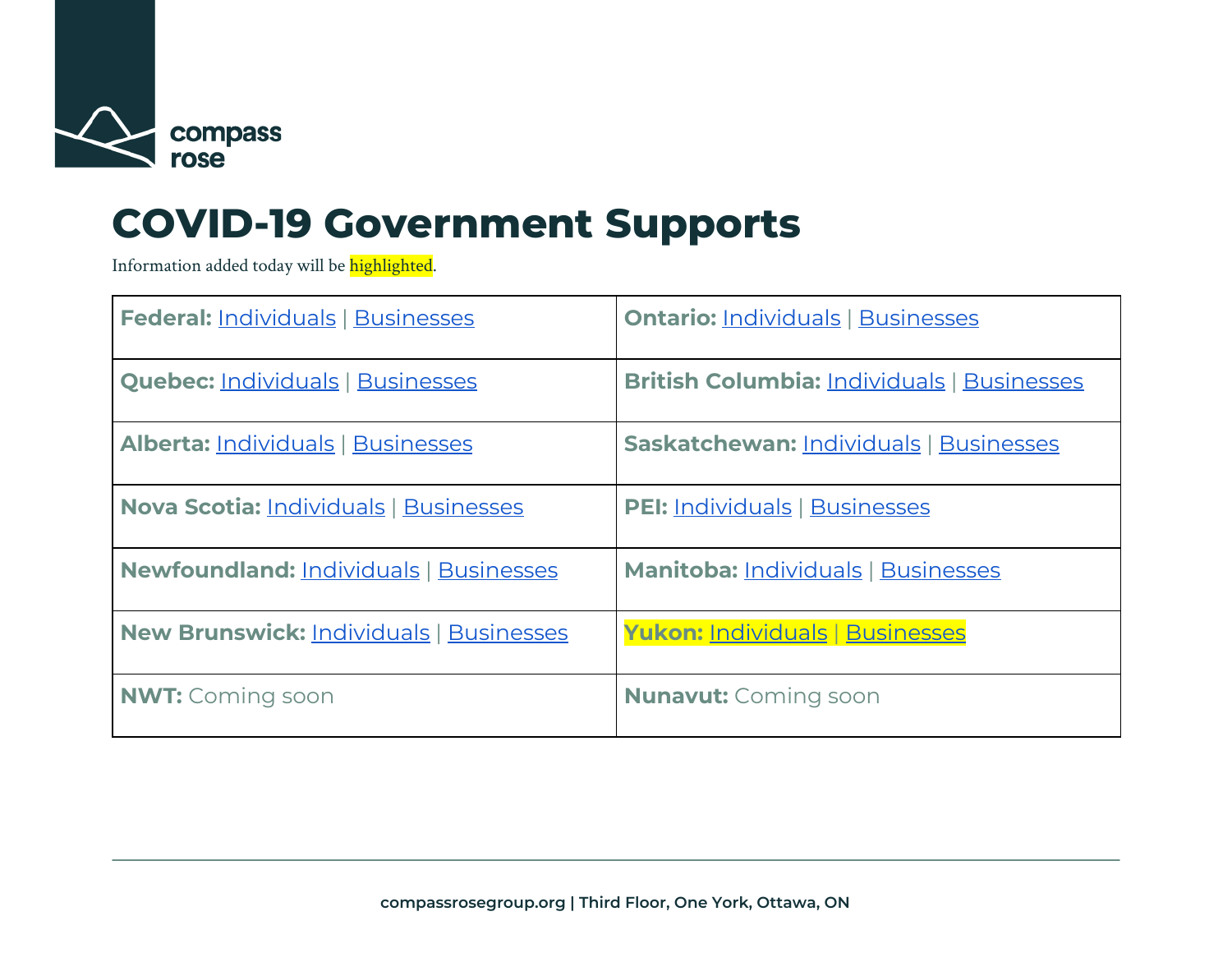

## **Government of Canada**

Updated April 2, 2020

Please visit the below for the latest updates and information:

- Government of Canada response page: [Canada.ca/coronavirus](http://canada.ca/coronavirus)
- [COVID-19 Government Resources for Canadian Businesses](https://www.canada.ca/en/services/business/maintaingrowimprovebusiness/resources-for-canadian-businesses.html)
- [If your business has manufacturing capacity, equipment or facilities that can be retooled to meet medical needs, or skilled workers,](https://www.canada.ca/en/services/business/maintaingrowimprovebusiness/manufacturers-needed.html) [please contact the federal government.](https://www.canada.ca/en/services/business/maintaingrowimprovebusiness/manufacturers-needed.html)
- [Government of Canada COVID-19 self-assessment tool](https://ca.thrive.health/covid19/en)
- [List of Essential Services](https://www.publicsafety.gc.ca/cnt/ntnl-scrt/crtcl-nfrstrctr/esf-sfe-en.aspx)

### <span id="page-1-0"></span>**FEDERAL - Supports for individuals**

| <b>Resource</b>                                                                                                         | What it is / Who can apply                                                                                                                                                                                                                                                                                                                              | <b>Contact Information</b>                                                                                                                                                                                                                     | <b>Notes</b>                                                                                                                    |
|-------------------------------------------------------------------------------------------------------------------------|---------------------------------------------------------------------------------------------------------------------------------------------------------------------------------------------------------------------------------------------------------------------------------------------------------------------------------------------------------|------------------------------------------------------------------------------------------------------------------------------------------------------------------------------------------------------------------------------------------------|---------------------------------------------------------------------------------------------------------------------------------|
| Canada Emergency<br>Response Benefit<br>(formally<br>Emergency<br>Sickness Benefit<br>and Emergency<br>Support Benefit) | \$2000/month for 16 weeks emergency<br>payments for those who are:<br>quarantined or infected with the<br>coronavirus<br>taking care of a sick family member<br>parents with children who can't earn<br>money because they have to stay<br>home<br>laid off workers / self employed /<br>business owners / contract workers<br>who don't qualify for EI | <b>CERB Application Information</b><br>For more information: CERB FAQ<br>To register for MyAccount with<br>the CRA:<br>https://www.canada.ca/en/revenu<br>e-agency/services/e-services/e-ser<br>vices-individuals/account-individu<br>als.html | Administered through<br>the CRA.<br>To be backdated to<br>March 15.<br>Paid every 4 weeks,<br>and available until<br>October 3. |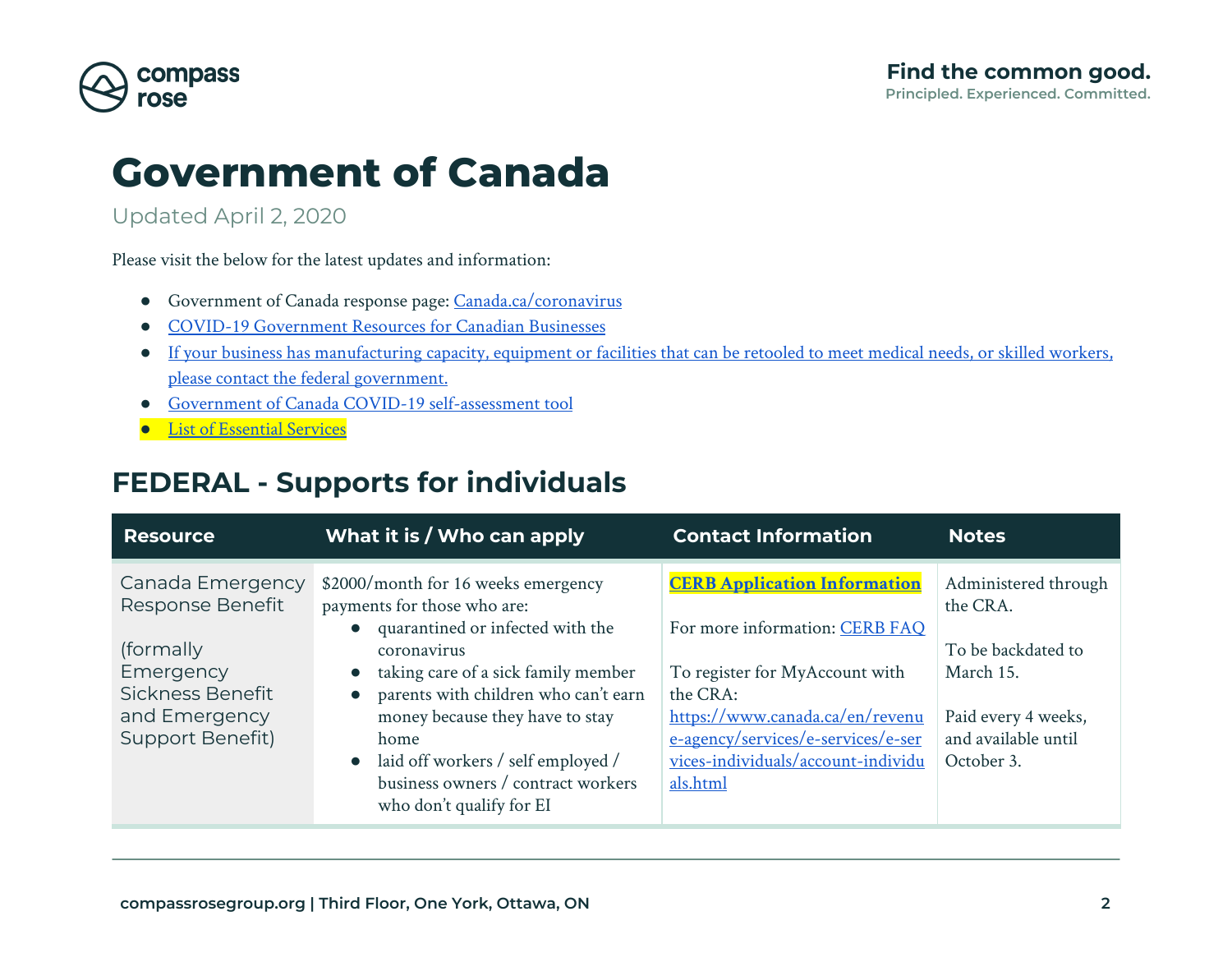



compass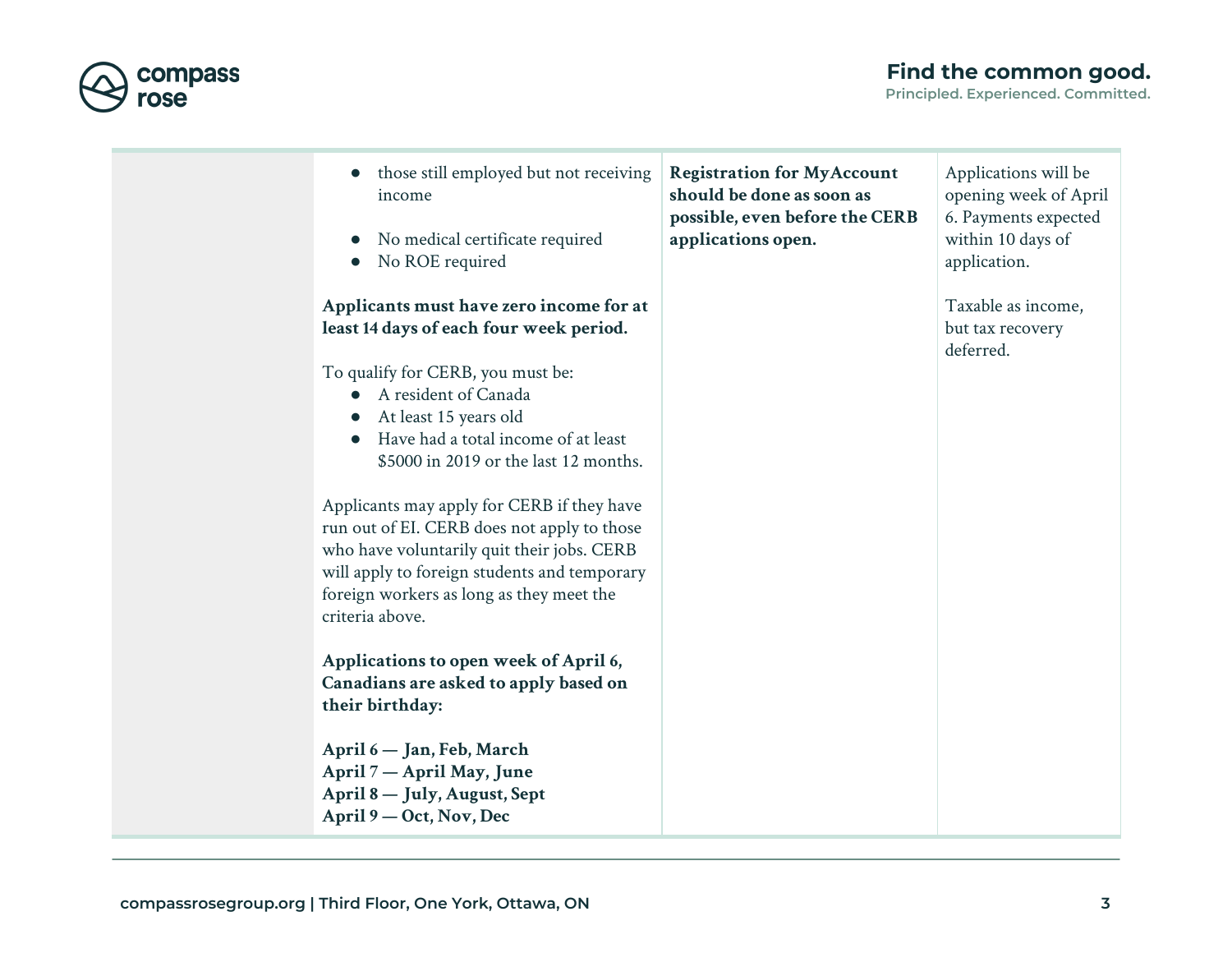

| Employment<br><b>Insurance Sickness</b><br><b>Benefits</b>                 | Up to 15 weeks of financial assistance if you<br>cannot work for medical reasons. You could<br>receive 55% of earnings up to a maximum of<br>\$573 a week.<br>For COVID-19-related illness / quarantine:<br>One week waiting period waived<br>Toll free line for COVID-19 EI<br>questions<br>Priority application processing for<br>those in quarantine<br>No medical certificate required<br>Can be backdated | Website:<br>https://www.canada.ca/en/service<br>s/benefits/ei/ei-sickness.html<br>Phone: 1-833-381-2725                                                                                                         | You can apply if you<br>have been paying into<br>EI and worked 600<br>hours in the last 52<br>weeks. If you do not<br>qualify, you should<br>apply for Canada<br><b>Emergency Response</b><br>Benefits (above) when<br>available.      |
|----------------------------------------------------------------------------|----------------------------------------------------------------------------------------------------------------------------------------------------------------------------------------------------------------------------------------------------------------------------------------------------------------------------------------------------------------------------------------------------------------|-----------------------------------------------------------------------------------------------------------------------------------------------------------------------------------------------------------------|----------------------------------------------------------------------------------------------------------------------------------------------------------------------------------------------------------------------------------------|
| Employment<br>Insurance Regular<br><b>Benefits</b>                         | For layoffs, including temporary layoffs, or<br>otherwise losing your job through no fault of<br>your own.<br>If you work multiple jobs and have been laid<br>off some of your jobs but not all, apply to EI<br>instead of CERB.                                                                                                                                                                               | Website:<br>https://www.canada.ca/en/service<br>s/benefits/ei/ei-regular-benefit.ht<br>ml<br>Contact EI:<br>https://www.canada.ca/en/employ<br>ment-social-development/corporat<br>e/contact/ei-individual.html | You can apply if you<br>have been paying into<br>EI and worked $~1$ 700<br>hours in the last 52<br>weeks. If you do not<br>qualify, you should<br>apply for Canada<br><b>Emergency Response</b><br>Benefits (above) when<br>available. |
| <b>Global Affairs</b><br>Canada: COVID<br><b>Emergency Loan</b><br>Program | Support for Canadians directly affected by<br>COVID-19 who cannot return to Canada<br>immediately.                                                                                                                                                                                                                                                                                                             | Nearest embassy/consulate:<br>https://travel.gc.ca/assistance/emb<br>assies-consulates                                                                                                                          | Fund not formally set<br>up yet, but if outside<br>Canada, contact GAC<br>or the nearest embassy<br>/consulate.                                                                                                                        |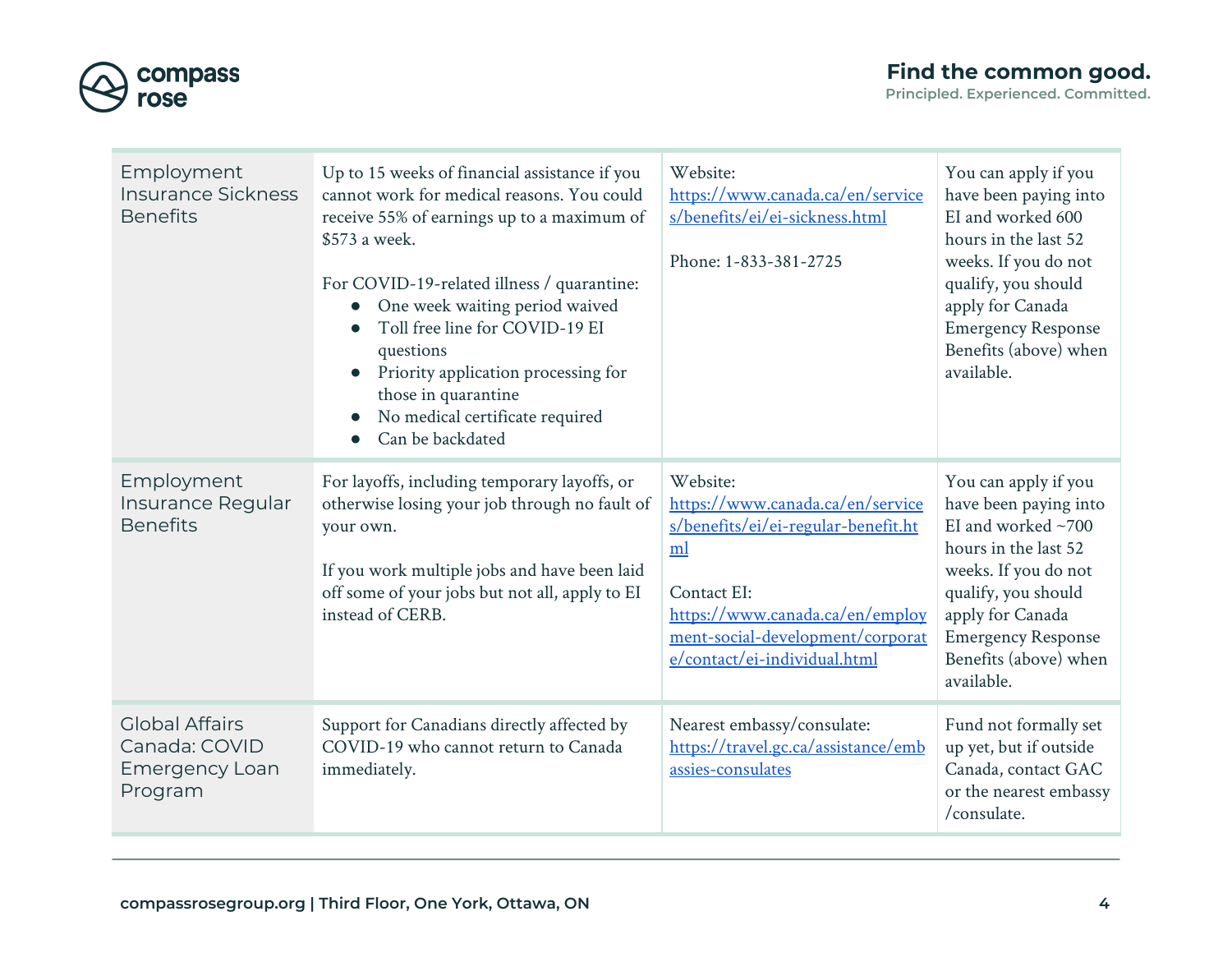



|                          | Emergency loan up to \$5,000 for<br>Canadians to return to Canada and<br>life sustaining needs.<br>Additional support as needed.<br>$\bullet$                                                                                                                                                                                                                                                                                                                                                                                                                                               | Phone for Canadians outside of<br>Canada: 613-996-8885<br>Email for Canadians outside<br>Canada: sos@international.gc.ca<br>Website:<br>https://travel.gc.ca/assistance/eme<br>rgency-info/financial-assistance/co<br>vid-19-financial-help |  |
|--------------------------|---------------------------------------------------------------------------------------------------------------------------------------------------------------------------------------------------------------------------------------------------------------------------------------------------------------------------------------------------------------------------------------------------------------------------------------------------------------------------------------------------------------------------------------------------------------------------------------------|---------------------------------------------------------------------------------------------------------------------------------------------------------------------------------------------------------------------------------------------|--|
| <b>CRA: Tax supports</b> | Individual tax return filing date<br>$\bullet$<br>deferred until June 1, 2020.<br>Payment due date deferred to August<br>$\bullet$<br>31.<br>Trusts filing date deferred to May 1,<br>$\bullet$<br>2020.<br>Electronic signatures will be accepted<br>for tax returns.<br>Canada Revenue Agency (CRA)<br>$\bullet$<br>outreach program now available by<br>phone or webinar.<br>CRA reducing audits, no audits on<br>$\bullet$<br>GST/HST or income tax for the next<br>four weeks.<br>Self-employed individuals may defer<br>$\bullet$<br>GST/HST and customs duty<br>payments until June. |                                                                                                                                                                                                                                             |  |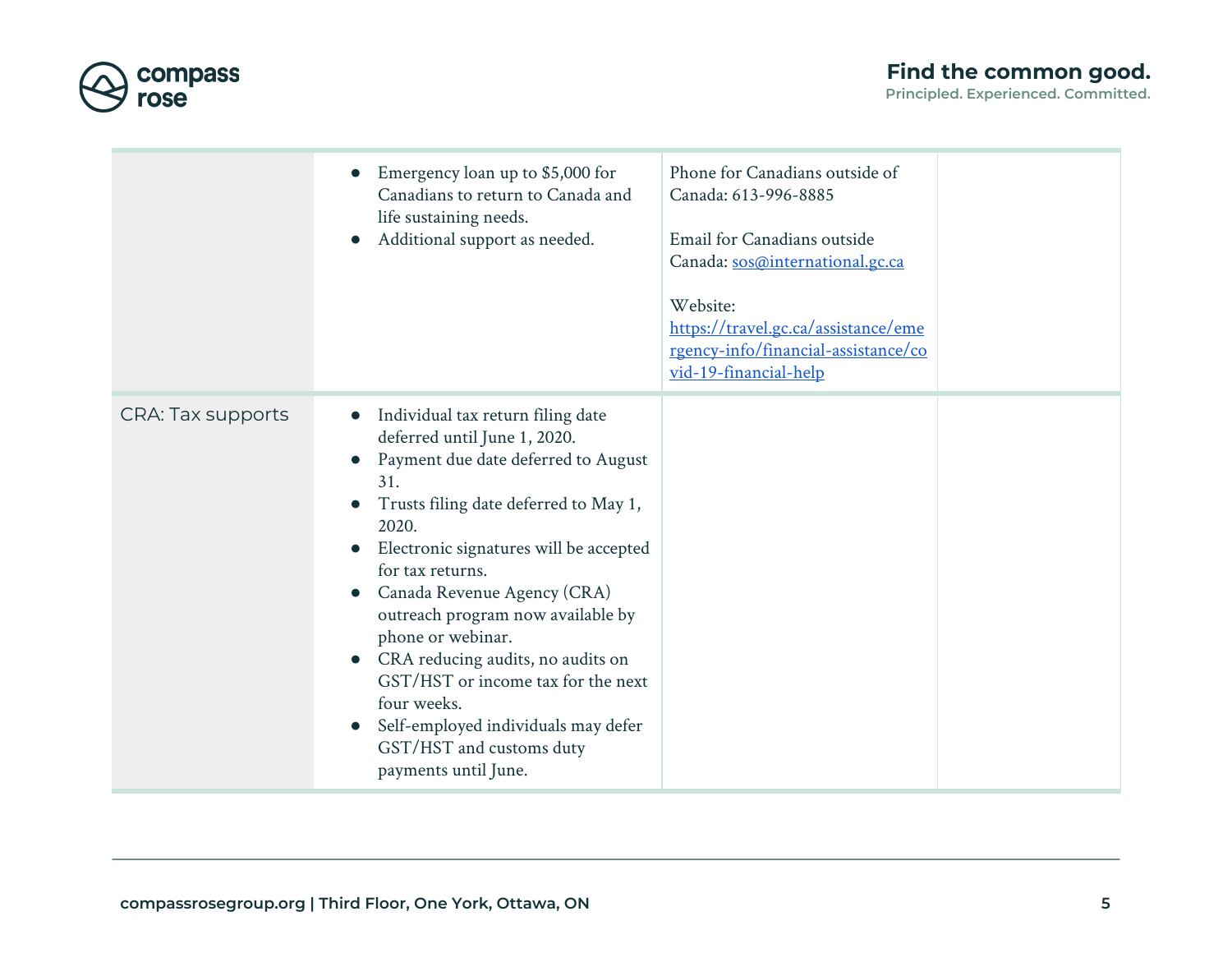

| Mortgage Relief/<br><b>Credit Relief</b>       | Big Six banks have announced that they will<br>offer relief on a case-by-case basis on credit<br>products, including up to six months relief<br>on mortgage payments.<br>Mortgages backed by CHMC will be offered<br>support on a case-by-case basis. | Contact your bank or credit<br>provider.                                                                                                                   | Applies to BMO,<br>CIBC, National Bank<br>of Canada, RBC,<br>Scotiabank, TD Bank |
|------------------------------------------------|-------------------------------------------------------------------------------------------------------------------------------------------------------------------------------------------------------------------------------------------------------|------------------------------------------------------------------------------------------------------------------------------------------------------------|----------------------------------------------------------------------------------|
| <b>GST Credit</b><br>Program                   | One-time payment on May cheque to<br>effectively double payments.                                                                                                                                                                                     | Website:<br>https://www.canada.ca/en/revenu<br>e-agency/services/child-family-ben<br>efits/goods-services-tax-harmonize<br>d-sales-tax-gst-hst-credit.html | Will happen<br>automatically for all<br>enrolled in the<br>program.              |
| Canada Child<br><b>Benefit</b>                 | Temporary increase of \$300 per child for<br>monthly payments starting in May.                                                                                                                                                                        | Website:<br>https://www.canada.ca/en/revenu<br>e-agency/services/child-family-ben<br>efits/canada-child-benefit-overvie<br>w.html                          | Will happen<br>automatically for all<br>recipients.                              |
| Canada Student<br>Loans                        | Interest-free moratorium for 6 months on<br>payments, ending September 30, 2020.<br>Apprentice loans included.                                                                                                                                        |                                                                                                                                                            | Will happen<br>automatically for those<br>with direct deposit.                   |
| <b>RRIF</b>                                    | Reduction in the minimum required<br>withdrawals for RRIFs by 25%.                                                                                                                                                                                    |                                                                                                                                                            | Applicable for 2020.                                                             |
| Indigenous<br>Community<br><b>Support Fund</b> | COVID-19 response funding to First<br>Nations, Metis, and Inuit communities.                                                                                                                                                                          | More information, including<br>contact information HERE.                                                                                                   |                                                                                  |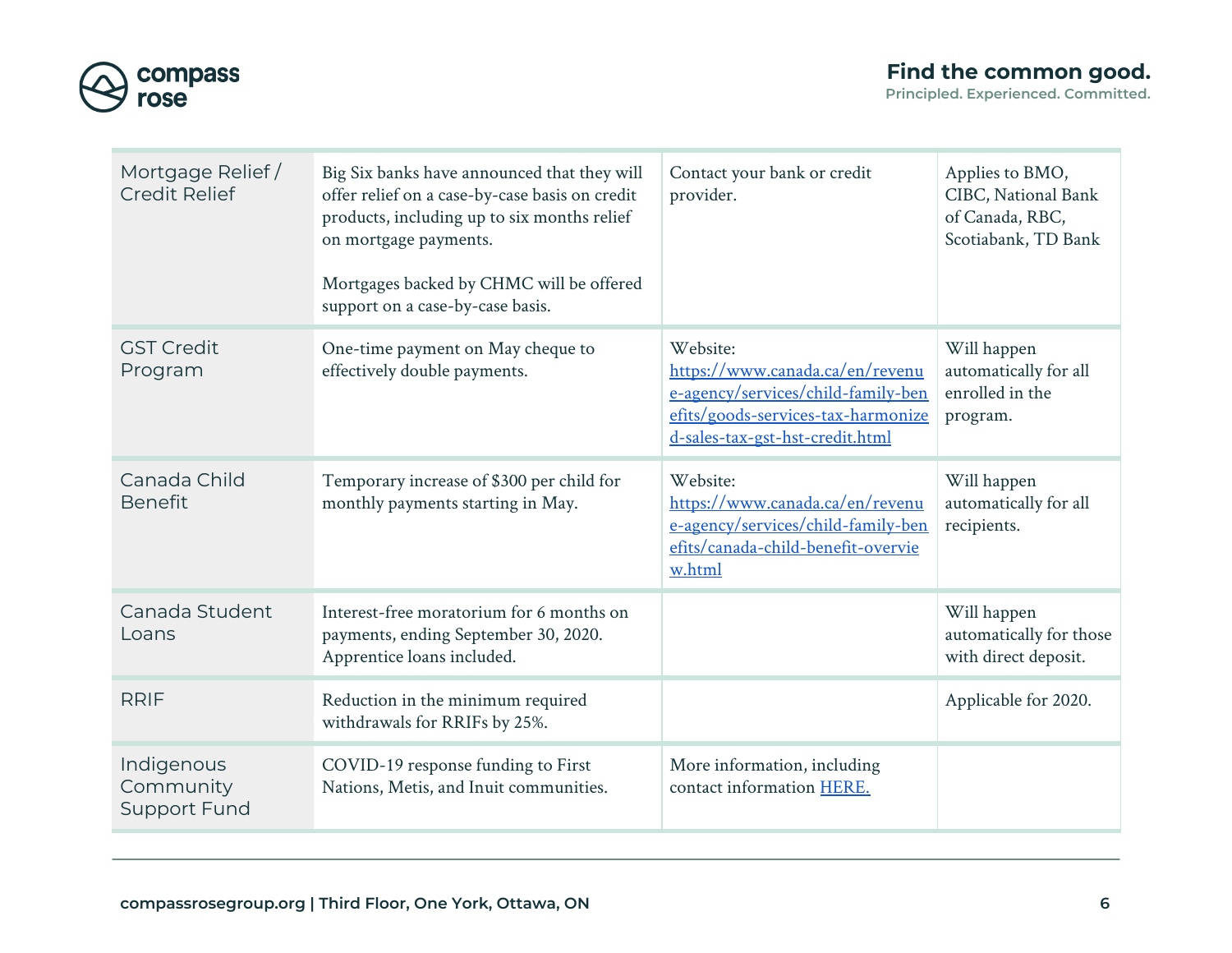



|                                                 | Funding will be transferred automatically<br>through ISC regional offices through existing<br>agreements.   |                                                                                    |  |
|-------------------------------------------------|-------------------------------------------------------------------------------------------------------------|------------------------------------------------------------------------------------|--|
|                                                 | Urban, regional, and off-reserve Indigenous<br>organizations will need to apply through a<br>proposal call. |                                                                                    |  |
| Government of<br>Canada COVID-19<br>Support App | App has updates on the situation, resources,<br>and self-assessment tools.                                  | Information and download HERE.<br>Available in Google Play and Apple<br>App Store. |  |

## <span id="page-6-0"></span>**FEDERAL - Supports for businesses**

| <b>Resource</b>                                                                              | What it is and who can apply                                                                                                                                                                                                            | <b>Contact information</b>                                                                                                                  | <b>Notes</b>                                                             |
|----------------------------------------------------------------------------------------------|-----------------------------------------------------------------------------------------------------------------------------------------------------------------------------------------------------------------------------------------|---------------------------------------------------------------------------------------------------------------------------------------------|--------------------------------------------------------------------------|
| Minister of Small<br>Business, Export<br>Promotion and<br>International<br>Trade COVID calls | Daily update calls on COVID-19 for business<br>leaders and entrepreneurs.                                                                                                                                                               | Form to sign up HERE.<br>Phone for Minister Ng's office:<br>343-203-7332                                                                    |                                                                          |
| <b>Temporary Wage</b><br>Subsidy<br>(formerly Small<br><b>Business Wage</b><br>Subsidy)      | A temporary 75% wage subsidy for businesses for<br>first \$58,700 of each employee's salary for<br>companies that show they have lost 30% of<br>revenues or more in March, April, or May,<br>compared to those months in 2019. No limit | More information available<br>HERE.<br>To be accessed through the CRA.<br>Companies will access this through<br>their CRA Account - if your | Was raised from<br>10% on March<br>27.<br>Applications<br>soon from CRA. |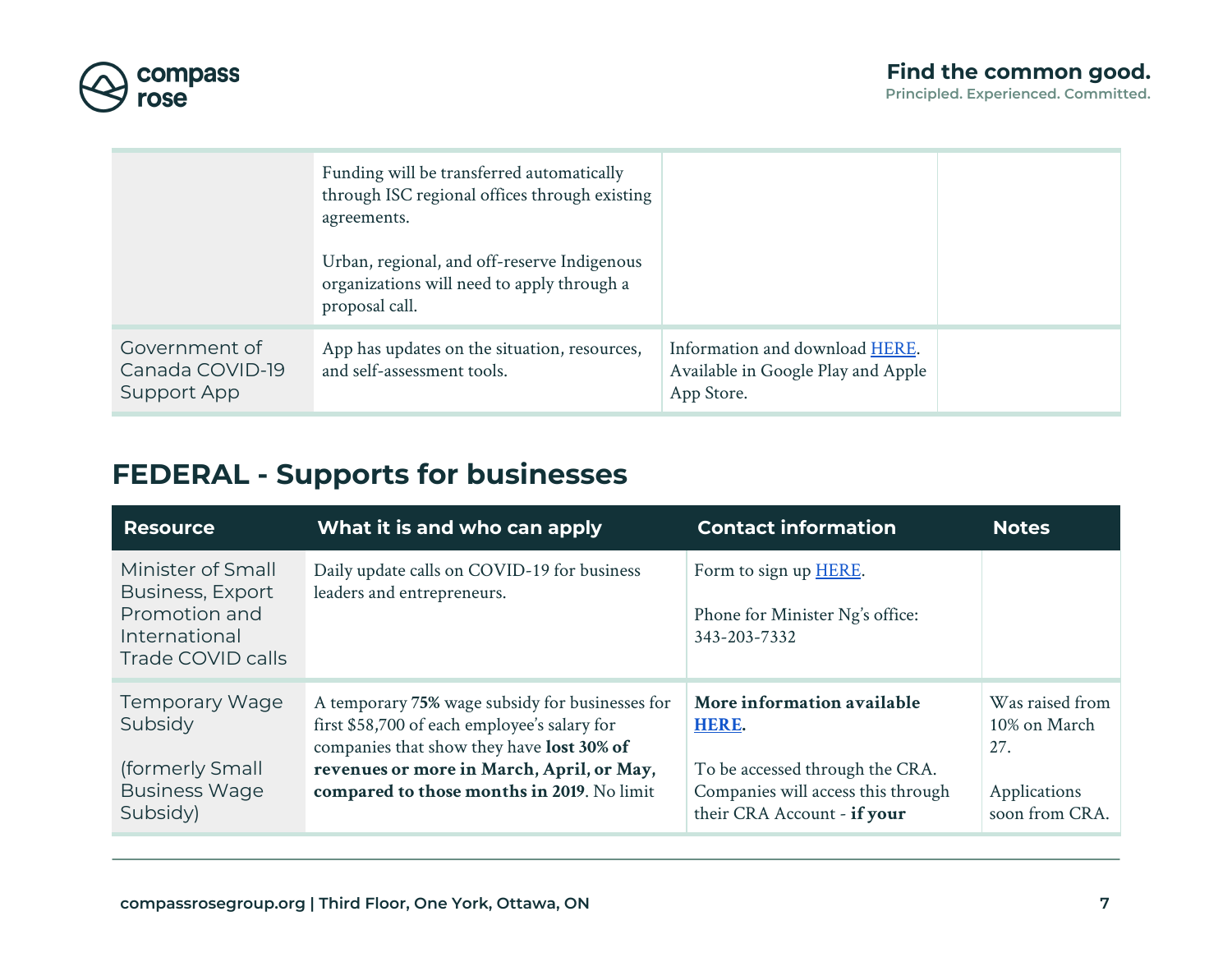



|                                                | on number of employees. Retroactive to March<br>15.<br>The wage subsidy applies to:<br><b>Companies who have lost at least 30%</b><br>of revenues, regardless of size.<br>Includes registered charities and<br>NGOs.<br>Does not include publicly funded companies such<br>as Crown Corporations. Does not cover<br>pre-revenue startups. Not mandatory, but<br>company should try to pay the other 25% of<br>wages.<br>Those organizations that do not qualify for the<br>Canada Emergency Wage Subsidy may continue<br>to qualify for the previously announced wage<br>subsidy of 10 per cent of remuneration paid from<br>March 18 to before June 20, up to a maximum<br>subsidy of \$1,375 per employee and \$25,000 per<br>employer. | company does not have a CRA<br>Account, please sign up ASAP<br>even before applications are open. |                                                                                               |
|------------------------------------------------|-------------------------------------------------------------------------------------------------------------------------------------------------------------------------------------------------------------------------------------------------------------------------------------------------------------------------------------------------------------------------------------------------------------------------------------------------------------------------------------------------------------------------------------------------------------------------------------------------------------------------------------------------------------------------------------------------------------------------------------------|---------------------------------------------------------------------------------------------------|-----------------------------------------------------------------------------------------------|
| Canada<br>Emergency<br><b>Business Account</b> | Banks will be offering \$40,000 in loans<br>guaranteed by the government for qualifying<br>businesses; interest free for one year and up to<br>\$10,000 forgivable if business meets certain<br>conditions.                                                                                                                                                                                                                                                                                                                                                                                                                                                                                                                               | Apply through your financial<br>institution.                                                      | Further<br>information to<br>come. Programs<br>will roll out<br>three weeks<br>from March 27. |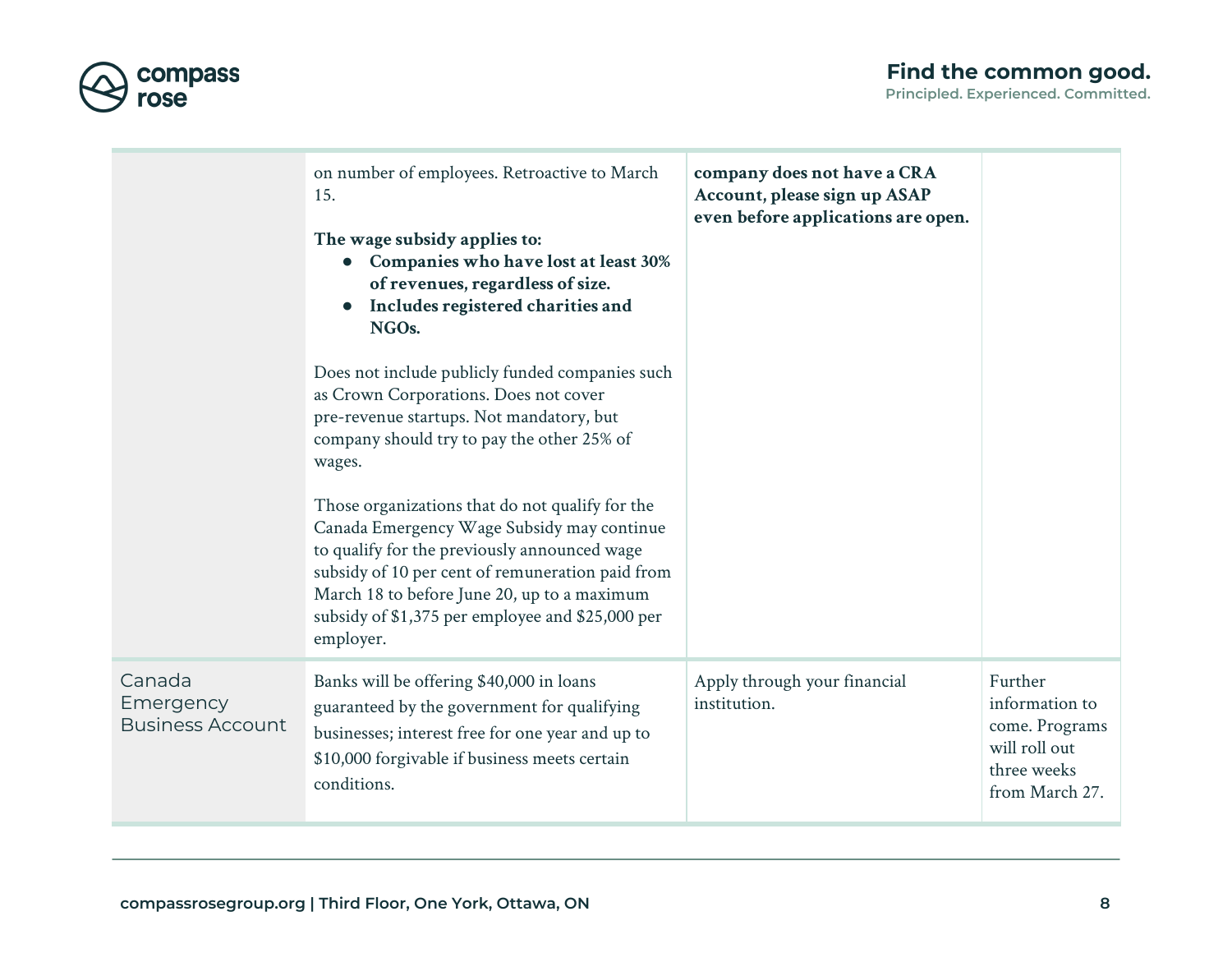



|                                      | To qualify, these organizations will need to<br>demonstrate they paid between \$50,000 to \$1<br>million in total payroll in 2019. Repaying the<br>balance of the loan on or before December 31,<br>2022 will result in loan forgiveness of 25 percent<br>(up to \$10,000).                                                                  |                                                                                                                                                  |                                                                       |
|--------------------------------------|----------------------------------------------------------------------------------------------------------------------------------------------------------------------------------------------------------------------------------------------------------------------------------------------------------------------------------------------|--------------------------------------------------------------------------------------------------------------------------------------------------|-----------------------------------------------------------------------|
| Canada Business<br>App               | A dedicated section has been added to the Canada<br>Business App to keep businesses informed about<br>latest updates with COVID-19.                                                                                                                                                                                                          | Website:<br>http://www.ic.gc.ca/eic/site/icgc.nsf/<br>$eng/h_07670.html$                                                                         | App can be<br>downloaded free<br>on Apple or<br>Google app<br>stores. |
| (BDC): Small<br><b>Business Loan</b> | Up to \$100,000 available per business. Online<br>application process.<br>Eligible businesses:<br>Canadian-based<br>Generating revenues for at least 24<br>months<br>Good credit history<br>Owner is age of majority<br>You may postpone capital payments for the first 6<br>months and repay over 5 years. No personal<br>collateral taken. | Website:<br>https://www.bdc.ca/en/financing/bu<br>siness-loans/pages/small-business-loa<br>n.aspx<br>Phone: 1-877-232-2269<br>Email: info@bdc.ca |                                                                       |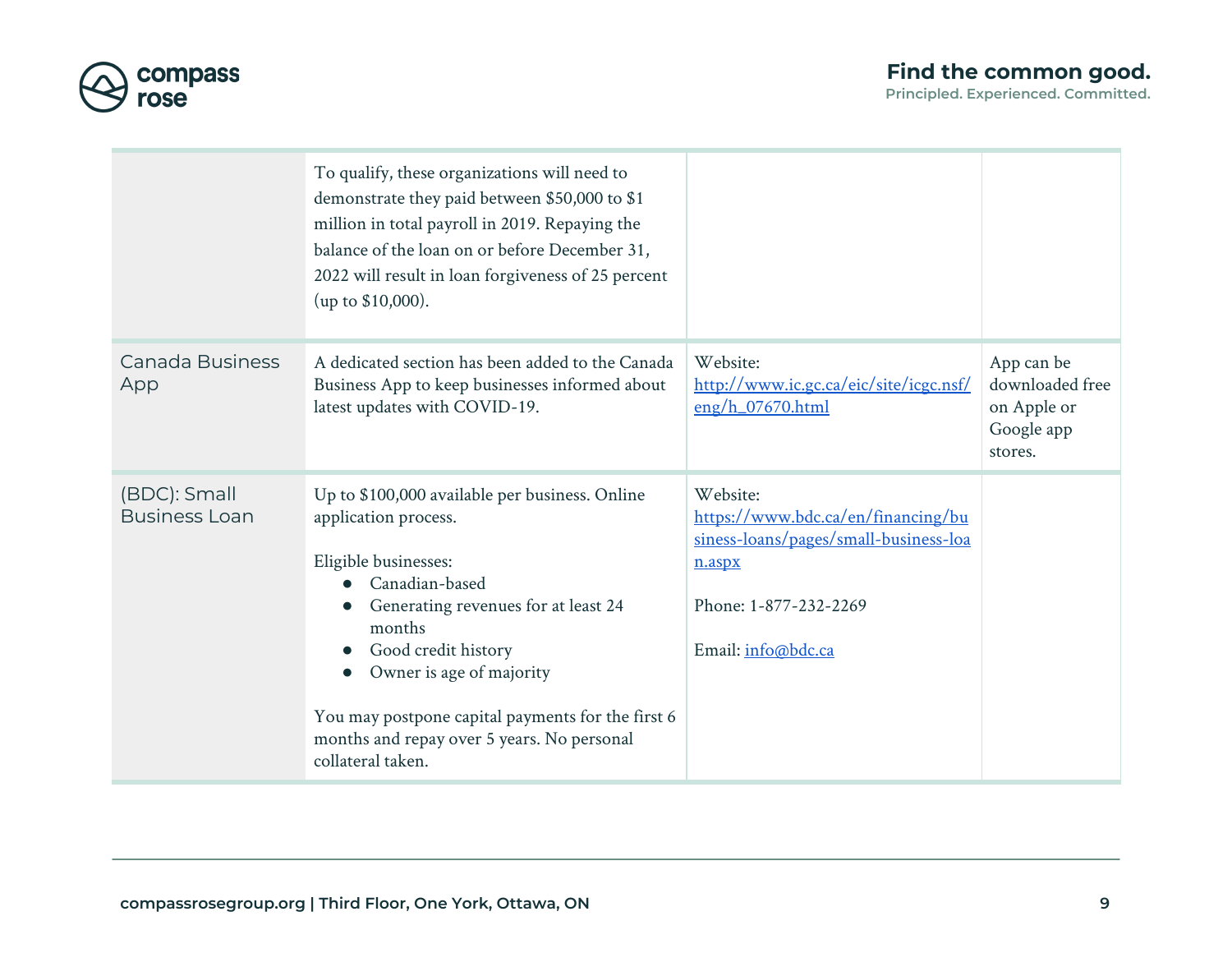

| <b>BDC: Working</b><br>Capital Loan            | For loans over \$100,000. Online application<br>submission, will be contacted by BDC rep.<br>Flexible repayment terms, including option of<br>postponing start of capital payments and<br>matching payments to cash flow.                                                                                                                                                                                                                             | Website:<br>https://www.bdc.ca/en/financing/bu<br>siness-loans/working-capital-financin<br>g/pages/working-capital-loan.aspx<br>Phone: 1-877-232-2269<br>Email: info@bdc.ca |                                                                                                                |
|------------------------------------------------|-------------------------------------------------------------------------------------------------------------------------------------------------------------------------------------------------------------------------------------------------------------------------------------------------------------------------------------------------------------------------------------------------------------------------------------------------------|-----------------------------------------------------------------------------------------------------------------------------------------------------------------------------|----------------------------------------------------------------------------------------------------------------|
| <b>BDC: Purchase</b><br><b>Order Financing</b> | Covers up to 90% purchase order amount. Online<br>application submission, will be contacted by BDC<br>rep.<br>Repayment schedule and amortization<br>aligned with purchase order payment<br>terms and conditions.<br>Shorter terms than working capital loan.<br>$\bullet$<br>Interest-only payments with a balloon<br>$\bullet$<br>payment at loan maturity.<br>Loan disbursement is directly to business,<br>$\bullet$<br>and in either CAD or USD. | Website:<br>https://www.bdc.ca/en/financing/bu<br>siness-loans/pages/purchase-order-fi<br>nancing.aspx<br>Phone: 1-877-232-2269<br>Email: info@bdc.ca                       |                                                                                                                |
| <b>Work Sharing</b><br>Program                 | Temporary special measures for businesses<br>affected by COVID-19. Extends agreements by 38<br>weeks to a total of 76 weeks. Mandatory waiting<br>period waived. Reduced requirements for<br>financial documents on application and need for<br>company to have been in business reduced to 1<br>year. Processing time aimed to be reduced to 10<br>days.                                                                                             | Website:<br>https://www.canada.ca/en/employm<br>ent-social-development/corporate/no<br>tices/coronavirus.html#h4.02<br>Phone: 1-800-367-5693                                | Being part of a<br>Work Sharing<br>Program does<br>not affect<br>workers'<br>individual<br>eligibility for EI. |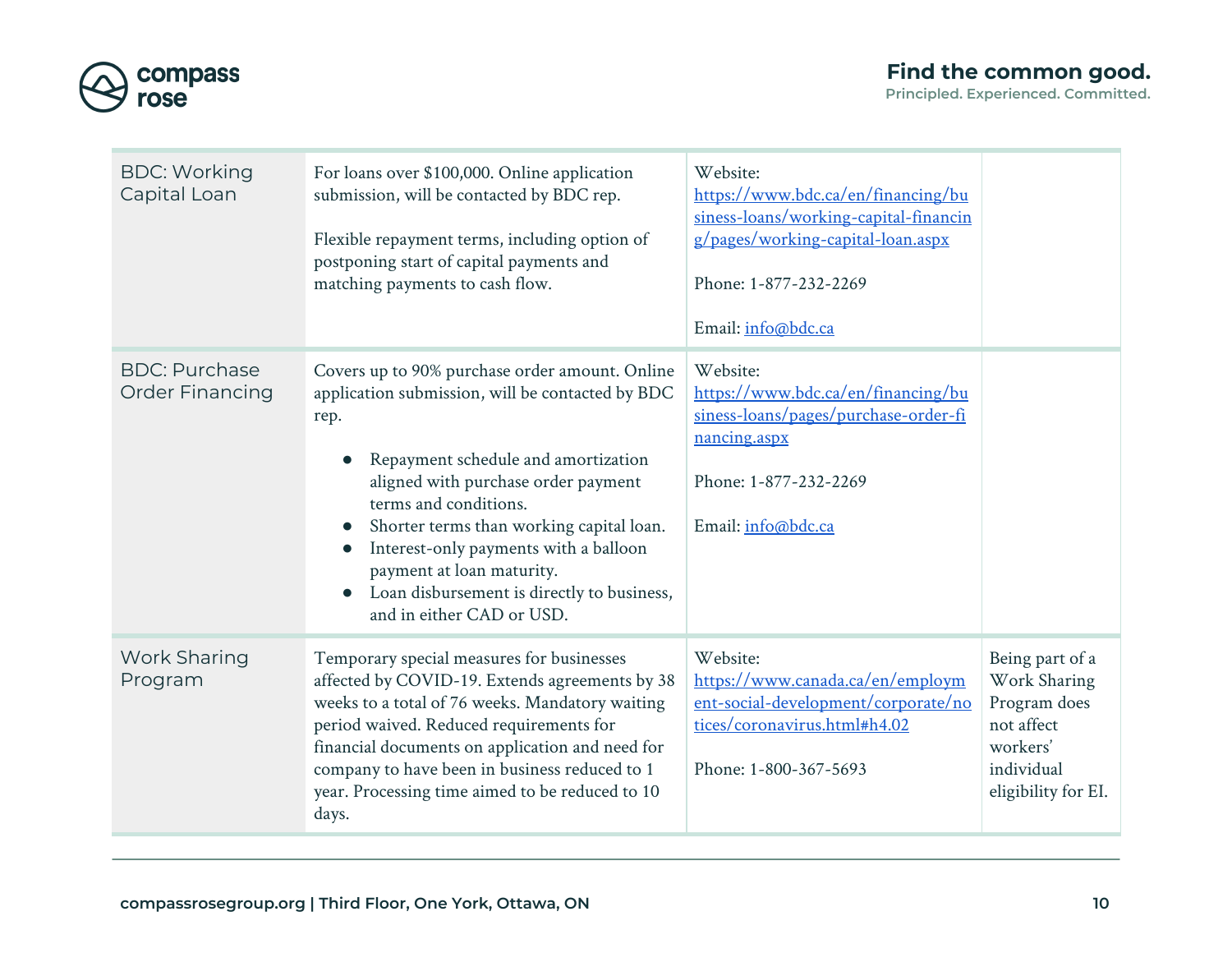

|                                          |                                                                                                                                                                                                                                                                                                                                                                                         | Email for more information:<br>EDSC.DGOP.TP.REP-RES.WS.POB.<br>ESDC@servicecanada.gc.ca<br>(email is not a typo)                    |                                |
|------------------------------------------|-----------------------------------------------------------------------------------------------------------------------------------------------------------------------------------------------------------------------------------------------------------------------------------------------------------------------------------------------------------------------------------------|-------------------------------------------------------------------------------------------------------------------------------------|--------------------------------|
| Export<br>Development<br>Canada          | Opened a dedicated phone line for questions on<br>exporting / COVID-19.<br>Effective March 24, EDC is offering a bank<br>guarantee for all loans under \$5 million for<br>exporting companies.<br>For EDC Credit Insurance customers, EDC will<br>now cover losses for goods shipped even if the<br>buyer has not accepted the goods, and waive the<br>60-day waiting period for claims | For more information, click HERE.<br>Phone line: 1-800-229-0575<br>Contact a trade advisor email:<br>tradeadvisor-conseiller@edc.ca | To last until Sep<br>30, 2020. |
| <b>EDC Canada</b><br>Account flexibility | More flexibility on the Canada Account at the<br>Minister's discretion.                                                                                                                                                                                                                                                                                                                 |                                                                                                                                     |                                |
| <b>CRA: Tax supports</b>                 | Payments deadline moved to August 31,<br>2020.<br>Trust filing date moved to May 1, 2020.<br>$\bullet$<br>Electronic signatures will be accepted for<br>tax returns.<br>CRA outreach program now available by<br>phone or webinar.<br>CRA reducing audits, no audits on<br>GST/HST or income tax for the next four<br>weeks.                                                            |                                                                                                                                     |                                |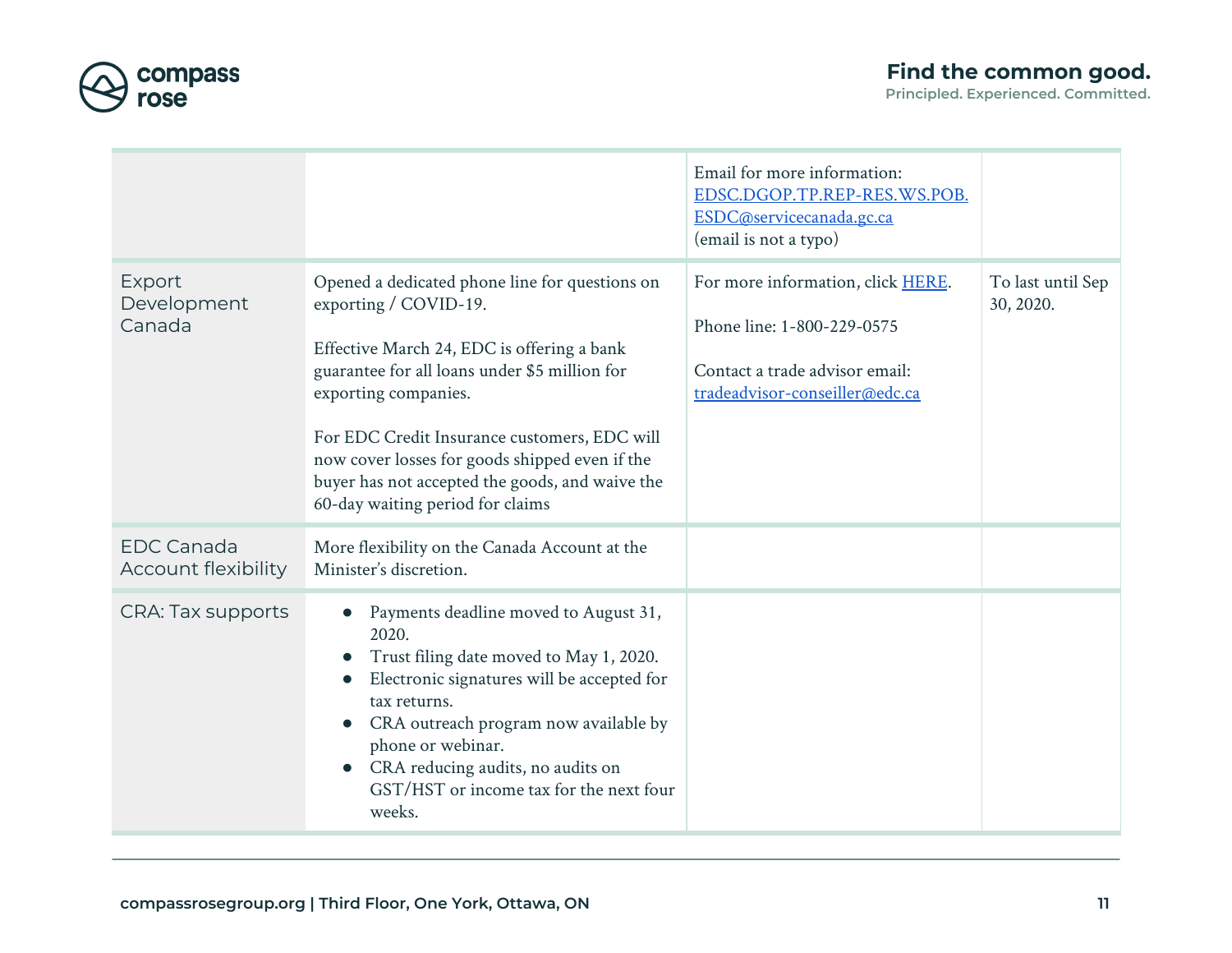

|                                     | Small business liaison officers will be<br>available on the phone instead of in<br>person.<br>All businesses, including self-employed<br>individuals, may defer GST/HST and<br>customs duty payments until June.                                                                                                                                                                                         |                                                                    |                                          |
|-------------------------------------|----------------------------------------------------------------------------------------------------------------------------------------------------------------------------------------------------------------------------------------------------------------------------------------------------------------------------------------------------------------------------------------------------------|--------------------------------------------------------------------|------------------------------------------|
| Farm Credit<br>Canada               | \$5 billion additional lending capacity will be made<br>available to farmers.<br>Eligible farmers with Advance Payment Program<br>(APP) loans due on or before April 30 will receive<br>a Stay of Default, giving an additional 6 months<br>to pay.                                                                                                                                                      | Website: http://www.fcc-fac.ca                                     | Provisions run<br>until Sep 30,<br>2020. |
| Regional<br>Development<br>Agencies | If you have received RDA funding, your local<br>RDA is offering case-by-case supports, including<br>deferring payments until July 1, for tourism<br>operators or small- or medium-businesses.<br>If you are a tourism operator or small- or<br>medium- business and you have not received<br>RDA funding, you still can contact them for<br>advice and assistance with other federal funding<br>streams. | More information, including local<br>RDA contact information HERE. |                                          |
| Temporary<br>Foreign Workers        | Maximum allowable employment in low-wage<br>stream increased to 2 years.                                                                                                                                                                                                                                                                                                                                 | More information from Agriculture<br>and Agri-Food Canada HERE.    |                                          |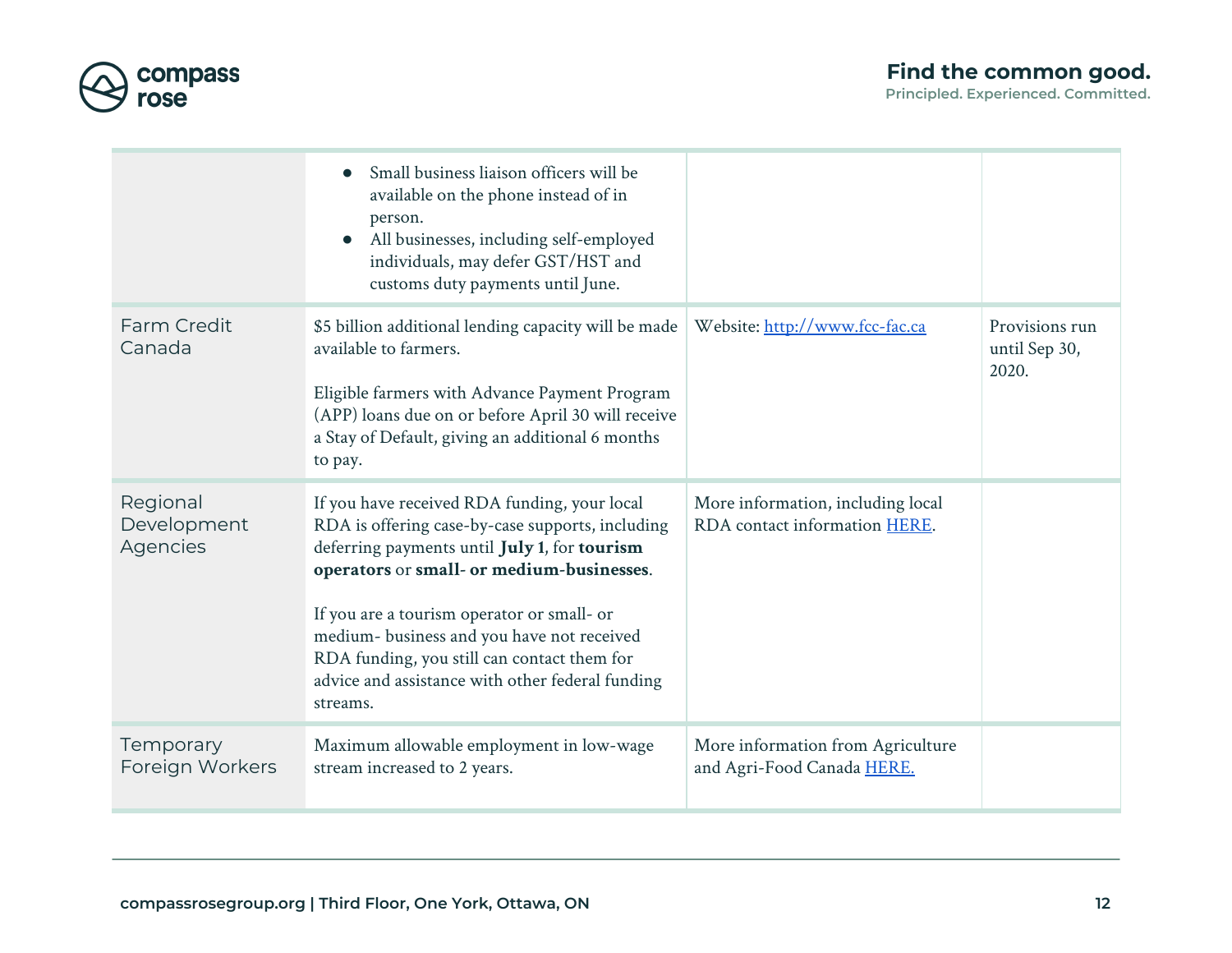

|                                                                                      | TFW in agriculture, food processing, and other<br>crucial industries will be allowed to travel to<br>Canada, but must self-quarantine for 14 days<br>upon arrival.                                                                                                                                                                                                                                                                                                                                                                                             |                                                                                                           |  |
|--------------------------------------------------------------------------------------|----------------------------------------------------------------------------------------------------------------------------------------------------------------------------------------------------------------------------------------------------------------------------------------------------------------------------------------------------------------------------------------------------------------------------------------------------------------------------------------------------------------------------------------------------------------|-----------------------------------------------------------------------------------------------------------|--|
| Heritage Canada -<br>Grants, Canada<br>Council Funding,<br>Books and<br>Periodicals  | If your organization receives funding from<br>Heritage Canada or the Canada Council for the<br>Arts, they may be able to offer case-by-case<br>solutions to funding / cancellation issues.<br>The Canada Book Fund and Canada Periodical<br>Fund will have a simplified process for<br>submitting applications.                                                                                                                                                                                                                                                | FAQ and contact information for<br>Heritage Canada.<br>FAQ and contact information for<br>Canada Council. |  |
| Heritage Canada -<br><b>FACTOR Envelope</b><br><b>Funding for Music</b><br>Companies | For Canada Music Fund recipients.<br>FACTOR will contribute up to 75% of expenses.<br>Funding now calculated on last 3 years of<br>revenue.<br>Companies that received support in 2019-20<br>under the Music Entrepreneur Component,<br>FACTOR's Eligible Music Companies rated 3 or<br>4, and recipients of Musicaction's Producteurs<br>reconnus program that are approved for<br>Envelope Funding will receive a contribution in<br>2020-2021 that, at minimum, is 80% of the CMF<br>contribution they received in 2019-2020<br>(including top-up amounts). | Full details available HERE.                                                                              |  |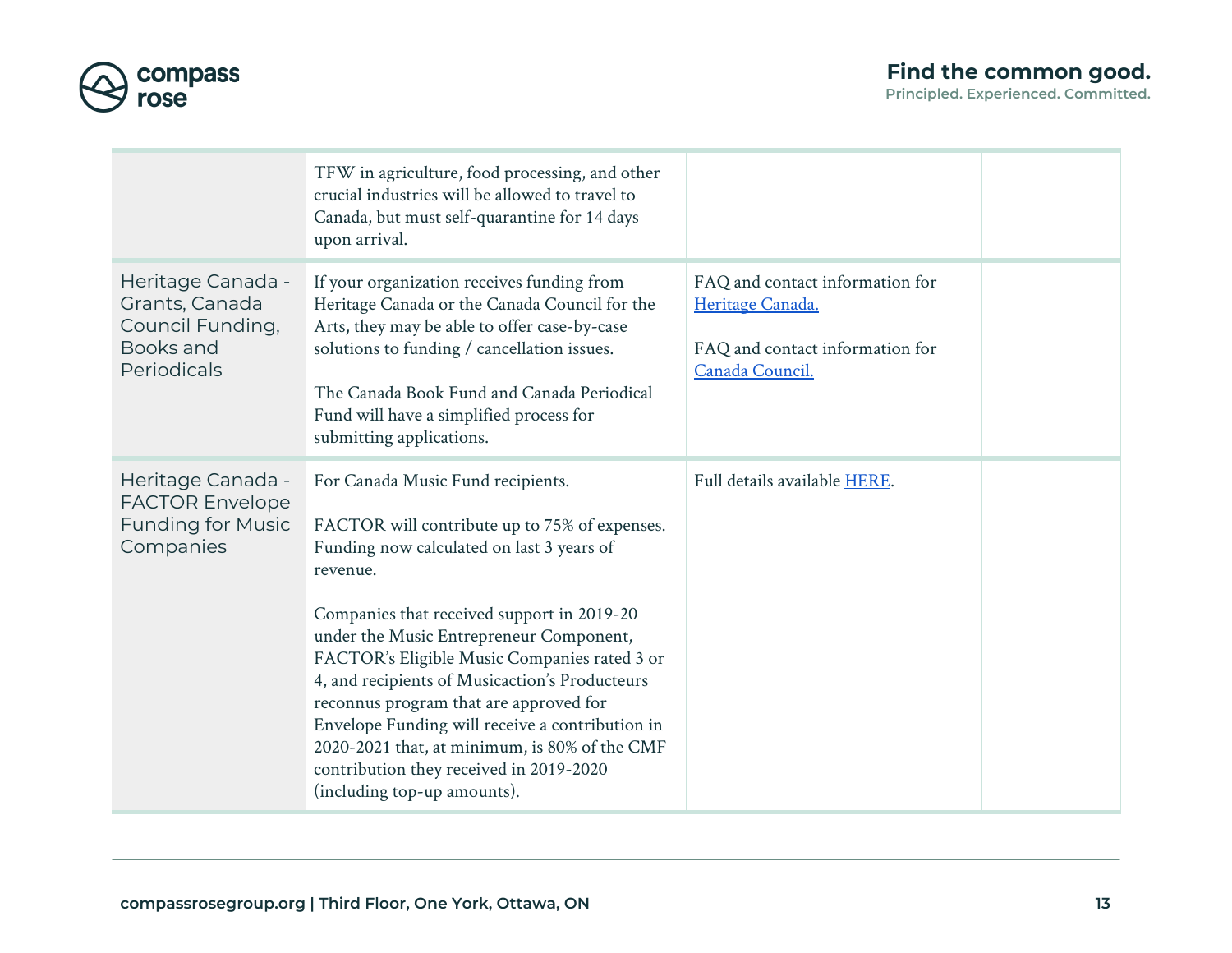



| Canada Border<br>Services Agency | Toll free line for cross-border trade and relevant<br>documents and other COVID-19 related<br>questions.<br>Will waive late fee penalties.<br>Working on removing in-person signature<br>requirements. | Within Canada: 1-800-461-9999<br>Outside of Canada: 1-204-983-3500<br>or 1-506-636-5064 |                                                                |
|----------------------------------|--------------------------------------------------------------------------------------------------------------------------------------------------------------------------------------------------------|-----------------------------------------------------------------------------------------|----------------------------------------------------------------|
| Parks Canada                     | Payments on commercial leases and licenses for<br>tourism operators in national parks and historic<br>sites will be deferred without interest until<br>September 1, 2020.                              | More information HERE.                                                                  | Operators will<br>be contacted<br>directly by Parks<br>Canada. |
| <b>Airport Lease</b><br>Relief   | Ground lease rents for airports waived from<br>March to December 2020.                                                                                                                                 |                                                                                         |                                                                |
| <b>Broadcaster Relief</b>        | CRTC will not be requesting payment for Part I<br>license fees from broadcasters for 2020/21.                                                                                                          |                                                                                         |                                                                |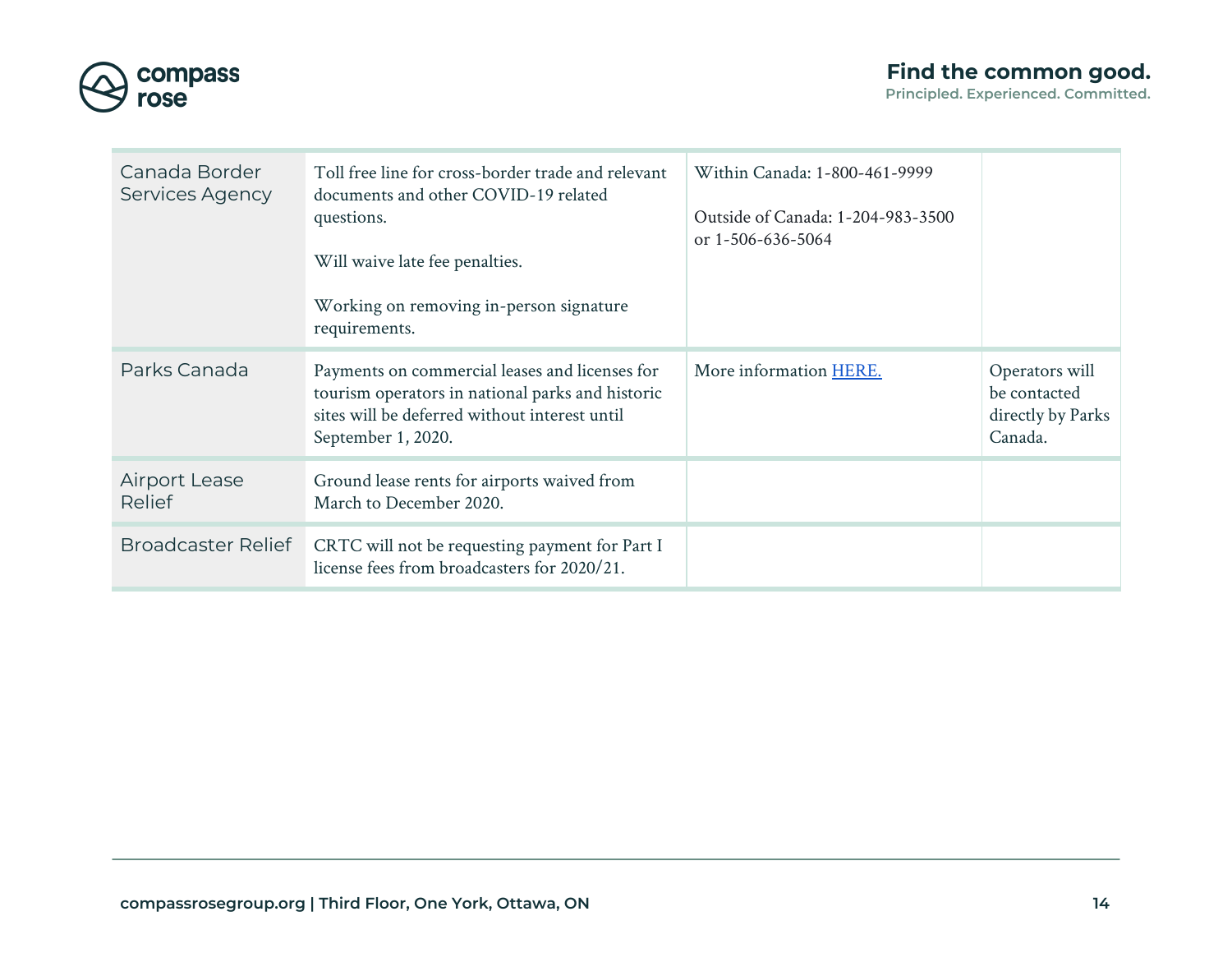

## **Government of Ontario**

#### Updated April 2, 2020

Please visit the below for the latest updates and information:

- [Ontario Response to COVID-19](https://www.ontario.ca/page/2019-novel-coronavirus)
- [Ontario Self-Assessment Tool](https://covid-19.ontario.ca/self-assessment/#q0)
- [Ontario Together](https://www.ontario.ca/page/how-your-organization-can-help-fight-coronavirus): If your business can supply emergency products or solutions, please contact the Ontario government.
- [List of Essential Services / Workplaces](https://s3.amazonaws.com/files.news.ontario.ca/opo/en/2020/03/list-of-essential-workplaces-2.html) (currently being reviewed)
- Ontario declared a State of Emergency on [March 17](https://news.ontario.ca/opo/en/2020/03/ontario-enacts-declaration-of-emergency-to-protect-the-public.html)
- Report price-gouging by calling 1-800-889-9768 or [submitting a report.](https://www.ontario.ca/form/report-price-gouging-related-covid-19)

### <span id="page-14-0"></span>**ONTARIO - Supports for individuals**

| <b>Resource</b>                                   | What it is and who can apply                                                                                                                                                                                | <b>Contact information</b> | <b>Notes</b>                                                 |
|---------------------------------------------------|-------------------------------------------------------------------------------------------------------------------------------------------------------------------------------------------------------------|----------------------------|--------------------------------------------------------------|
| Job-protected<br>leave                            | For employees who are in isolation or quarantine<br>due to COVID-19 or those who need to be away<br>from work to care for children because of school<br>or daycare closures or to care for other relatives. | More information HERE.     | These measures<br>are retroactive<br>to January 25,<br>2020. |
| OHIP - Enhanced<br><b>Health Care</b><br>Coverage | Ontario is waiving the three-month waiting<br>period for Ontario Health Insurance Plan (OHIP)<br>coverage.                                                                                                  | More information HERE.     |                                                              |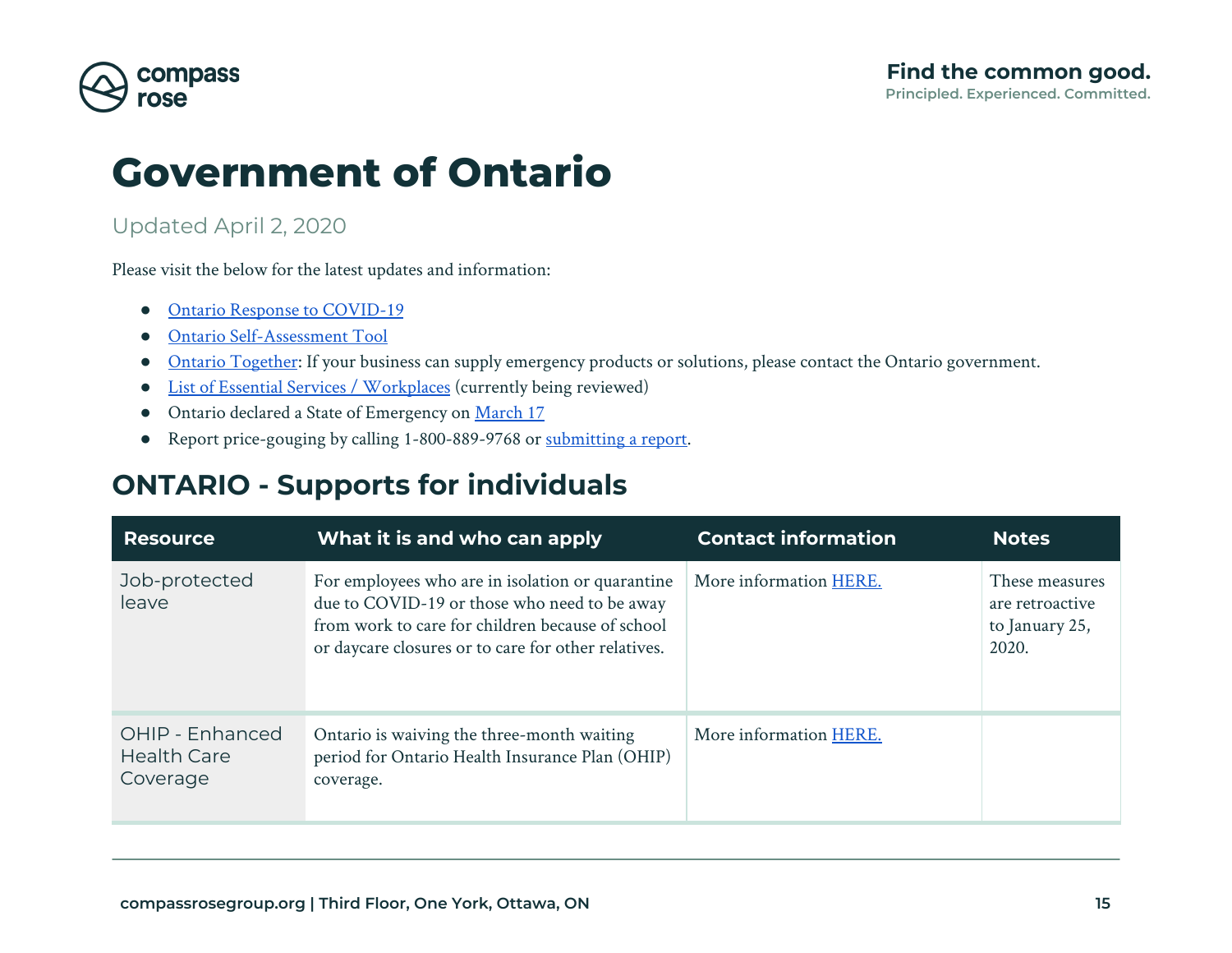

|                                                      | The province will cover the cost of COVID-19<br>services for uninsured people who do not meet<br>the criteria for OHIP coverage<br>Expiring and expired OHIP cards will be<br>honoured without need for renewal.   |                                                                                                                    |                                          |
|------------------------------------------------------|--------------------------------------------------------------------------------------------------------------------------------------------------------------------------------------------------------------------|--------------------------------------------------------------------------------------------------------------------|------------------------------------------|
| <b>Driver's License</b><br><b>Expiry</b>             | Ontario is closing DriveTest centres and<br>extending the validity of documents, including<br>driver's license, licence plate validation,<br>commercial vehicle registration, among others.                        | More information is available HERE.                                                                                |                                          |
| Child Care for<br><b>Frontline Health</b><br>Workers | The Ontario government is intending to provide<br>child care services to healthcare and other<br>frontline workers, including:<br>Doctors, nurses, paramedics, firefighters, police,<br>and correctional officers. | Once emergency child care centres<br>open, a list of locations will be made<br>available on ontario.ca/coronavirus |                                          |
| Hydro supports                                       | Hydro bills will be charged on off-peak tariff rate<br>for 45 days, starting March 24.                                                                                                                             | For more information, contact your<br>hydro provider.                                                              | Will be<br>implemented<br>automatically. |
| Childcare<br>Payment                                 | One time payment of \$200/child up to 12 years<br>old, \$250 for special needs. Covers children in<br>public and private school systems.                                                                           |                                                                                                                    | Details yet to be<br>released.           |
| Guaranteed<br>Annual Income<br>System                | Doubling GAINS for low-income seniors for six<br>months.                                                                                                                                                           |                                                                                                                    |                                          |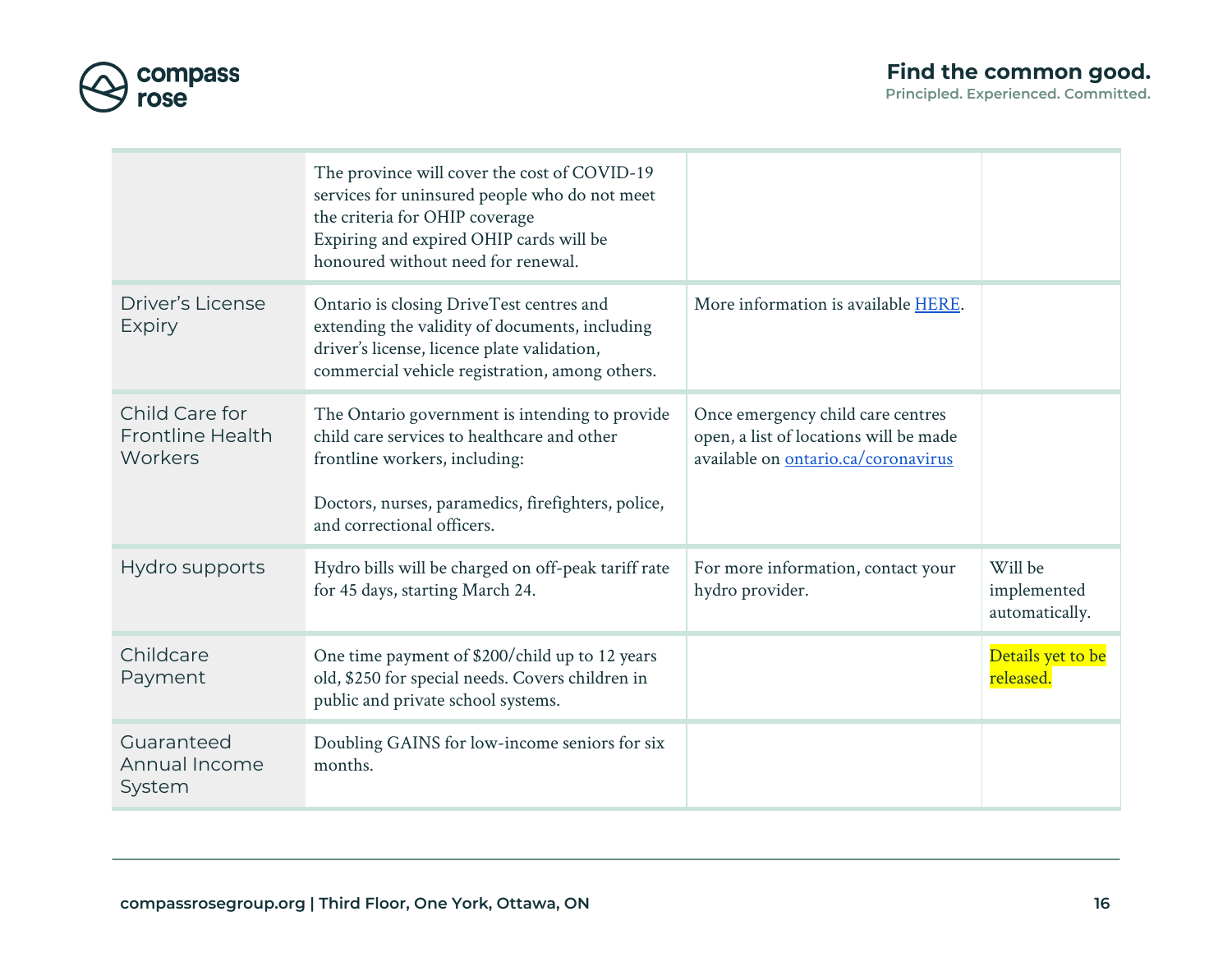

| Low-Income<br><b>Energy Assistance</b><br>Program | Expanding LEAP criteria and mandating utilities<br>will not be disconnected for non-payment.             |                                                                                                               | Details to be<br>released. |
|---------------------------------------------------|----------------------------------------------------------------------------------------------------------|---------------------------------------------------------------------------------------------------------------|----------------------------|
| Ontario Works                                     | Expanding access to Ontario Works for financial<br>support for those facing hardship due to<br>COVID-19. | <b>Ontario Works application:</b><br>https://www.mcss.gov.on.ca/en/mcss<br>/programs/social/apply_online.aspx |                            |
| OSAP                                              | Six months interest-free deferral on student loan<br>payments through OSAP until September 30.           |                                                                                                               |                            |

## <span id="page-16-0"></span>**ONTARIO - Supports for businesses**

| <b>Resource</b>                                              | What it is and who can apply                                                                                    | <b>Contact information</b>                                      | <b>Notes</b>                |
|--------------------------------------------------------------|-----------------------------------------------------------------------------------------------------------------|-----------------------------------------------------------------|-----------------------------|
| Stop the Spread<br><b>Business</b><br>Information Line       | Dedicated phone line for Ontario businesses with<br>questions on closures or at-risk workplaces.                | Call 1-888-444-3659.<br>Hours 7 days a week, 8:30am-5pm<br>EST. |                             |
| <b>Employer Health</b><br><b>Tax</b>                         | Temporarily raising the exemption rate -<br>companies with less than \$1 million will be<br>exempt from paying. |                                                                 | Details to be<br>announced. |
| Regional<br>Opportunities<br><b>Investment Tax</b><br>Credit | 10% refundable tax credit for specific investments<br>made outside of the Golden Horseshoe and<br>Ottawa.       |                                                                 | Details to be<br>announced. |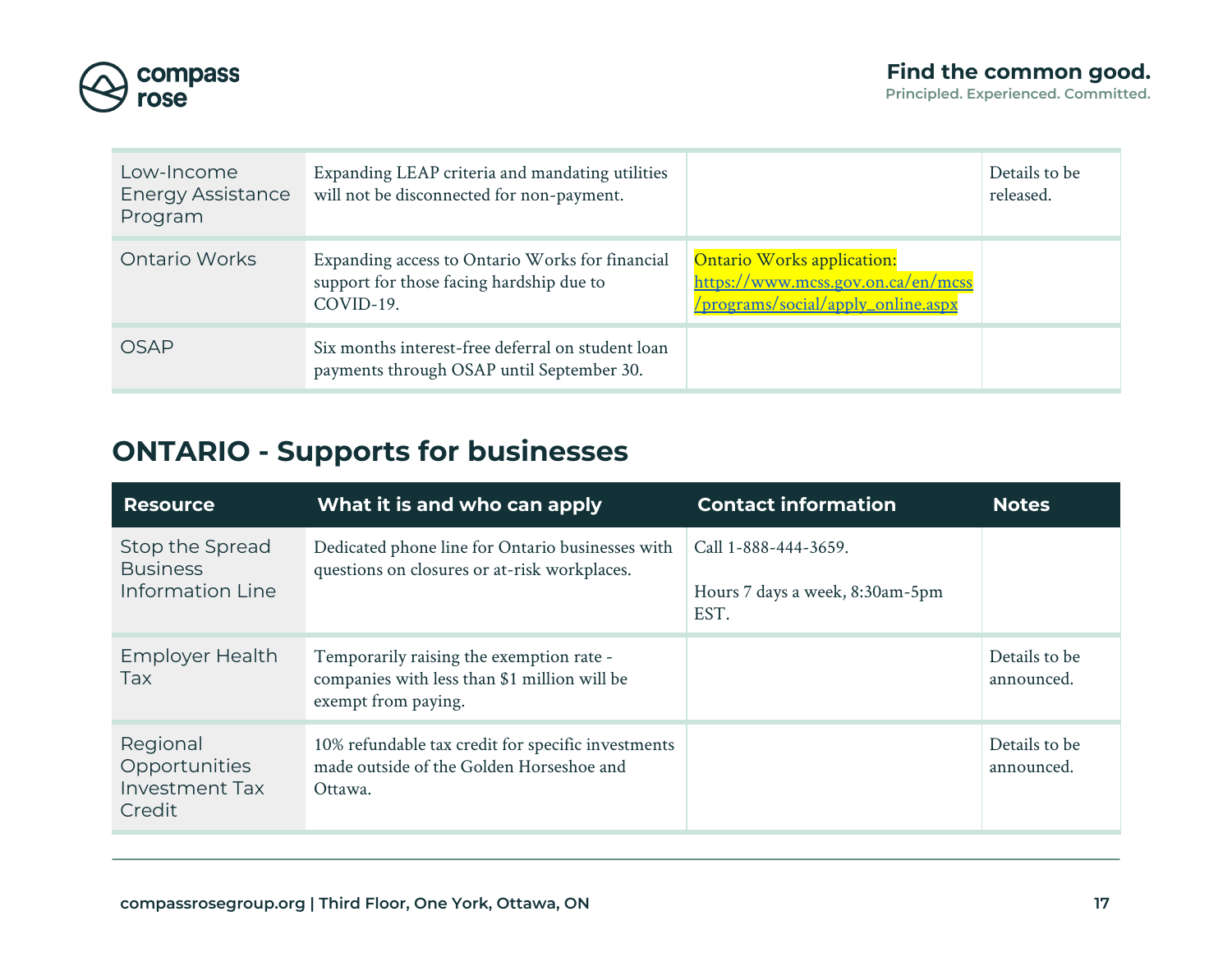

| <b>Provincial Taxes</b>             | Five months deferral on interest and penalties on<br>taxes. |  |
|-------------------------------------|-------------------------------------------------------------|--|
| Workplace Safety<br>Insurance Board | Employers may defer payments to WSIB for six<br>months.     |  |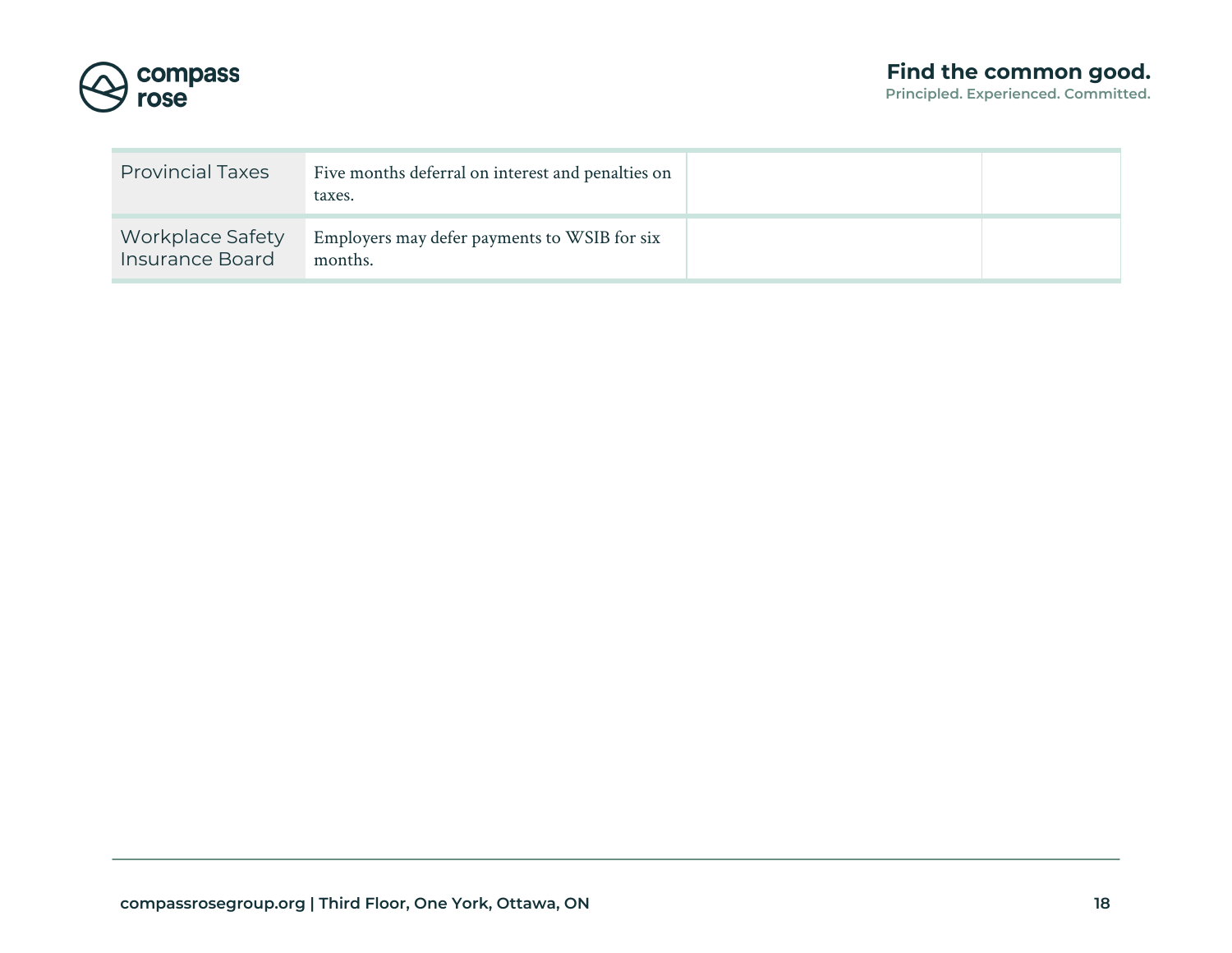

## **Government of Quebec**

#### Updated April 2, 2020

Please visit the below for the latest updates and information:

- [Information on COVID-19](https://www.quebec.ca/en/health/health-issues/a-z/2019-coronavirus/)
- [Agriculture, Pêcheries et Alimentation](https://www.mapaq.gouv.qc.ca/SiteCollectionDocuments/Avis_publicite/English_Questions-ReponseclientelesMAPAQ.pdf)
- [Measures regarding the justice system](https://www.justice.gouv.qc.ca/fileadmin/user_upload/contenu/documents/En__Anglais_/centredoc/covid-19/Q-R_Covid-19-a.pdf)
- [Checkpoints limiting travel into and inside Quebec](http://www.fil-information.gouv.qc.ca/Pages/Article.aspx?lang=en&idArticle=2804018824)
- **[Answers to your questions](https://www.quebec.ca/en/health/health-issues/a-z/2019-coronavirus/answers-questions-coronavirus-covid19/)**
- [List of Essential Services](https://www.quebec.ca/en/health/health-issues/a-z/2019-coronavirus/essential-services-commercial-activities-covid19/)
- Quebec declared a Public Health Emergency on [March 13](https://cdn-contenu.quebec.ca/cdn-contenu/adm/min/sante-services-sociaux/publications-adm/lois-reglements/decret-177-2020.pdf?1584224223), renewed on [March 20](https://cdn-contenu.quebec.ca/cdn-contenu/adm/min/sante-services-sociaux/publications-adm/lois-reglements/decret-222-2020-anglais.pdf?1584827459)

## <span id="page-18-0"></span>**QUEBEC - Support for individuals**

| <b>Resource</b>                      | What it is and who can apply                                                                                                                                                                                                                                                                                                                                                | <b>Contact information</b>        | <b>Notes</b> |
|--------------------------------------|-----------------------------------------------------------------------------------------------------------------------------------------------------------------------------------------------------------------------------------------------------------------------------------------------------------------------------------------------------------------------------|-----------------------------------|--------------|
| Temporary Aid for<br>Workers Program | Temporary financial assistance for workers who<br>are quarantined or sick and cannot work, and<br>who are not eligible for other financial assistance<br>programs, either federal or privately.<br>This program is for workers who reside in<br>Québec and are in isolation for one of the<br>following reasons:<br>• they have contracted the virus or present<br>symptoms | Information and application forms |              |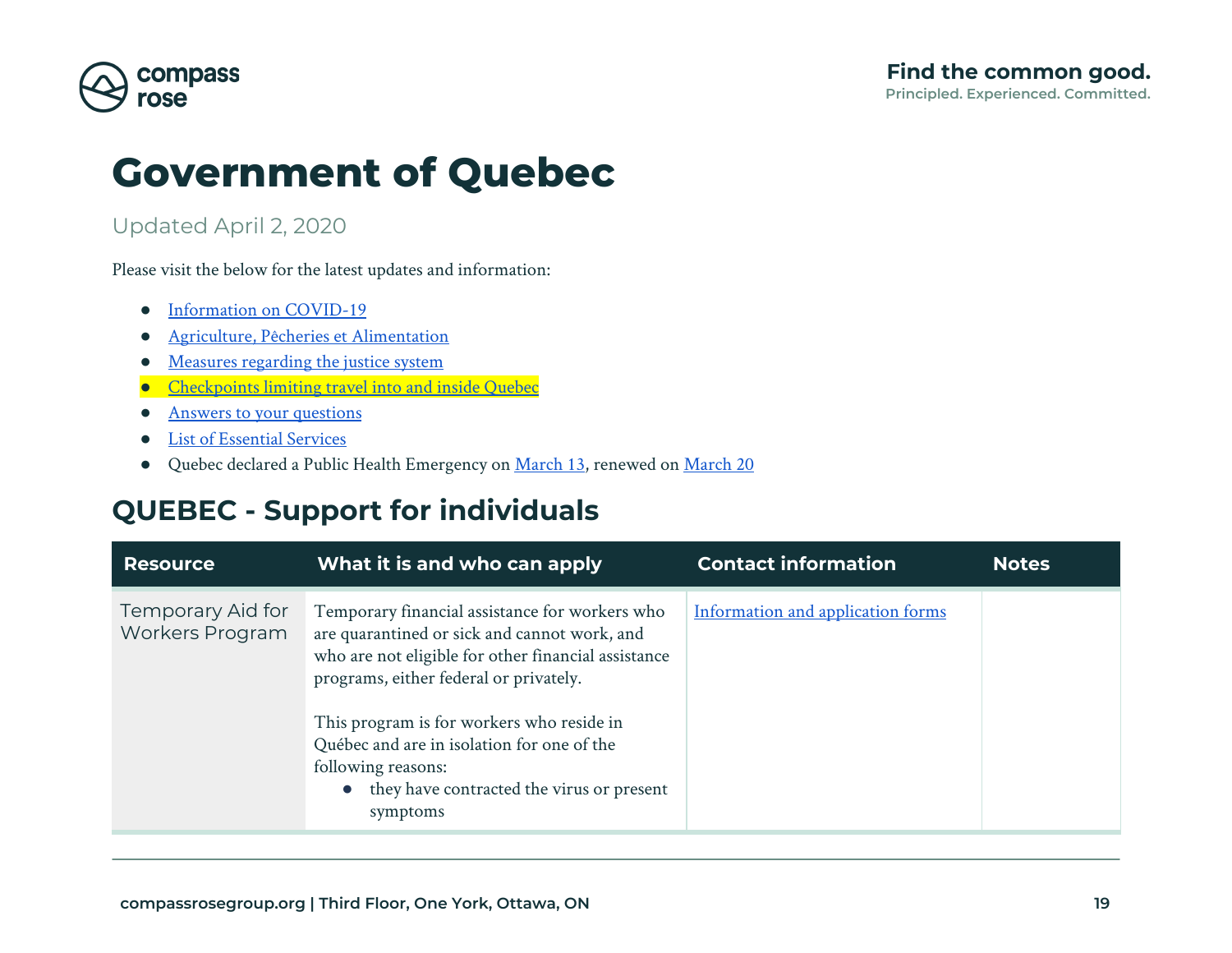

|                                         | they have been contact with an infected<br>$\bullet$<br>person<br>they have returned from abroad<br>$\bullet$                                                                                                                                                                                                                                                                              |                                                                                                                                                                        |                                                                                                                                          |
|-----------------------------------------|--------------------------------------------------------------------------------------------------------------------------------------------------------------------------------------------------------------------------------------------------------------------------------------------------------------------------------------------------------------------------------------------|------------------------------------------------------------------------------------------------------------------------------------------------------------------------|------------------------------------------------------------------------------------------------------------------------------------------|
| <b>Student Financial</b><br>Assistance  | Interest-free deferral on all payments of student<br>loans for six months.                                                                                                                                                                                                                                                                                                                 | More information HERE.                                                                                                                                                 | Will be<br>implemented<br>automatically. If<br>you wish to<br>continue paying<br>your debt,<br>contact your<br>financial<br>institution. |
| Emergency<br>daycare services           | Emergency daycare services are special services<br>reserved exclusively for children of health care<br>and essential services personnel who have no<br>other alternatives.<br>These services are also available to personnel<br>providing emergency daycare services.<br>Emergency daycare services will be offered free of<br>charge, Monday through Friday, until May 1,<br>inclusively. | To register your child, fill out the<br>form (in French only).<br>For more information about daycare<br>services, visit the website of the<br>Ministère de la Famille. |                                                                                                                                          |
| Provincial Income<br><b>Tax Returns</b> | The deadline to file your income tax return for<br>2019 has been extended to June 1, 2020.                                                                                                                                                                                                                                                                                                 | Website                                                                                                                                                                |                                                                                                                                          |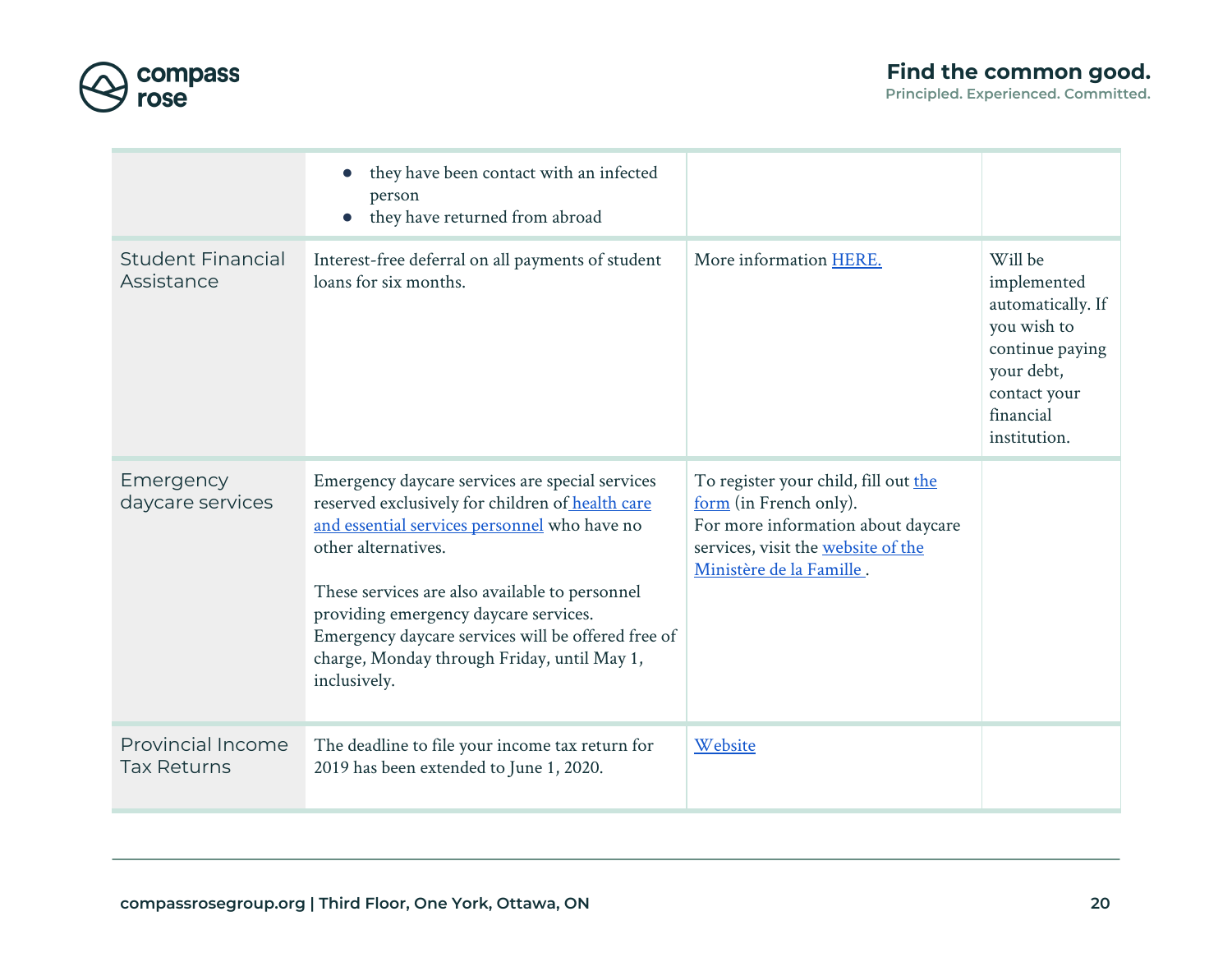

|                                                                 | For those paying in installments, the June 15<br>payment has been postponed to September 1.<br>For individuals and individuals in business, the<br>deadline to pay an income tax balance for 2019<br>has been extended to September 1, 2020. |                        |  |
|-----------------------------------------------------------------|----------------------------------------------------------------------------------------------------------------------------------------------------------------------------------------------------------------------------------------------|------------------------|--|
| Direct Allowance<br>Program for Home<br><b>Support Services</b> | If you require a service worker to come and care<br>for you in your home, the Quebec government<br>offers a direct allowance to pay for such services.                                                                                       | Website (French)       |  |
| Quebec Parental<br>Insurance Plan                               | Healthcare workers on parental leave may<br>interrupt their leave to return to work. QPIP will<br>be extended for six months and benefits extended<br>from 52 to 78 weeks for healthcare workers.                                            | More information HERE. |  |

## <span id="page-20-0"></span>**QUEBEC - Support for businesses**

| <b>Resource</b>                  | What it is / Who can apply                                                            | <b>Contact Information</b> | <b>Notes</b> |
|----------------------------------|---------------------------------------------------------------------------------------|----------------------------|--------------|
| <b>CNESST</b>                    | Information on COVID occupational health<br>and safety.                               | Website (French)           |              |
| <b>Provincial Tax</b><br>Returns | Partnerships that had to file a Partnership<br>Information Return (form TP-600-V) for | FAQ (English).             |              |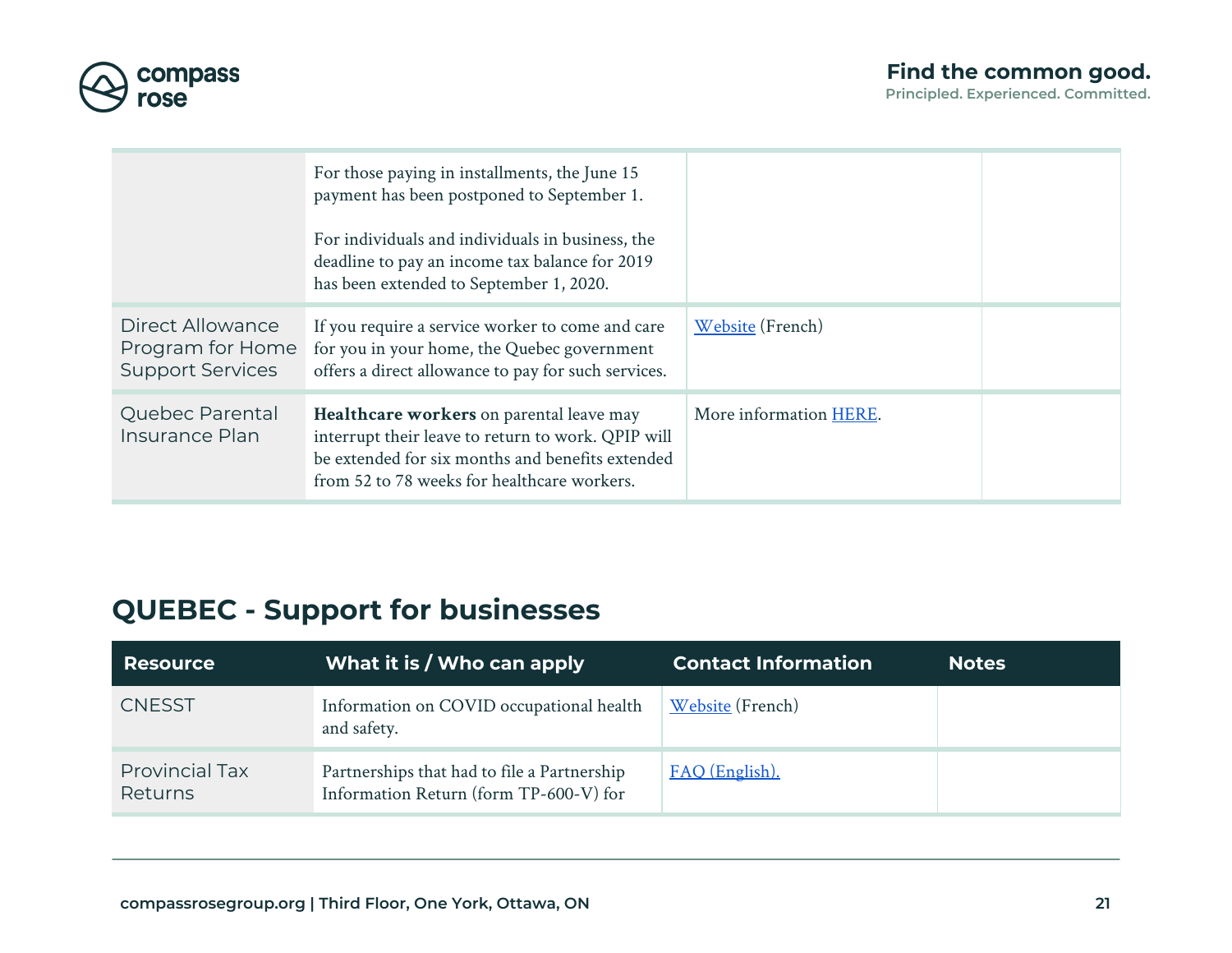

|                                                                                             | 2019 by March 31, 2020, now have until May<br>1, 2020, to file the return.<br>The payment of installments and of the tax<br>balance that would be due in the period that<br>begins on March 17, 2020 and that ends on<br>August 31, 2020 is deferred to September 1,<br>2020. This also applies to mining and<br>logging taxes. | More information click HERE<br>(French). |  |
|---------------------------------------------------------------------------------------------|---------------------------------------------------------------------------------------------------------------------------------------------------------------------------------------------------------------------------------------------------------------------------------------------------------------------------------|------------------------------------------|--|
| Investissement<br>Québec Concerted<br><b>Temporary Action</b><br><b>Plan for Businesses</b> | Temporary case-by-case financial support to<br>shore up working capital for businesses<br>affected by COVID-19.<br>Financing will be in the form of a loan<br>guarantee, though loans from Investissement<br>Québec are also available.<br>Minimum funding of \$50,000, no<br>refinancing.                                      | Further information here                 |  |
| Taxis and<br>Commercial<br><b>Vehicle Licenses</b>                                          | Fees for those holding T or F plates due<br>between March 31 and April 30 may be<br>deferred until September 1.                                                                                                                                                                                                                 | More information <b>HERE</b> (French).   |  |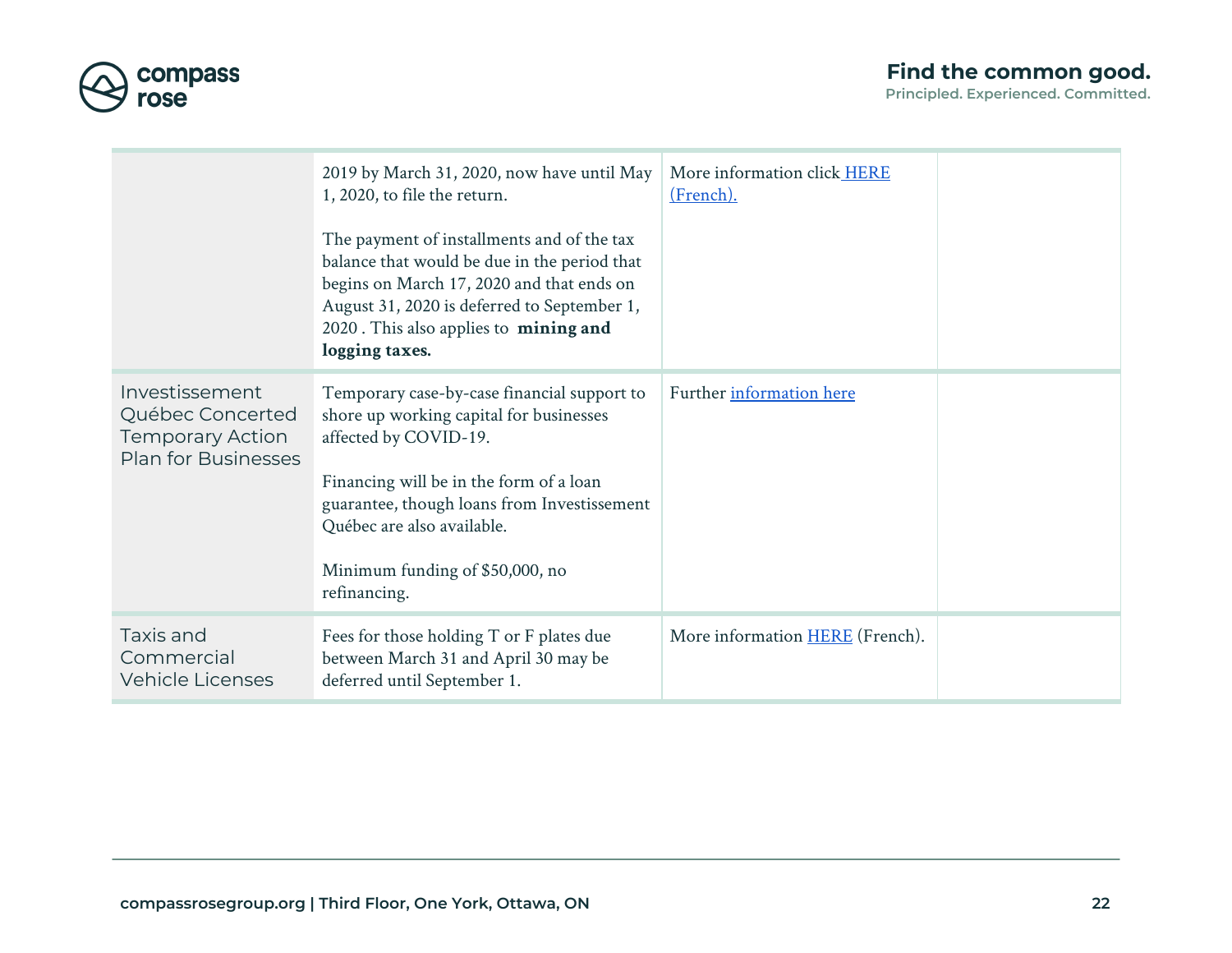

## **Government of Alberta**

#### Updated April 2, 2020

Please visit the below for the latest updates and information:

- [COVID-19 Information for Albertans](https://www.alberta.ca/coronavirus-info-for-albertans.aspx)
- [Support for Employers and Employees](https://www.alberta.ca/covid-19-support-for-employers.aspx)
- [Support for Individual Albertans](https://www.alberta.ca/covid-19-supports-for-albertans.aspx)
- [Alberta Health Services](https://www.albertahealthservices.ca/topics/Page16944.aspx)
- [COVID-19 Self-Assessment](https://myhealth.alberta.ca/Journey/COVID-19/Pages/COVID-Self-Assessment.aspx)
- [If your business is able to offer support to the government, please fill out this form.](https://survey123.arcgis.com/share/4d1261e6d08f4d2eb530c53cc089242c)
- [List of Essential Services.](https://www.alberta.ca/essential-services.aspx)
- Alberta declared a Public Health Emergency on [March 17](https://www.alberta.ca/release.cfm?xID=69828242A5FFC-D75A-C83E-690D8028C0C4E09F)

## <span id="page-22-0"></span>**ALBERTA - Support for individuals**

| <b>Resource</b>                | What it is / Who can apply                                                                                                                                                                                                                                                                                                                               | <b>Contact Information</b>                                                                                              | <b>Notes</b>                                                                          |
|--------------------------------|----------------------------------------------------------------------------------------------------------------------------------------------------------------------------------------------------------------------------------------------------------------------------------------------------------------------------------------------------------|-------------------------------------------------------------------------------------------------------------------------|---------------------------------------------------------------------------------------|
| Emergency<br>isolation support | One time payment of \$1146 for those<br>self-isolating to bridge the gap before federal<br>supports come into place.<br>Applies to working adult Albertans who<br>must self-isolate because they meet the<br>Government of Alberta's published criteria<br>for self-isolation, including persons who are<br>the sole care-giver for a dependent who must | Information on Emergency<br>Isolation Support HERE.<br>Sign up or access MyAlberta here:<br>https://account.alberta.ca/ | Applications are now<br>open for Emergency<br>Isolation support<br>through MyAlberta. |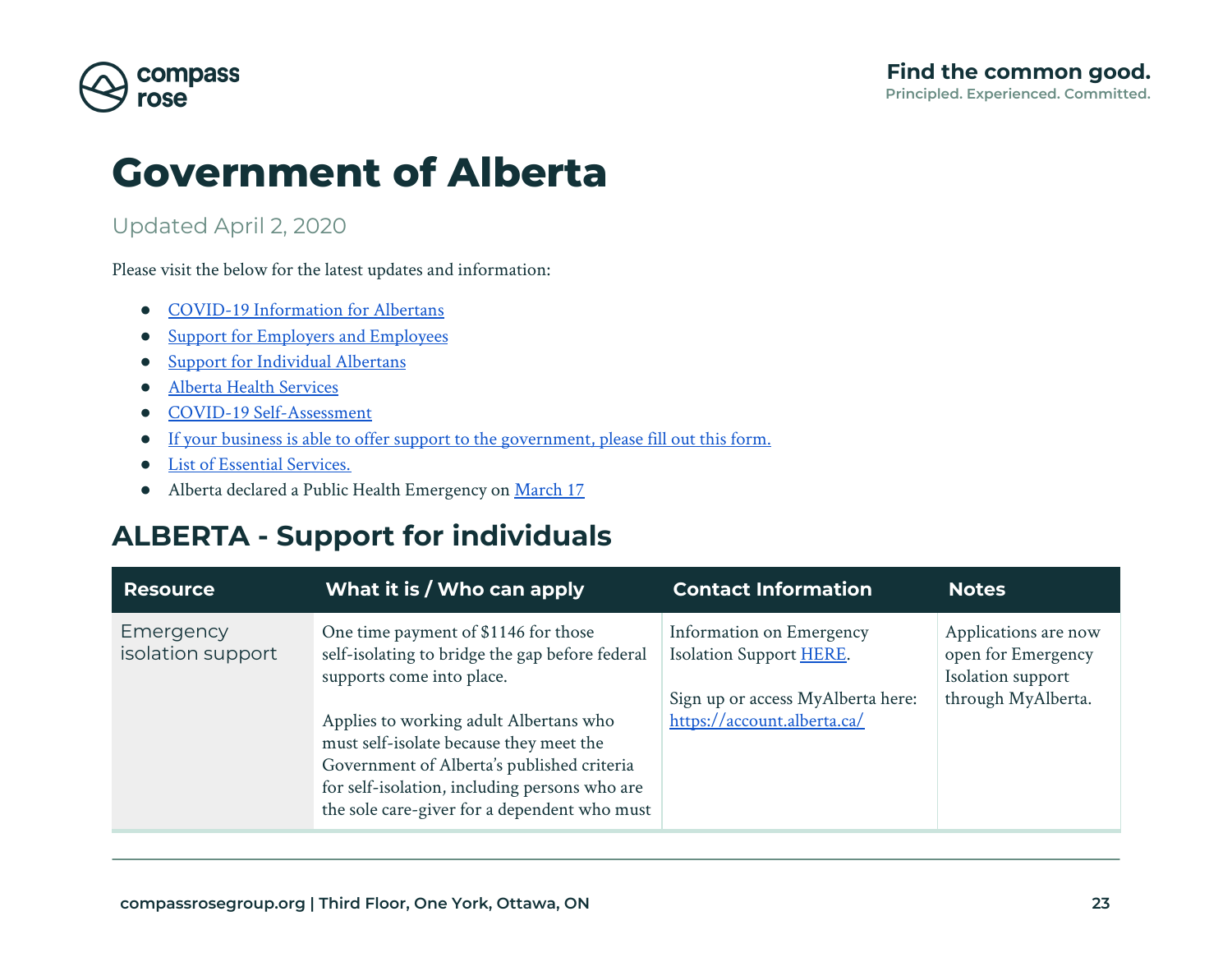

| Principled. Experienced. Committed. |  |
|-------------------------------------|--|
|                                     |  |

|                                     | self-isolate because they meet the public<br>health criteria, and who will not have<br>another source of pay or compensation while<br>they are self-isolated.                                                                                                       |                                                                                          |                                                                                                                                              |
|-------------------------------------|---------------------------------------------------------------------------------------------------------------------------------------------------------------------------------------------------------------------------------------------------------------------|------------------------------------------------------------------------------------------|----------------------------------------------------------------------------------------------------------------------------------------------|
| Utility payment<br>deferral         | Residential customers can defer electricity<br>and natural gas bill payments for the next 90<br>days.                                                                                                                                                               | Contact your utility provider to<br>arrange deferral.<br>More information available here | There will be no<br>service cutoffs during<br>this period.                                                                                   |
| Student loans<br>repayment deferral | Interest-free deferral on all payments of<br>student loans for six months.                                                                                                                                                                                          |                                                                                          | No need to apply, will<br>be implemented<br>automatically.<br>If you wish to<br>continue payments,<br>contact your financial<br>institution. |
| Banks and credit<br>unions          | ATB personal banking customers can apply<br>case-by-case for a deferral on their ATB<br>loans, lines of credit, and mortgages for up to<br>6 months.<br>Alberta Credit Union will be making<br>programs available to ease loan and cash flow<br>issues for members. | Contact your local ATB and credit<br>union branches.                                     |                                                                                                                                              |
| Job-protected<br>leave              | Changes to Employment Standards Code will<br>allow full and part time employees to take 14                                                                                                                                                                          |                                                                                          | Does not apply to<br>self-employed workers                                                                                                   |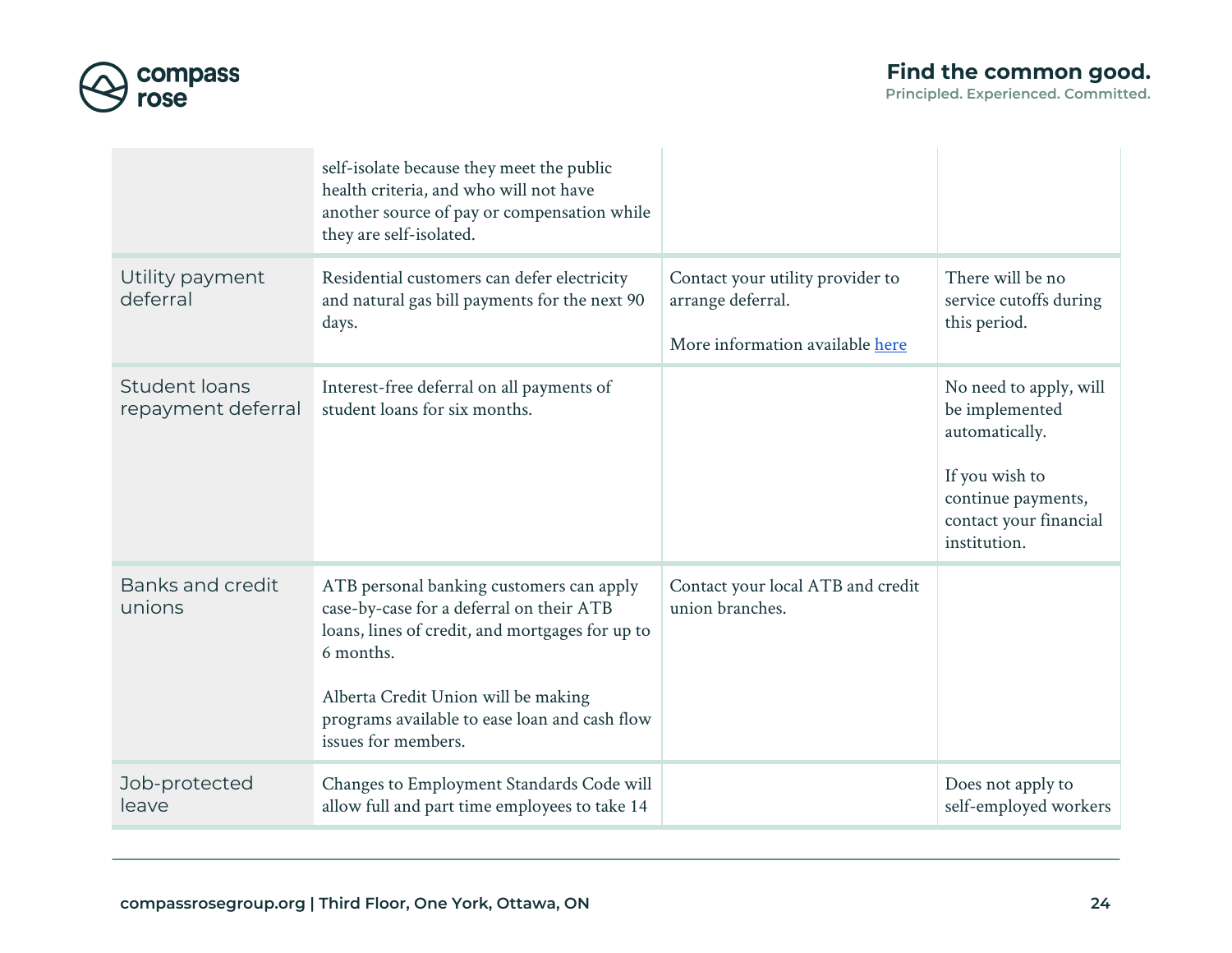

|                                                                    | days of job-protected leave if they are<br>required to isolate or care for a sick child or<br>dependent adult that is required to isolate.                                                                                                                                                                          |                        | or independent<br>contractors. |
|--------------------------------------------------------------------|---------------------------------------------------------------------------------------------------------------------------------------------------------------------------------------------------------------------------------------------------------------------------------------------------------------------|------------------------|--------------------------------|
| Rent protections                                                   | Tenants cannot be evicted for non-payment<br>of rent or utilities before May 1.<br>Rents may not increase while public health<br>emergency is in effect.<br>Late fees cannot be applied to late rent<br>payments for April, May, and June.<br>Landlords may not retroactively collect late<br>fees for this period. | More information HERE. |                                |
| <b>Childcare for</b><br><b>Essential Service</b><br><b>Workers</b> | Emergency childcare is available for anyone<br>who works for a deemed essential service.                                                                                                                                                                                                                            | More information HERE. |                                |

## <span id="page-24-0"></span>**ALBERTA - Support for Businesses**

| <b>Resource</b>                           | What it is and who can apply                                                                        | <b>Contact information</b> | <b>Notes</b>                                      |
|-------------------------------------------|-----------------------------------------------------------------------------------------------------|----------------------------|---------------------------------------------------|
| <b>Provincial Taxes</b><br>for Businesses | Corporate income tax balances and<br>instalment payments will be deferred<br>until August 31, 2020. |                            | Businesses that<br>are capable of<br>paying their |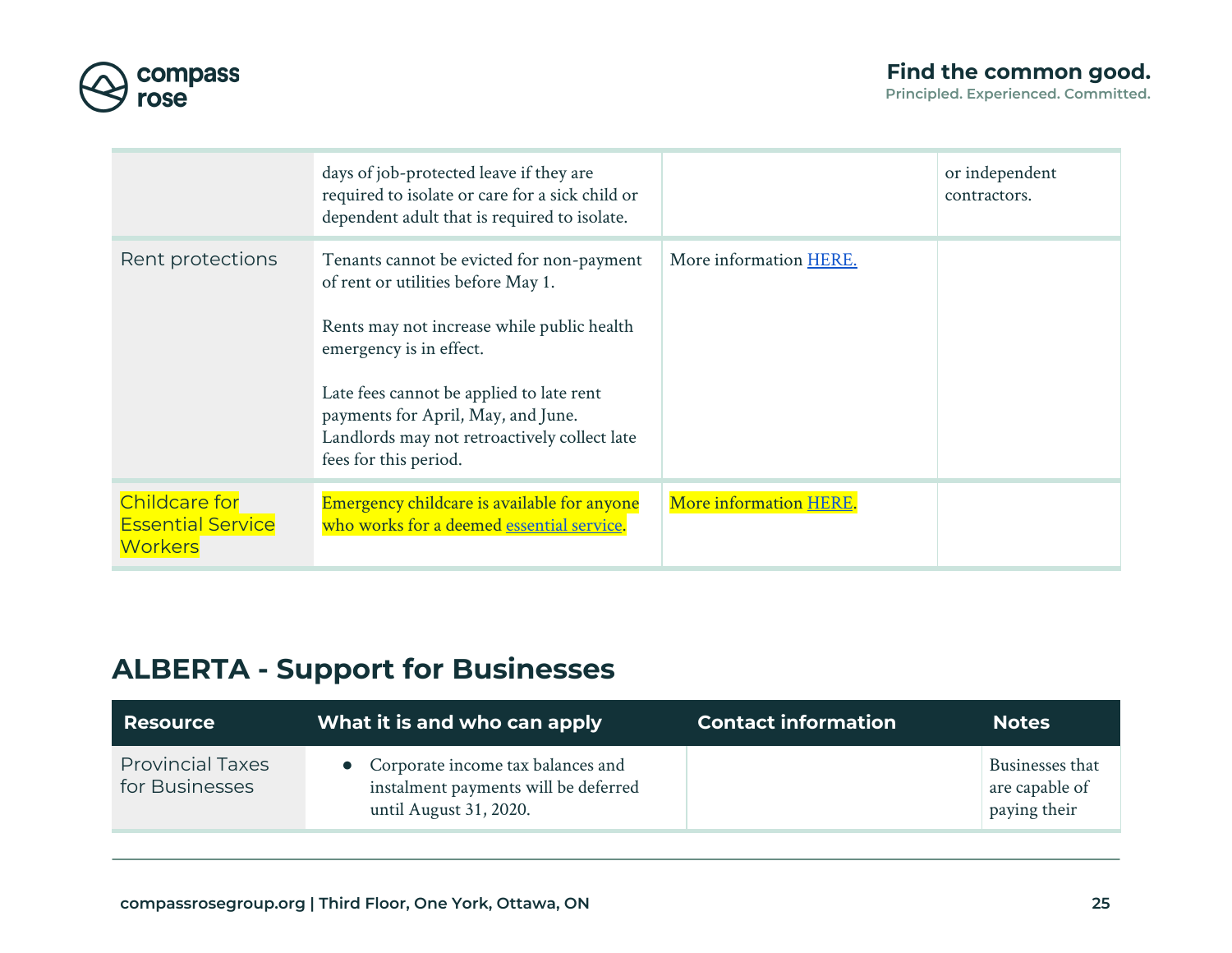

|                             | Collection of non-residential education<br>property tax for businesses will be<br>deferred for six months, to be collected in<br>future tax years.                                                                                                                   |                                                                                           | taxes are<br>encouraged to<br>do so.                         |
|-----------------------------|----------------------------------------------------------------------------------------------------------------------------------------------------------------------------------------------------------------------------------------------------------------------|-------------------------------------------------------------------------------------------|--------------------------------------------------------------|
| <b>WCB Premiums</b>         | WCB premium payments may be deferred until<br>2021.<br>For small medium businesses, the Alberta<br>government will cover 50% of the 2020 premium<br>when it is due in 2021.<br>Employers who have already paid their 2020<br>premiums will be eligible for a rebate. | For more information, click HERE.                                                         |                                                              |
| Utility payment<br>deferral | Residential, farm, and small commercial<br>customers may defer electricity and natural gas<br>bill payments for the next 90 days.                                                                                                                                    | Contact your utility provider to<br>arrange deferral.<br>More information available here. | Utilities will not<br>be cut off during<br>this time period. |
| Banks and credit<br>unions  | ATB Financial will be making available additional<br>working capital, and apply on a case-by-case basis<br>for deferral on payment of loans or lines for<br>credit for up to six months.                                                                             | Contact your local ATB branch.                                                            |                                                              |
| <b>Tourism Levy</b>         | Hotels and other businesses that collect the<br>Tourism Levy may delay paying the levy until<br>August 31 for amounts due from March 27<br>onwards.                                                                                                                  | More information HERE.                                                                    |                                                              |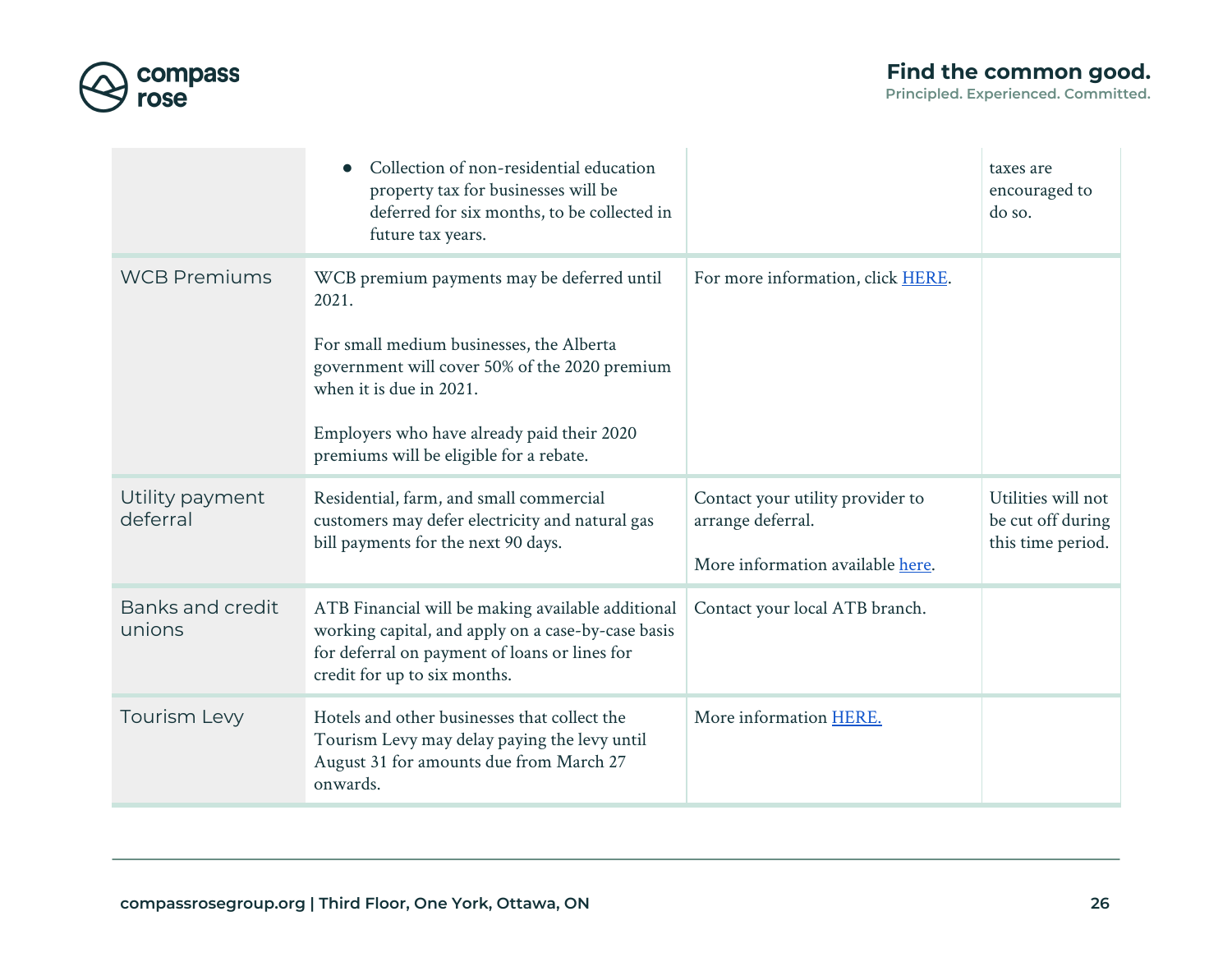



| Emergency<br>Funding for<br>Charities / NGOs      | Emergency funding is available for charities,<br>NGOs, and community organizations. Eligible<br>organizations are those that address the<br>well-being of those most affected with<br>COVID-19 or the mitigation of the spread of the<br>virus.<br>Those impacted may include seniors, individuals<br>with chronic medical<br>conditions, caregivers, families with children at<br>home and individuals with limited access to<br>supports. | Further information and application<br>forms HERE. |  |
|---------------------------------------------------|---------------------------------------------------------------------------------------------------------------------------------------------------------------------------------------------------------------------------------------------------------------------------------------------------------------------------------------------------------------------------------------------------------------------------------------------|----------------------------------------------------|--|
| Environmental<br><b>Reporting</b><br>Requirements | Alberta has suspended reporting requirements for<br>provincial approvals, registrations or licences for<br>90 days, starting March 17.<br>The order does not apply to drinking-water<br>facilities.<br>Records must still be kept, just not reported.                                                                                                                                                                                       | Order in council HERE.                             |  |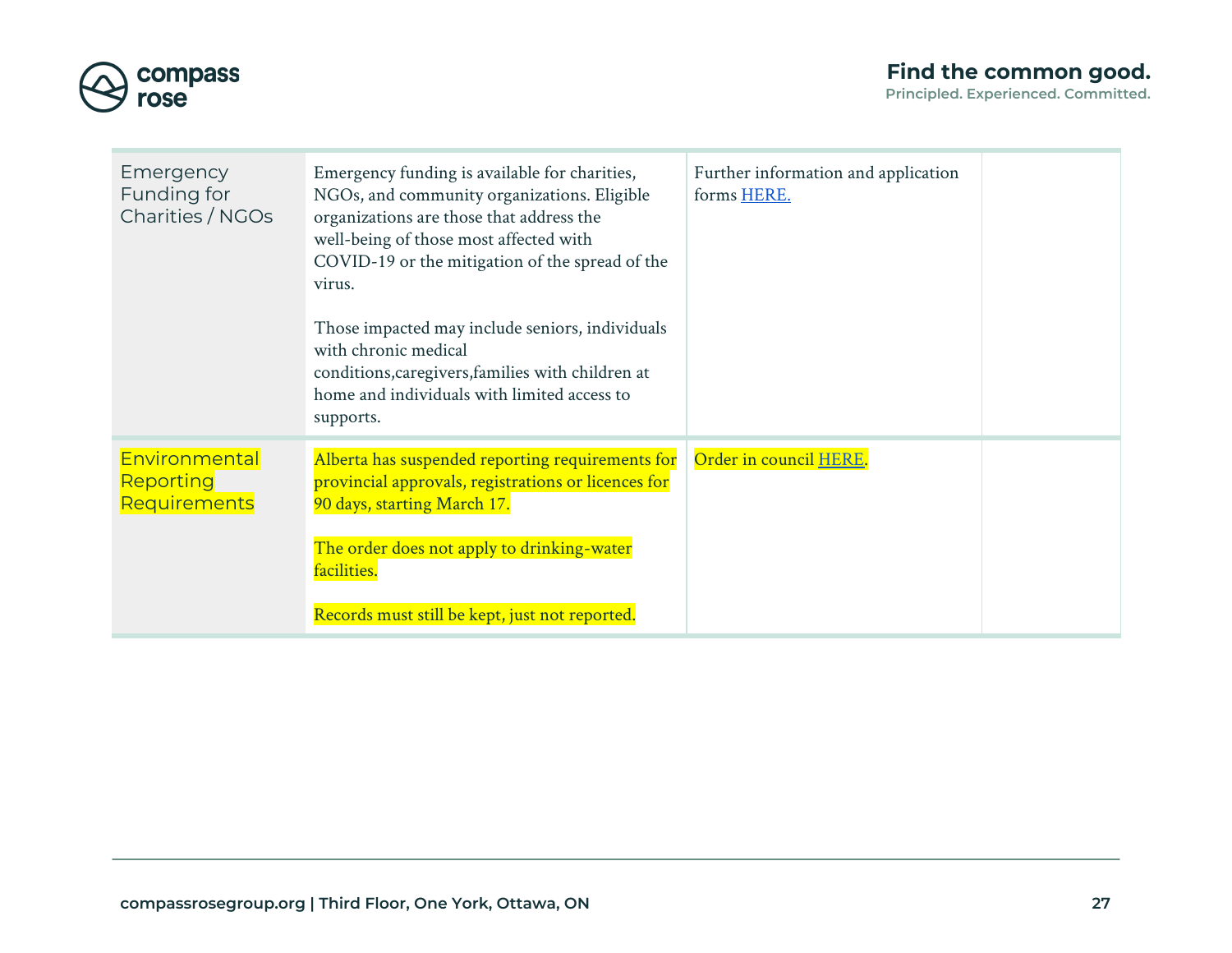

# **Government of British Columbia**

#### Updated April 2, 2020

Please visit the below for the latest updates and information:

- [B.C. Centre of Disease Control](http://www.bccdc.ca/health-info/diseases-conditions/covid-19?utm_campaign=20200311_GCPE_AM_COVID_2_NOTIFICATION_BCGOV_BCGOV_EN_BC__NOTIFICATION)
- [Government of B.C. Supports for COVID-19](https://www2.gov.bc.ca/gov/content/safety/emergency-preparedness-response-recovery/covid-19-provincial-support)
- [B.C. COVID-19 Self Assessment Tool](https://bc.thrive.health/covid19)
- [Worksafe B.C. What Employers Should Do](https://www.worksafebc.com/en/about-us/covid-19-updates/health-and-safety/what-employers-should-do)
- [Information for Employers about Employee Absences due to COVID-19](https://www2.gov.bc.ca/gov/content/employment-business/employment-standards-advice/employment-standards/handling-disruptions)
- [List of Essential Services](https://www2.gov.bc.ca/gov/content/safety/emergency-preparedness-response-recovery/covid-19-provincial-support/essential-services-covid-19?bcgovtm=20200319_GCPE_AM_COVID_4_NOTIFICATION_BCGOV_BCGOV_EN_BC__NOTIFICATION)
- British Columbia declared a State of Emergency on [March 18](https://news.gov.bc.ca/releases/2020PSSG0017-000511)

## <span id="page-27-0"></span>**BRITISH COLUMBIA - Supports for individuals**

| <b>Resource</b>                     | What it is and who can apply                                                                                                                                                                                                                                                                                                                                                                 | <b>Contact information</b>         | <b>Notes</b>                                                        |
|-------------------------------------|----------------------------------------------------------------------------------------------------------------------------------------------------------------------------------------------------------------------------------------------------------------------------------------------------------------------------------------------------------------------------------------------|------------------------------------|---------------------------------------------------------------------|
| Emergency<br>Benefit for<br>Workers | A one-time payment of \$1000 to BC workers<br>who receive federal Employment Insurance (EI),<br>or the new Canada Emergency Response Benefit<br>as a result of COVID-19 impacts.<br>Includes workers who have been laid-off, who are<br>sick or quarantined, parents with sick children,<br>parents who stay at home from work while child<br>care centres and schools are closed, and those | More information is available HERE | Applications<br>will open April<br>2020, payment<br>to be May 2020. |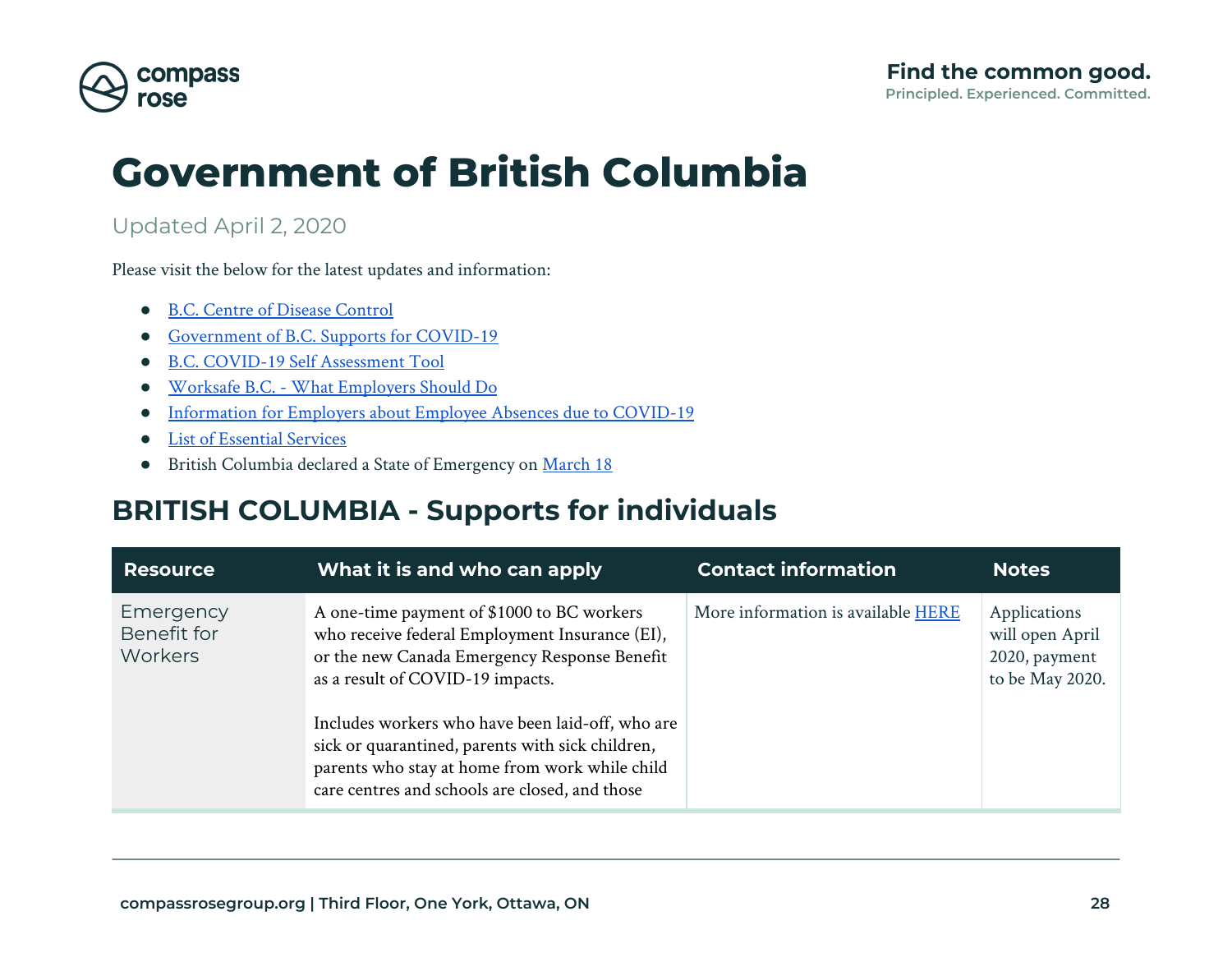

|                                                 | caring for sick family members, such as an elderly<br>parent.                                                                                                                                                                                                                                                                                                                                          |                                                                                            |                                                                            |
|-------------------------------------------------|--------------------------------------------------------------------------------------------------------------------------------------------------------------------------------------------------------------------------------------------------------------------------------------------------------------------------------------------------------------------------------------------------------|--------------------------------------------------------------------------------------------|----------------------------------------------------------------------------|
| <b>B.C. Climate</b><br><b>Action Tax Credit</b> | Eligible families of four will receive up to \$564<br>and eligible individuals will receive up to \$218 in<br>an enhanced payment.                                                                                                                                                                                                                                                                     | More information is available HERE                                                         | To be paid in<br>July 2020.                                                |
| Support for<br>vulnerable and<br>at-risk people | Under these support measures, \$1.7 billion in<br>funding will be provided for housing and shelter<br>supports, income and disability assistance<br>programs.<br>Funding will also be provided for the BC Centre<br>for Disease Control hotline, quarantine costs, lab<br>tests and work underway at the First Nations<br>Health Authority and the United Way's Better at<br>Home program for seniors. | More information is available HERE                                                         |                                                                            |
| <b>Student Loan</b><br>payments                 | The B.C. government will freeze student loan<br>payments for six months starting March 30, 2020.                                                                                                                                                                                                                                                                                                       | More information is available HERE                                                         | This is<br>automatic.                                                      |
| <b>ICBC</b>                                     | ICBC is extending deferrals of licensing,<br>insurance and other renewals to up to 90 days.<br>Renewals will be allowed by phone or email.                                                                                                                                                                                                                                                             | ICBC supports <b>HERE</b> .                                                                |                                                                            |
| <b>BC Hydro Covid-19</b><br><b>Relief Fund</b>  | Residential BC Hydro customers who have lost<br>their jobs or are unable to work as a result of<br>COVID-19 will receive a credit to help cover the<br>cost of their electricity bills. The credit will be<br>three times their average monthly bill over the                                                                                                                                          | Information on the relief fund and<br>applications HERE.<br><b>BC Hydro supports HERE.</b> | <b>Applications to</b><br>the relief fund<br>will open week<br>of April 6. |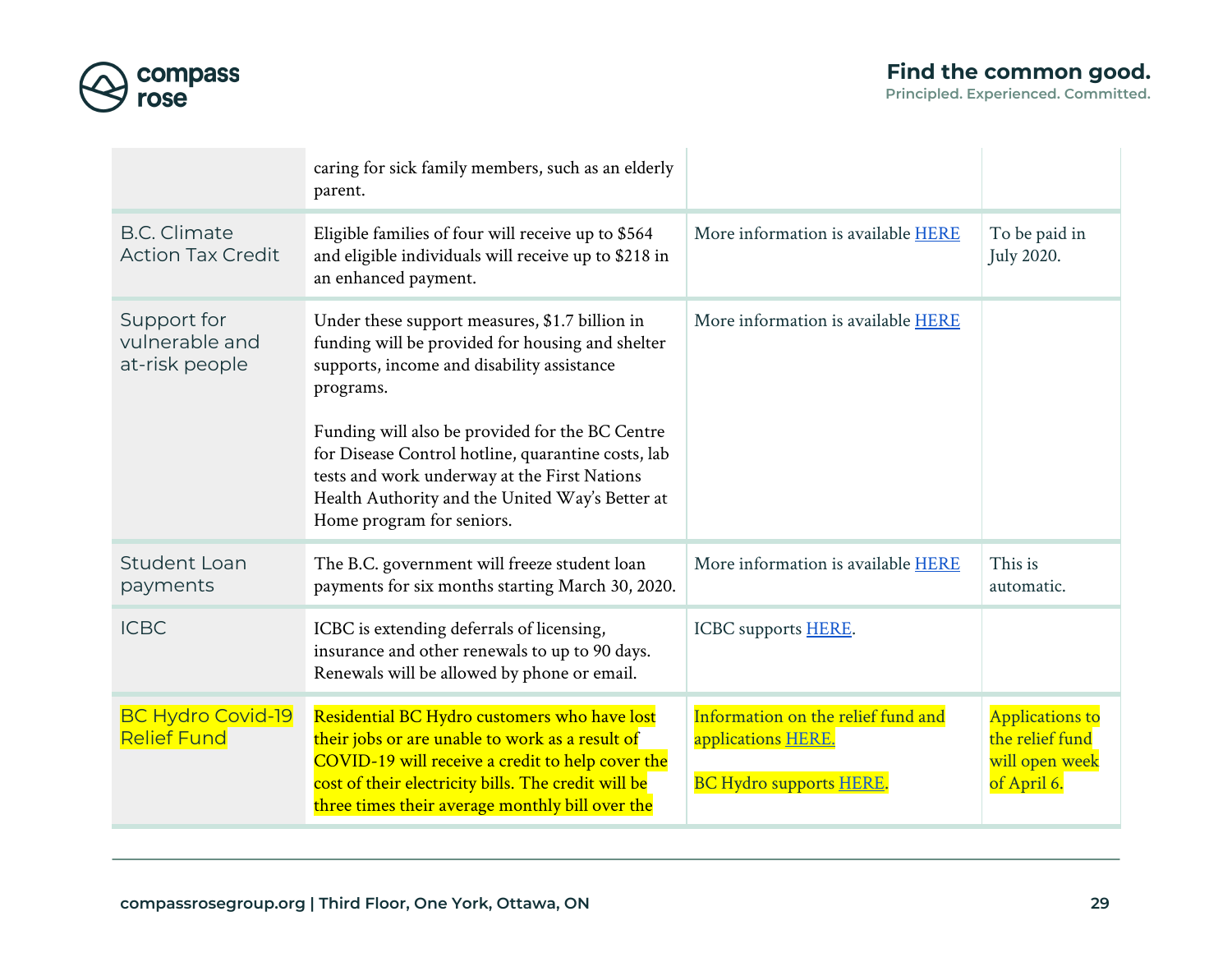

|                                        | past year at their home and does not have to be<br>repaid.                                                                                                                                                                                                          | More information is available HERE                              | Apply by June<br><b>30.</b>                   |
|----------------------------------------|---------------------------------------------------------------------------------------------------------------------------------------------------------------------------------------------------------------------------------------------------------------------|-----------------------------------------------------------------|-----------------------------------------------|
|                                        | People dealing with job loss, illness or loss of<br>wages due to COVID-19 may also qualify for BC<br>Hydro's Customer Crisis Fund grant program for<br>up to \$600.                                                                                                 |                                                                 |                                               |
| <b>BC Housing</b>                      | Program to offer up to \$500/month for rental<br>assistance, limit on evictions, and instituting rent<br>freeze. Rental assistance will be paid directly to<br>landlords.<br>Temporary suspension of evictions for tenants in<br>subsidized and affordable housing. | For more information, click HERE.<br><b>BC Housing website.</b> | Details on Rent<br>Assistance<br>forthcoming. |
| <b>Medical Services</b><br>Plan        | MSP wait period has been deferred for those<br>returning from affected areas and staying in BC.                                                                                                                                                                     | Information on the MSP.                                         |                                               |
| Parking at Health<br><b>Facilities</b> | Pay parking has been suspended at all health<br>authority sites.                                                                                                                                                                                                    |                                                                 |                                               |
| Youth in Care                          | Youth will not age out of provincial care services.<br>Agreements with Young Adults (AYA) will<br>continue to receive support regardless of school<br>closures.                                                                                                     | More information HERE.                                          |                                               |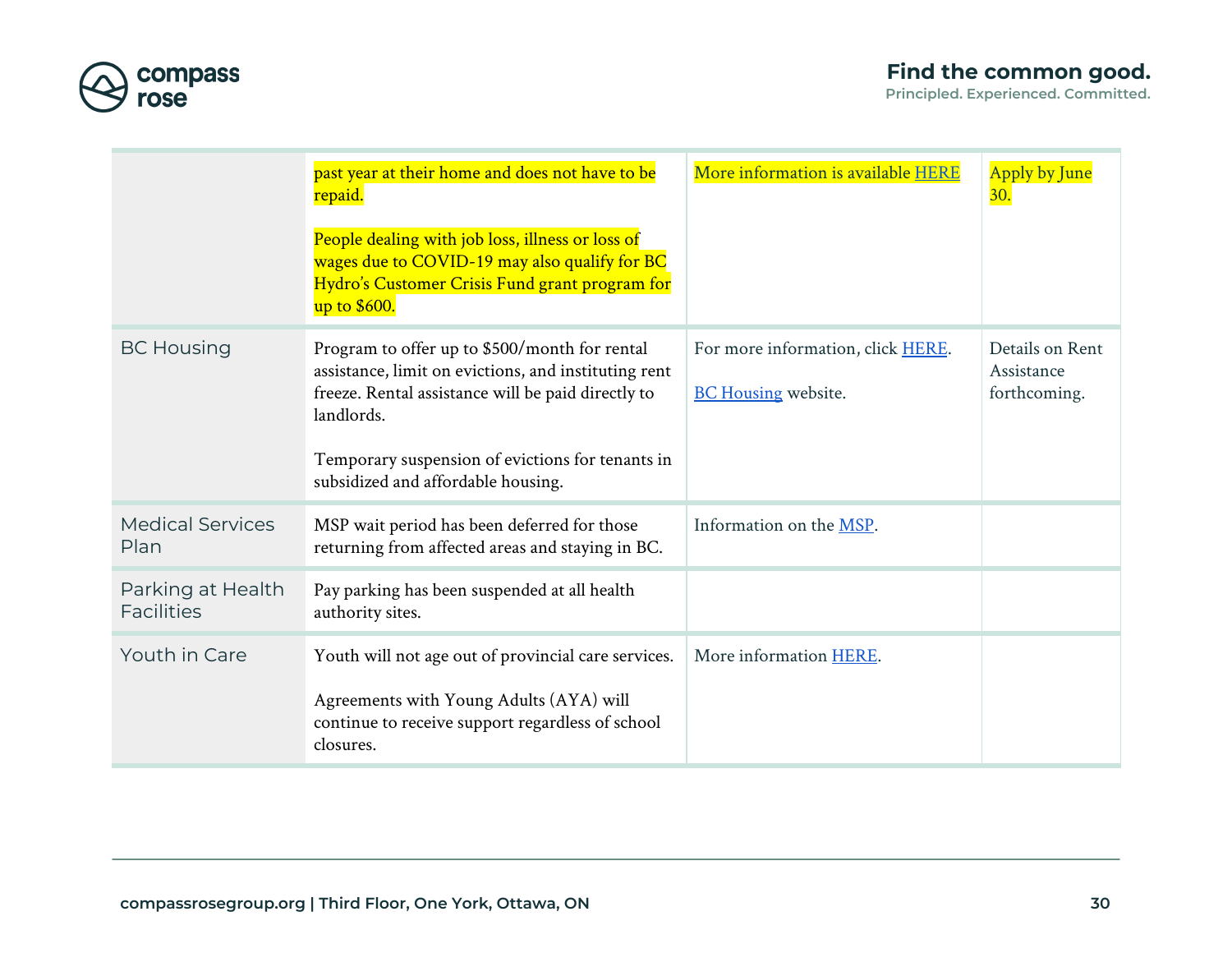

| <b>Childcare for</b>     | Workers with children aged 5 and under who are | Information and application HERE. |  |
|--------------------------|------------------------------------------------|-----------------------------------|--|
| <b>Essential Service</b> | working in essential services may apply for    |                                   |  |
| <b>Workers</b>           | emergency childcare.                           |                                   |  |

## <span id="page-30-0"></span>**BRITISH COLUMBIA - Supports for businesses**

| <b>Resource</b>                                            | What it is and who can apply                                                                                                                                                                                                                                                                                                                                                                                                                                                    | <b>Contact information</b>                | <b>Notes</b> |
|------------------------------------------------------------|---------------------------------------------------------------------------------------------------------------------------------------------------------------------------------------------------------------------------------------------------------------------------------------------------------------------------------------------------------------------------------------------------------------------------------------------------------------------------------|-------------------------------------------|--------------|
| <b>Health Payroll Tax</b>                                  | Businesses with a payroll over \$500,000 can defer<br>their employer health tax payments until Sept. 30,<br>2020. Businesses with a payroll under this<br>threshold are already exempt from the tax.                                                                                                                                                                                                                                                                            | More information is available HERE        |              |
| <b>Tax Deadlines</b>                                       | For the provincial sales tax (PST), municipal and<br>regional district tax on short-term<br>accommodation, tobacco tax, motor fuel tax and<br>carbon tax, the filing deadline is now Sept. 30.<br>The scheduled April 1 increase to the provincial<br>carbon tax, as well as the new PST registration<br>requirements on e-commerce and the<br>implementation of PST on sweetened carbonated<br>drinks, will be delayed and their timing will be<br>reviewed by Sept. 30, 2020. | More information is available HERE        |              |
| Reduction of<br><b>School Taxes for</b><br><b>Business</b> | This will provide \$500 million in immediate relief<br>for businesses that own their property and allow                                                                                                                                                                                                                                                                                                                                                                         | More information is available <b>HERE</b> |              |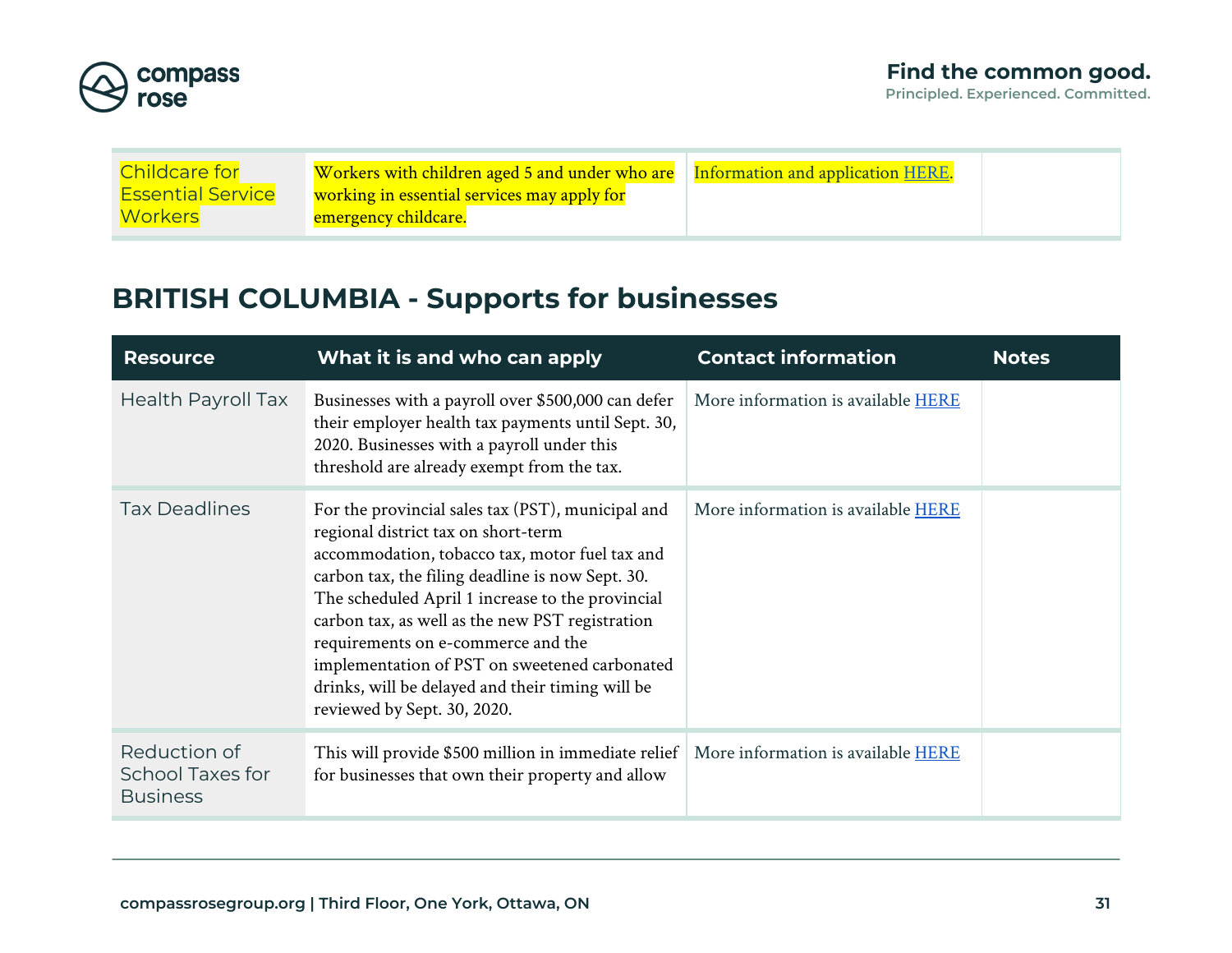

|                         | commercial landlords to immediately pass savings<br>on to their tenants in triple-net leases.                                                                                                                                                                                                                                                                                                                                                                                                                                                                                                                                                                                                                                                                                                                                                                         |                                                    |                                                                                  |
|-------------------------|-----------------------------------------------------------------------------------------------------------------------------------------------------------------------------------------------------------------------------------------------------------------------------------------------------------------------------------------------------------------------------------------------------------------------------------------------------------------------------------------------------------------------------------------------------------------------------------------------------------------------------------------------------------------------------------------------------------------------------------------------------------------------------------------------------------------------------------------------------------------------|----------------------------------------------------|----------------------------------------------------------------------------------|
| Child Care<br>Providers | Licensed group child care providers and smaller<br>home-based child care providers are eligible for<br>temporary emergency funding<br>Child care providers staying open will:<br>Receive enhanced funding to keep<br>operations going. These centres are<br>eligible to receive seven times their<br>average monthly funding from<br>government, which is expected to cover<br>approximately 75% of a group facilitys<br>average monthly operating expenses<br>Continue to receive Child Care Fee<br>Reduction Initiative (CCFRI) payments<br>Continue to receive Early Childhood<br>Educator (ECE) wage enhancements for<br>their staff<br>Providers that close will<br>Be eligible to receive two times their<br>average monthly government funding<br>This is expected to cover approximately<br>20% of an average group facility's monthly<br>operating expenses. | More information for Child Care<br>Providers HERE. | To be<br>implemented,<br>information will<br>be sent to child<br>care providers. |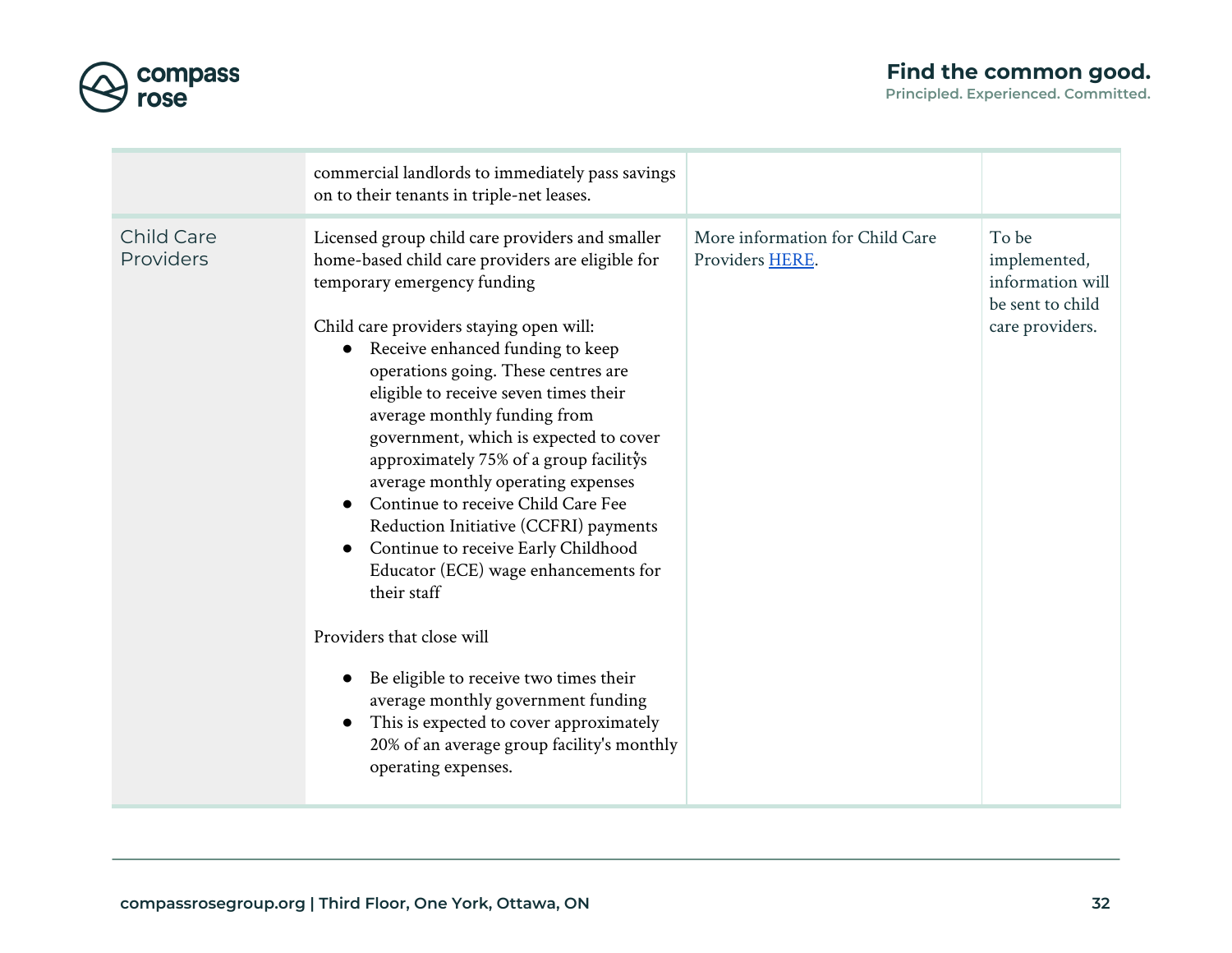

| BC COVID-19<br><b>Action Plan</b>                   | Dedicated funding to particularly hard-hit parts<br>of the economy, such as the tourism, hospitality<br>and culture sectors. The B.C. government is<br>partnering with business and labour leaders to<br>build an economic stimulus plan. The Province<br>has allocated \$1.5 billion for economic recovery. | More information is available <b>HERE</b> |                                                                                       |
|-----------------------------------------------------|--------------------------------------------------------------------------------------------------------------------------------------------------------------------------------------------------------------------------------------------------------------------------------------------------------------|-------------------------------------------|---------------------------------------------------------------------------------------|
| <b>Arts and Culture</b><br>Resilience<br>Supplement | BC Arts Council will provide a one time grant in<br>early April of up to \$15,000.<br>BC Arts Council is also offering operating clients<br>a 50% advance on 2020-21 funding.                                                                                                                                | More information is available HERE.       |                                                                                       |
| <b>BC Hydro Small</b><br><b>Business Relief</b>     | Small businesses that have closed due to<br>COVID-19 will be eligible waived Hydro bills for<br>April, May, and June.                                                                                                                                                                                        | More information and application<br>HERE. | <b>Applications</b><br>will open the<br>week of April<br>13. Apply before<br>June 30. |
| <b>ViaSport</b>                                     | Provincially funded sports, including disability<br>and multi-sport organizations, will be eligible for<br>funding or relief on a case-by-case basis.                                                                                                                                                        | FAQ and contact ViaSport HERE.            |                                                                                       |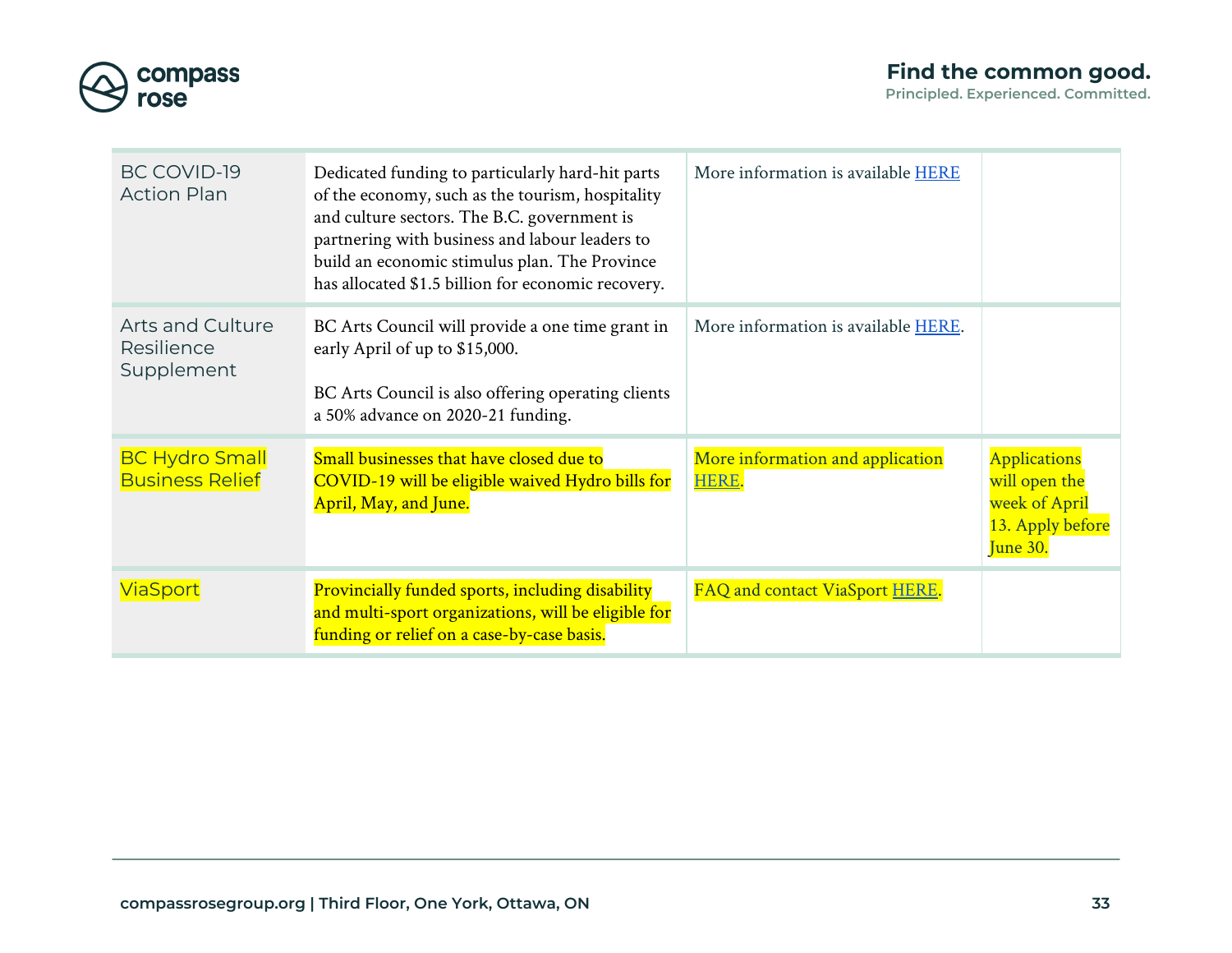

# **Government of Saskatchewan**

### Updated April 2, 2020

Please visit the below for the latest updates and information:

- [Government of Saskatchewan COVID-19 Response](https://www.saskatchewan.ca/government/health-care-administration-and-provider-resources/treatment-procedures-and-guidelines/emerging-public-health-issues/2019-novel-coronavirus)
- [COVID-19 Self-Assessment Tool](https://www.saskatchewan.ca/government/health-care-administration-and-provider-resources/treatment-procedures-and-guidelines/emerging-public-health-issues/2019-novel-coronavirus/covid-19-self-assessment)
- [Information for Businesses and Workers](https://www.saskatchewan.ca/government/health-care-administration-and-provider-resources/treatment-procedures-and-guidelines/emerging-public-health-issues/2019-novel-coronavirus/covid-19-information-for-businesses-and-workers)
- [List of Essential Services](https://www.documentcloud.org/documents/6819048-Critical-Public-Services-to-Address-COVID-19-and.html)
- If your business may be able to provide medical supplies, please email [procurement@gov.sk.ca](mailto:procurement@gov.sk.ca)
- Saskatchewan declared a State of Emergency on [March 18](https://www.saskatchewan.ca/government/news-and-media/2020/march/18/covid-19-state-of-emergency)

### <span id="page-33-0"></span>**SASKATCHEWAN - Supports for individuals**

| <b>Resource</b>                      | What it is and who can apply                                                                                                                                                                                                                                                                                    | <b>Contact information</b>                             | <b>Notes</b>            |
|--------------------------------------|-----------------------------------------------------------------------------------------------------------------------------------------------------------------------------------------------------------------------------------------------------------------------------------------------------------------|--------------------------------------------------------|-------------------------|
| Non-Health<br>COVID-19 Phone<br>Line | Saskatchewan Public Safety Agency has launched<br>a dedicated toll-free line for non-health related<br>COVID-19 questions. Health related calls should<br>call 811.                                                                                                                                             | Call: 1-855-559-5502<br>Regina residents: 306-787-8539 | Open<br>6am-10pm daily. |
| Self-Isolation<br>Support Program    | Administered by the Ministry of Finance, the<br>Self-Isolation Support Program will provide \$450<br>per week, for a maximum of two weeks or \$900.<br>The Self-Isolation Support Program is targeted at<br>Saskatchewan residents forced to self-isolate that<br>are not covered by recent federally announced | Information and application forms<br>available HERE.   |                         |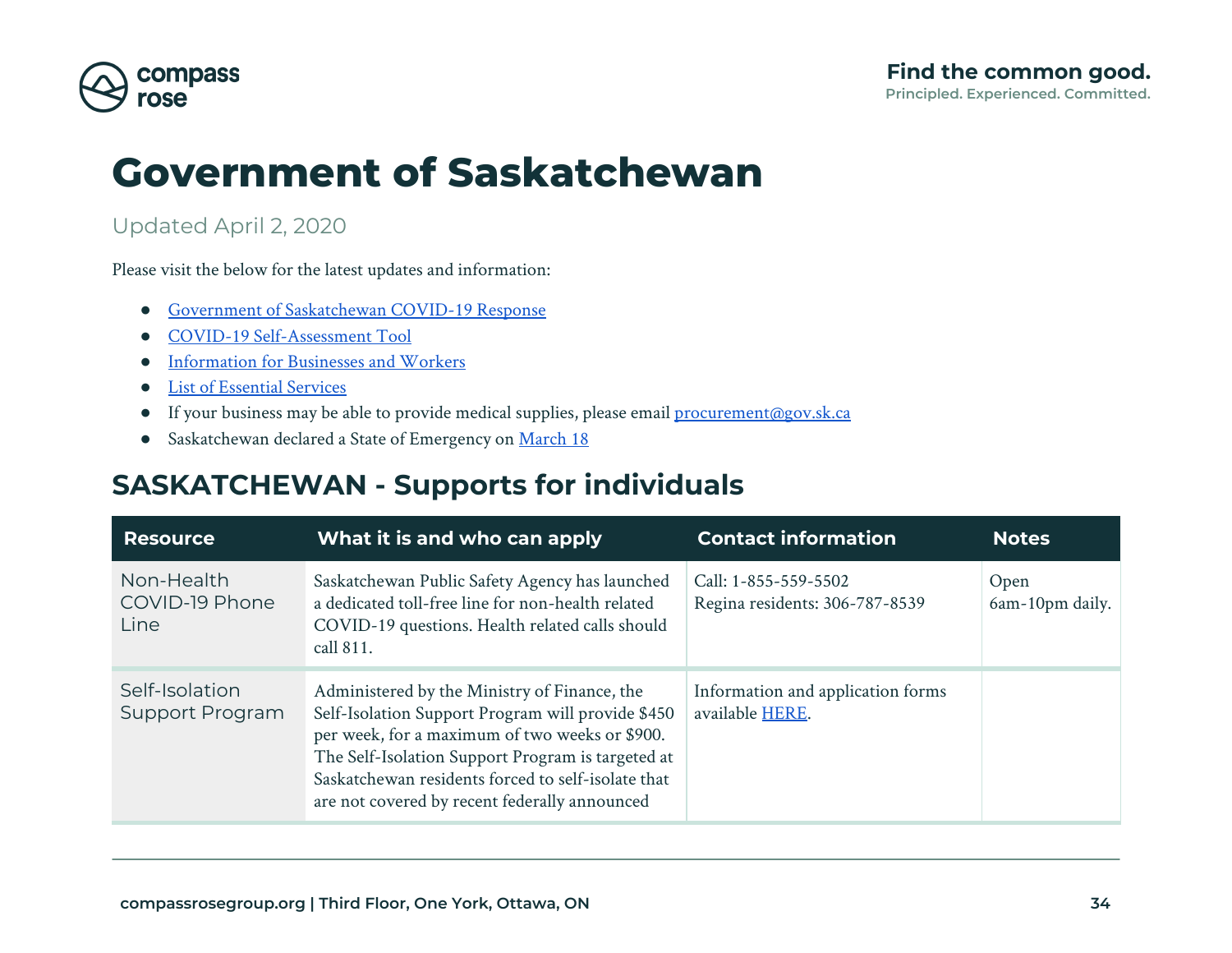### **Find the common good.**



|                                                | employment insurance programs and other<br>supports.<br>Someone will be considered eligible if:<br>They have contracted COVID-19 or are<br>showing symptoms;<br>They have been in contact with an<br>$\bullet$<br>individual infected with COVID-19;<br>They have recently returned from<br>international travel and have been<br>required to self-isolate;<br><b>AND</b><br>If they are not eligible for compensation<br>including sick leave, vacation leave from<br>their employer.<br>If they do not have private insurance<br>covering such disruptions.<br>If they are not covered by other programs<br>such as federal employment insurance<br>that has been updated. |                         |                           |
|------------------------------------------------|------------------------------------------------------------------------------------------------------------------------------------------------------------------------------------------------------------------------------------------------------------------------------------------------------------------------------------------------------------------------------------------------------------------------------------------------------------------------------------------------------------------------------------------------------------------------------------------------------------------------------------------------------------------------------|-------------------------|---------------------------|
| Crown Utility<br>Deferral                      | All Crown utilities will be offering six-month bill<br>deferral. Interest will be waived on<br>late-payments.                                                                                                                                                                                                                                                                                                                                                                                                                                                                                                                                                                | Contact your utilities. |                           |
| <b>Student Loan</b><br>Repayment<br>Moratorium | Six month moratorium on student loan<br>repayments.                                                                                                                                                                                                                                                                                                                                                                                                                                                                                                                                                                                                                          |                         | Effective<br>immediately. |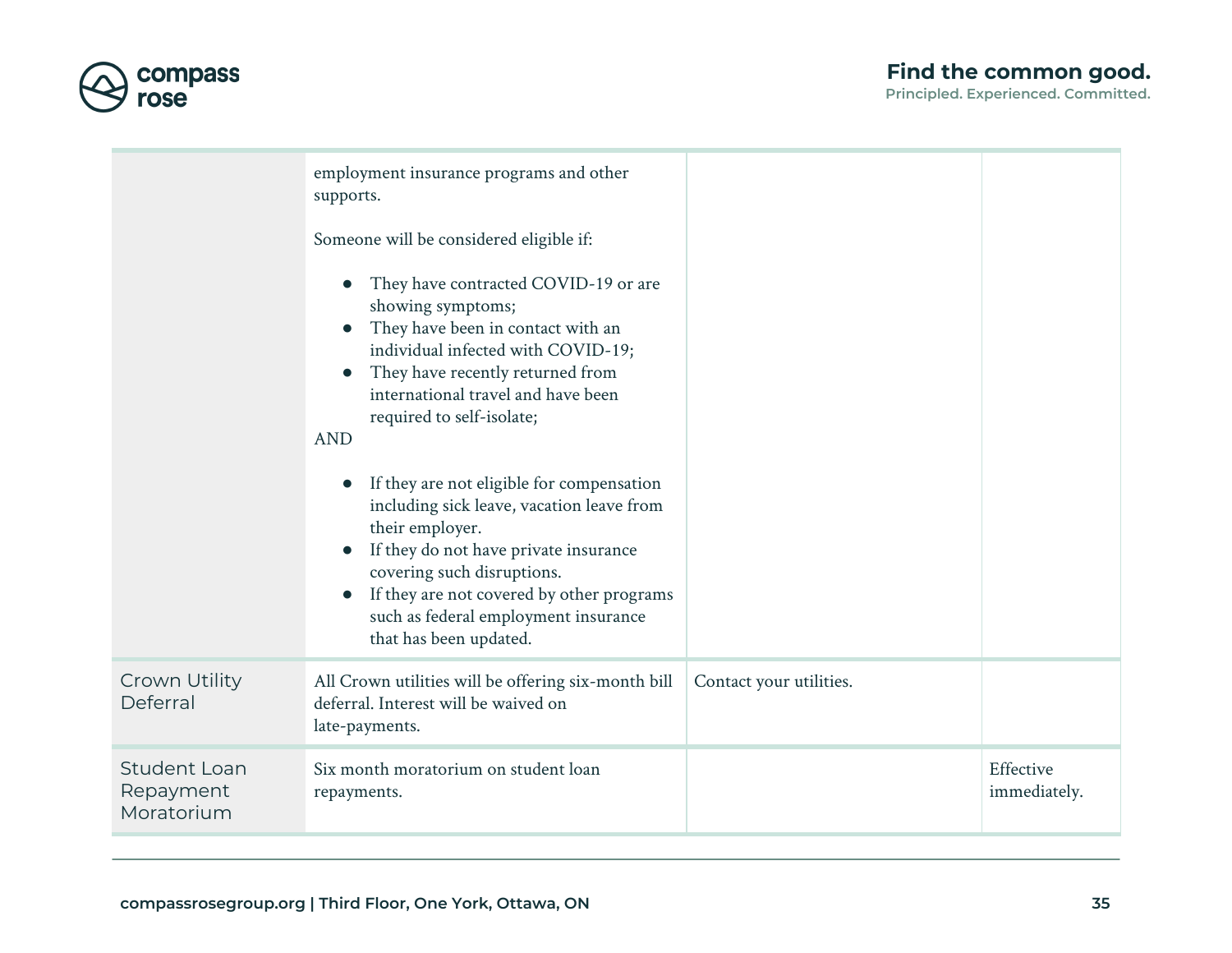

| Job Protected<br>Leave                 | Guaranteeing access to unpaid leave due to<br>COVID-19. Removal of requirement of 13 paid<br>consecutive weeks or requirement to provide a<br>sick note.                           |                                                                                           | Will come into<br>effect<br>retroactively to<br>March 6. |
|----------------------------------------|------------------------------------------------------------------------------------------------------------------------------------------------------------------------------------|-------------------------------------------------------------------------------------------|----------------------------------------------------------|
| Eviction<br>Suspension                 | Office of Residential Tenancies will not be<br>accepting eviction applications for missed rent or<br>other non-urgent claims (those not related to<br>health and safety).          | More information available HERE.                                                          |                                                          |
| Child Care Subsidy                     | Families who are receiving part-time subsidy<br>because their child is in school will now receive<br>full-time subsidy.                                                            |                                                                                           | Retroactive to<br>March 1.<br>Automatic.                 |
| Saskatchewan<br><b>Housing Benefit</b> | Monthly benefit for renters in community<br>housing, including non-profit and cooperative<br>housing, who meet low income criteria and are<br>not receiving other housing support. | Information to be available online, or<br>call: 1-844-787-4177<br>Details available HERE. | Applications<br>supposed to<br>open April 1              |
| Income Assistance                      | Reporting requirements have been lowered, and<br>payments will still be processed if reports are late.                                                                             |                                                                                           |                                                          |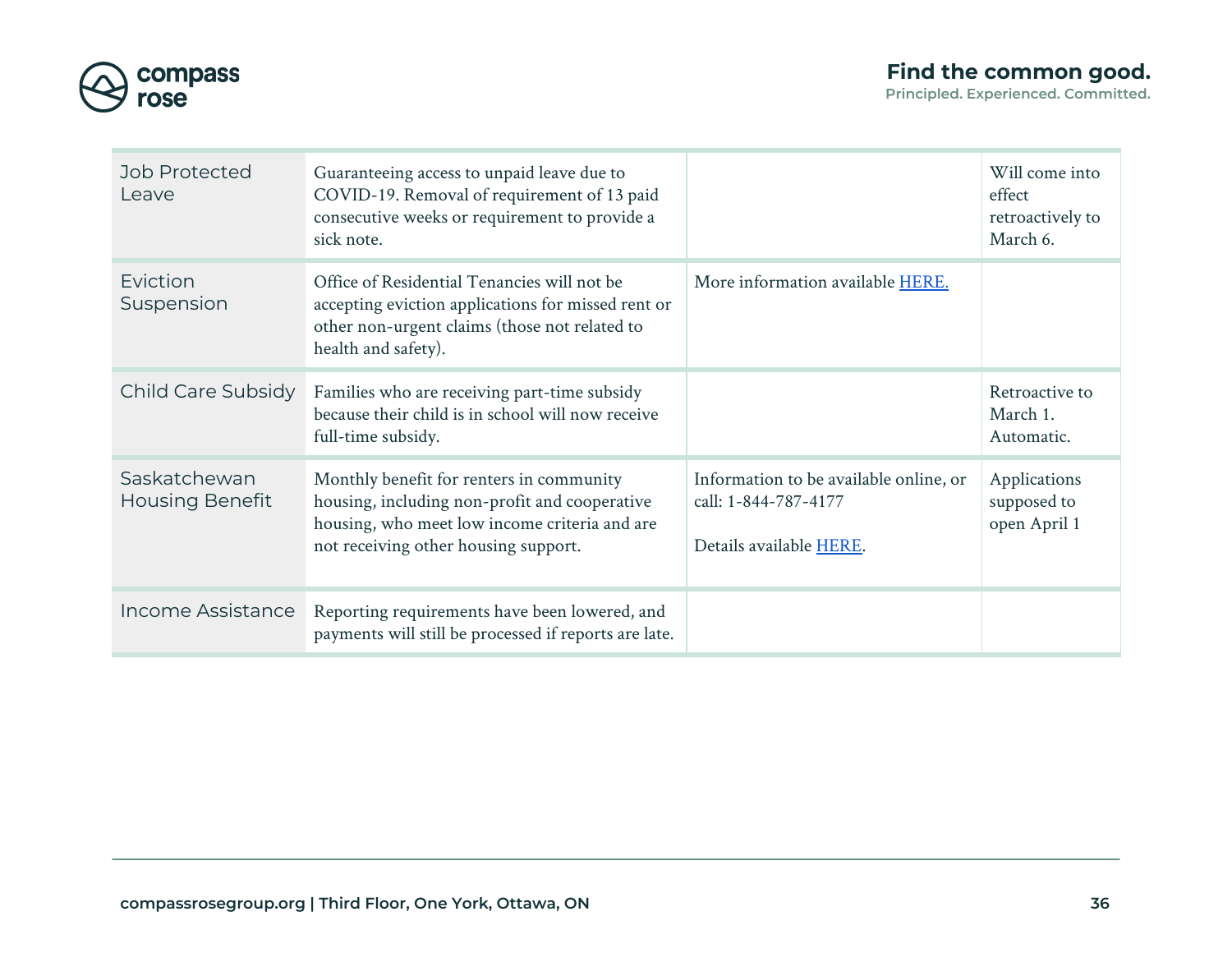

## <span id="page-36-0"></span>**SASKATCHEWAN - Supports for Businesses**

| <b>Resource</b>                  | What it is and who can apply                                                                                                                                                                                                                                                                                                                                                                              | <b>Contact information</b>                                                                                                                                     | <b>Notes</b>                                        |
|----------------------------------|-----------------------------------------------------------------------------------------------------------------------------------------------------------------------------------------------------------------------------------------------------------------------------------------------------------------------------------------------------------------------------------------------------------|----------------------------------------------------------------------------------------------------------------------------------------------------------------|-----------------------------------------------------|
| <b>Provincial Taxes</b>          | Saskatchewan businesses who are unable to remit<br>their PST due to cashflow concerns will have<br>relief from penalty and interest charges.<br>Businesses that are unable to file their provincial<br>$\arctan(s)$ by the due date may submit a request<br>for relief from penalty and interest charges on the<br>return(s) affected.<br>Audit program and compliance activities have<br>been suspended. | Saskatchewan Tax Inquiry Line:<br>1-800-667-6102<br>Email: SaskTaxInfo@gov.sk.ca<br>Request for relief on penalty and<br>interest charges form available HERE. | Effective<br>immediately.                           |
| Crown Utility<br>Deferral        | All Crown utilities will be offering six-month bill<br>deferral. Interest will be waived on<br>late-payments.                                                                                                                                                                                                                                                                                             | Contact your utilities.                                                                                                                                        |                                                     |
| <b>Business</b><br>Response Team | Hotline for Saskatchewan Businesses regarding<br>COVID-19 issues.                                                                                                                                                                                                                                                                                                                                         | Call: 1-844-800-8688<br>Email: supportforbusiness@gov.sk.ca                                                                                                    | Available<br>8am-8pm<br>$(CST)$ ,<br>Monday-Friday. |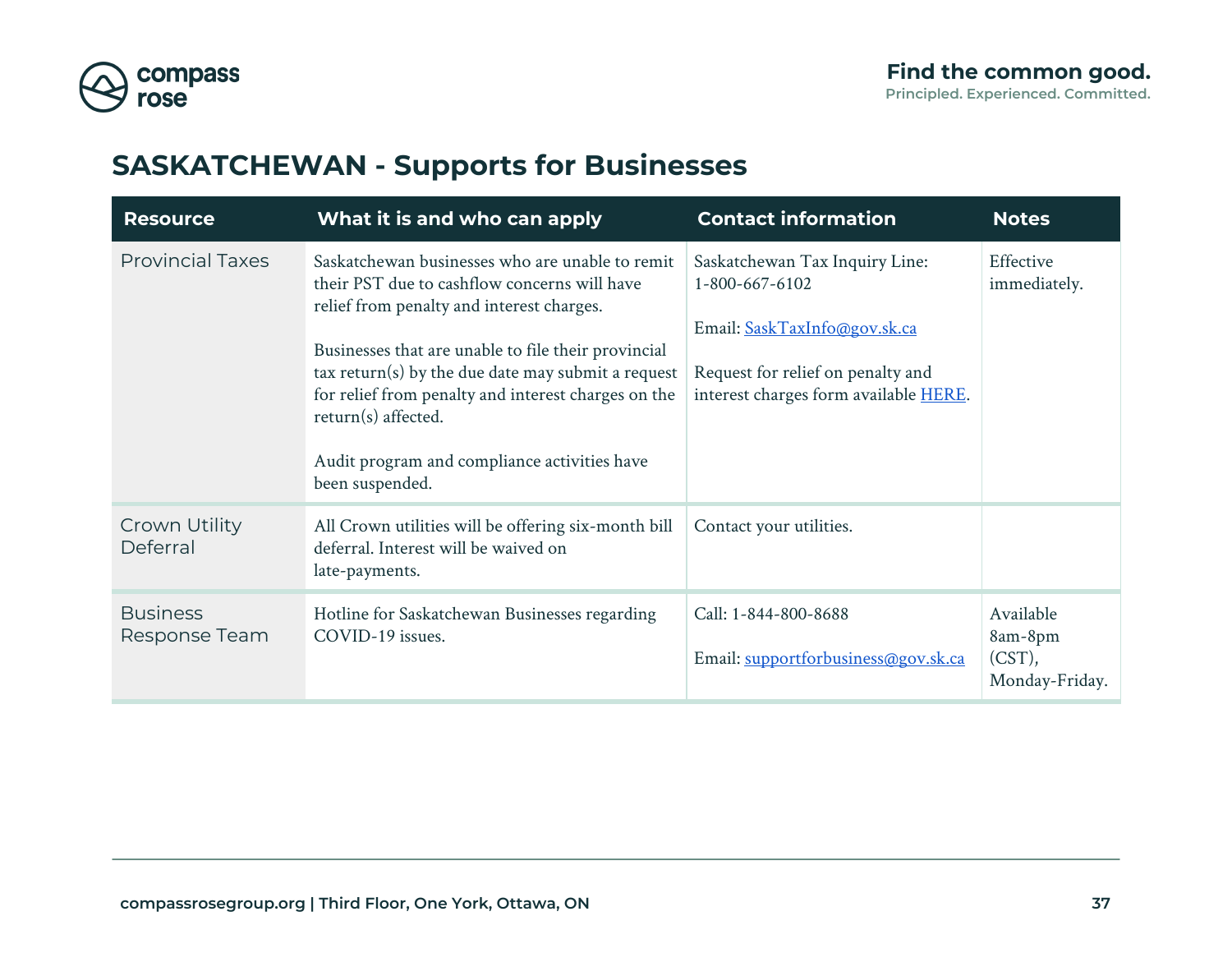

## **Government of Nova Scotia**

#### Updated April 2, 2020

Please visit the below for the latest updates and information:

- [Nova Scotia COVID-19 information](https://novascotia.ca/coronavirus/)
- [Supports for individuals, families and businesses](https://novascotia.ca/coronavirus/#support)
- [COVID-19 Alerts and Notices for Nova Scotia](https://novascotia.ca/coronavirus/#alerts)
- [Employer Assessment Tool about ability to open and emergency measures your business must take.](https://covid19-employer-assessment.novascotia.ca/en)
- [List of Essential Services.](https://novascotia.ca/news/release/?id=20200324003)
- Nova Scotia declared a State of Emergency on [March 22](https://novascotia.ca/news/release/?id=20200322001)

### <span id="page-37-0"></span>**NOVA SCOTIA - Supports for Individuals**

| <b>Resource</b>                         | What it is and who can apply                                                                   | <b>Contact information</b>                                                           | <b>Notes</b>                                                              |
|-----------------------------------------|------------------------------------------------------------------------------------------------|--------------------------------------------------------------------------------------|---------------------------------------------------------------------------|
| Suspending<br>Student Loan<br>Repayment | Suspending payments on Nova Scotia student<br>loans for six months, from March 30 to Sept. 30. | More information is available at:<br>https://novascotia.ca/coronavirus/#r<br>esponse | Automatically<br>applied to all<br>student loans.                         |
| Increase to<br>income assistance        | Every individual and family member on income<br>assistance will receive an additional \$50.    |                                                                                      | Starts Friday, 20<br>March. No need<br>to apply if you<br>already receive |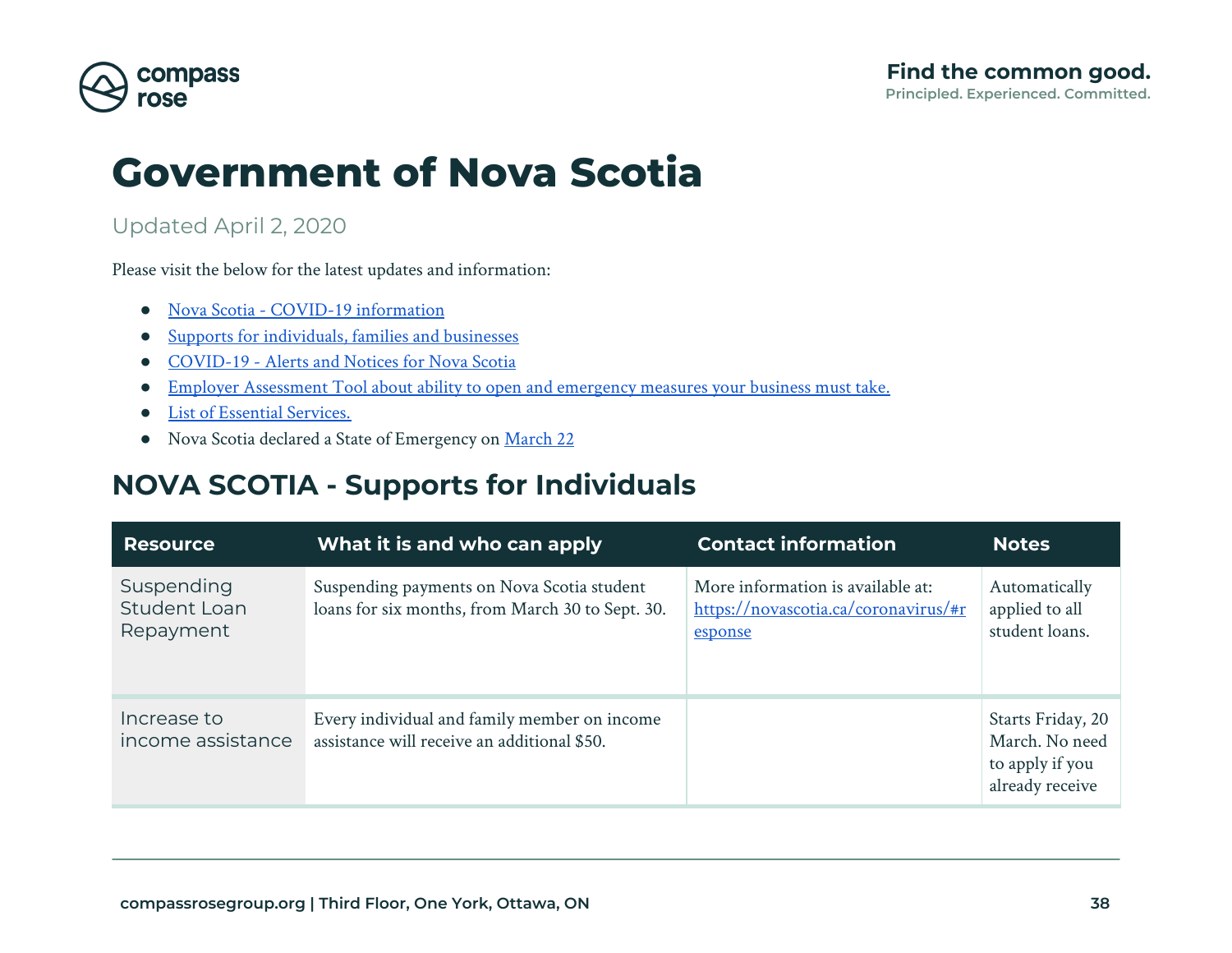

income assistance.

## <span id="page-38-0"></span>**NOVA SCOTIA - Supports for Businesses**

| <b>Resource</b>                                    | What it is and who can apply                                                                                                                                                                                                                                                                                                                | <b>Contact information</b>                                                     | <b>Notes</b>                                                                          |
|----------------------------------------------------|---------------------------------------------------------------------------------------------------------------------------------------------------------------------------------------------------------------------------------------------------------------------------------------------------------------------------------------------|--------------------------------------------------------------------------------|---------------------------------------------------------------------------------------|
| Deferred<br>payments                               | All payments from businesses to repay<br>government loans, including those under the<br>Farm Loan Board, Fisheries and Aquaculture<br>Loan Board, Jobs Fund, Nova Scotia Business<br>Fund, Municipal Finance Corp. and Housing<br>Nova Scotia.<br>Small business fees, including business renewal<br>fees and workers compensation premiums | Phone: 1-844-628-7347<br>or 902-424-4475<br>Email: BusNavigation@novascotia.ca | Deferred until<br>June 30, 2020.<br>List of small<br>business fee to<br>be announced. |
| <b>Small Business</b><br>Loan Guarantee<br>Program | Deferring principal and interest payments until<br>June 30.<br>Enhancing the program to make it easier for<br>businesses to access credit up to \$500,000.<br>Businesses that might not normally qualify for a<br>loan, the government will guarantee the first<br>\$100,000.                                                               | Contact your local credit union.                                               |                                                                                       |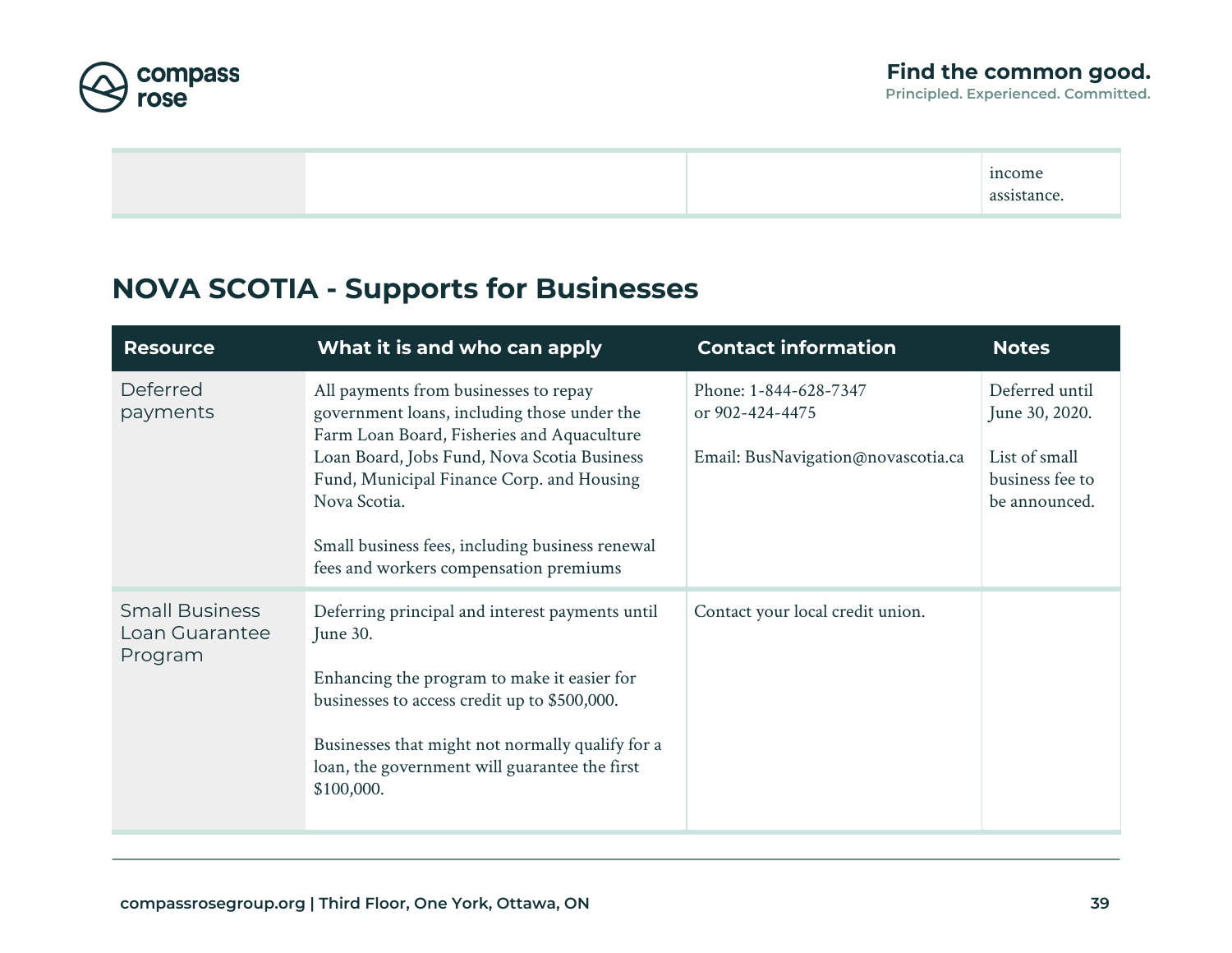

| Payment for small<br>businesses    | Small businesses which do business with the<br>government will be paid within five days instead<br>of the standard 30 days.                                                                                                                                                                                                                                                                                                                                                                                                                                                                                                                                                                                                                           |                          |  |
|------------------------------------|-------------------------------------------------------------------------------------------------------------------------------------------------------------------------------------------------------------------------------------------------------------------------------------------------------------------------------------------------------------------------------------------------------------------------------------------------------------------------------------------------------------------------------------------------------------------------------------------------------------------------------------------------------------------------------------------------------------------------------------------------------|--------------------------|--|
| <b>Commercial Rent</b><br>Deferral | Landlords who have commercial tenants who<br>have had to close due to COVID-19 or who are<br>deferring rent may receive coverage up to<br>\$50,000. Tenants may receive coverage up to<br>\$15,000.<br>To be eligible for the COVID-19 Small Business<br>Rental Deferral Guarantee Program, landlords<br>must register with the Department of Business by<br>April 3rd by emailing<br>NSRentDeferral@novascotia.ca:<br>landlord's legal name<br>for each deferral agreement:<br>$\bullet$<br>business's legal name<br>$\circlearrowright$<br>business's address<br>$\circ$<br>total dollar amount of rent being<br>$\bigcirc$<br>deferred for the period of 1 April<br>to 30 June 2020<br>The rent deferral agreement must be in place by 1<br>April. | Further guidelines HERE. |  |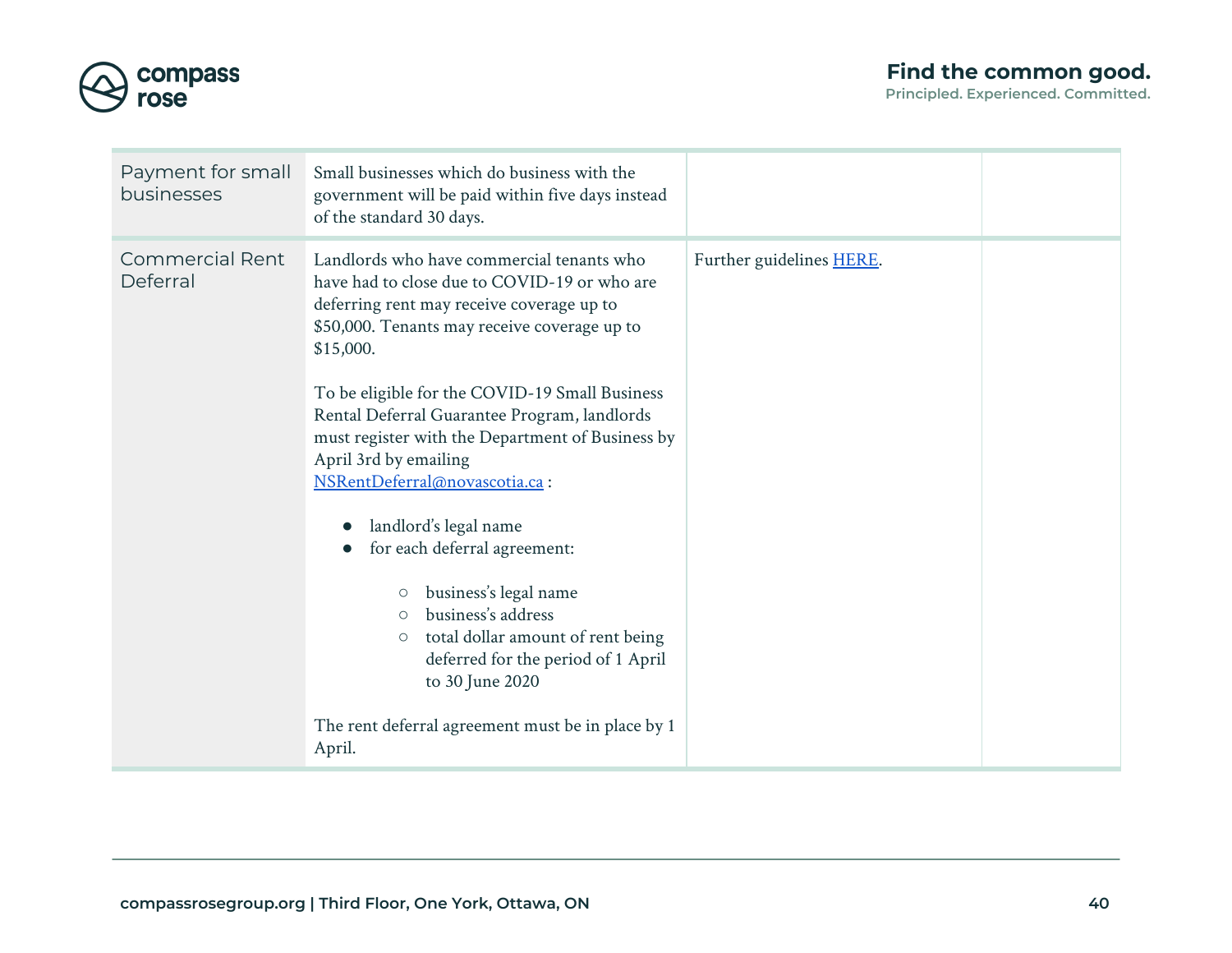

# **Government of Prince Edward Island**

### Updated April 2, 2020

Please visit the below for the latest updates and information:

- [COVID-19 PEI Updates](https://www.princeedwardisland.ca/en/topic/covid-19)
- [PEI COVID19 information for business](https://www.princeedwardisland.ca/en/topic/for-business)
- [Request for Innovative Ideas](https://www.princeedwardisland.ca/en/service/request-innovative-ideas-support-islanders-through-covid-19#utm_source=redirect&utm_medium=url&utm_campaignsourcedsolutions)  for businesses, organizations, and individuals to submit suggestions or offers to mitigate COVID.
- [List of Essential Services](https://www.princeedwardisland.ca/en/information/health-and-wellness/essential-and-non-essential-services-covid-19)
- PEI declared a Public Health Emergency on [March 16](https://www.princeedwardisland.ca/en/news/premier-announces-initial-financial-support-declares-public-health-emergency)

## <span id="page-40-0"></span>**PEI - Supports for Individuals**

| <b>Resource</b>                                  | What it is and who can apply                                                                                                                                                                   | <b>Contact information</b>                                                                     | <b>Notes</b>                                                 |
|--------------------------------------------------|------------------------------------------------------------------------------------------------------------------------------------------------------------------------------------------------|------------------------------------------------------------------------------------------------|--------------------------------------------------------------|
| <b>COVID-19 Income</b><br><b>Support Program</b> | One time taxable payment of \$750 for those who<br>have lost their income, been laid off, or otherwise<br>have been affected on or after March 13.<br>Intended to bridge the gap with EI/CERB. | <b>Apply HERE.</b><br>Further information available HERE.                                      |                                                              |
| Employee Gift<br>Card Program                    | Employees laid off due to COVID-19 between<br>March 13-31, regardless of hourly wage, are<br>eligible for a \$100 Sobey's gift card for groceries<br>and personal items                        | Employers can apply online <b>HERE</b> .<br>Phone: 1-866-213-7521<br>Email: giftcard@gov.pe.ca | Form must be<br>filled out by the<br>employer to<br>qualify. |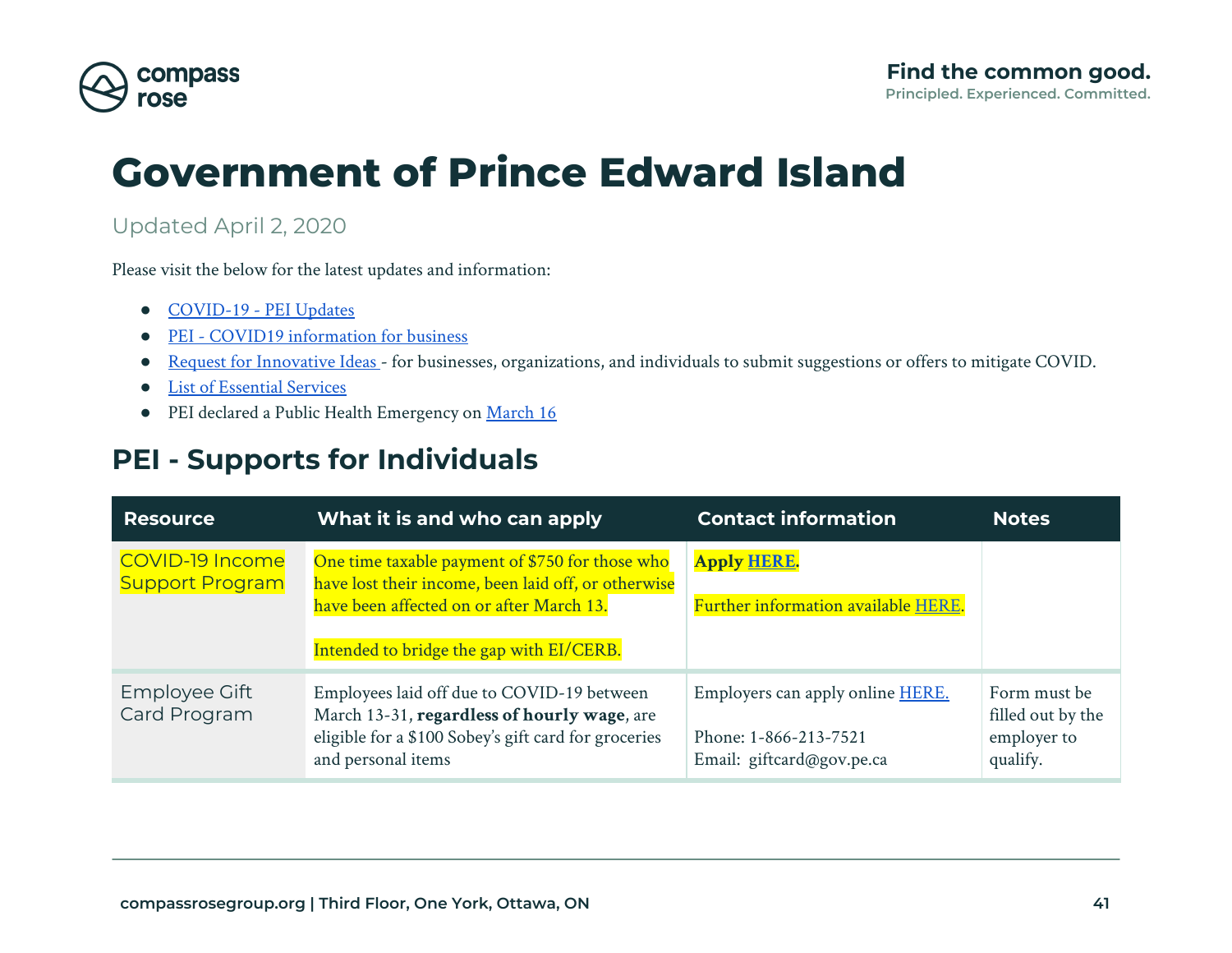

| Principled. Experienced. Committed. |
|-------------------------------------|
|-------------------------------------|

| Emergency<br>Income Relief for<br>the Self-Employed | Support up to \$500 per week for the period of<br>March 16 to March 29, 2020.<br>Eligible individuals must be: Self-employed<br>workers who have declared business income on<br>their most recent tax return;<br>business income must be their primary source of<br>income; demonstrate direct financial losses<br>resulting from the COVID -19 isolation measures<br>at the time of application; not be EI eligible or<br>receiving any other income support (ie. Business<br>Interruption Insurance). | Apply online <b>HERE</b> .<br>For more information, contact<br><b>Innovation PEI</b><br>Phone: 902-368-6300                                                                             |                                    |
|-----------------------------------------------------|---------------------------------------------------------------------------------------------------------------------------------------------------------------------------------------------------------------------------------------------------------------------------------------------------------------------------------------------------------------------------------------------------------------------------------------------------------------------------------------------------------|-----------------------------------------------------------------------------------------------------------------------------------------------------------------------------------------|------------------------------------|
| <b>Temporary Rental</b><br>Assistance Benefit       | For those facing difficulties paying rent.<br>Moratorium on evictions until the end of June.                                                                                                                                                                                                                                                                                                                                                                                                            | For more information, call<br>1-877-368-5770<br>More information HERE.                                                                                                                  | Further details<br>to be released. |
| Support for<br>Families                             | Food delivery for families facing food insecurity.<br>Call line for families who are feeling vulnerable<br>and require support regarding school closures and<br>COVID-19.                                                                                                                                                                                                                                                                                                                               | For more information, to register for<br>food delivery, or to call for support<br>around school closures, call<br>902-368-5155 or 902-368-6990 or<br>email supportforfamilies@edu.pe.ca |                                    |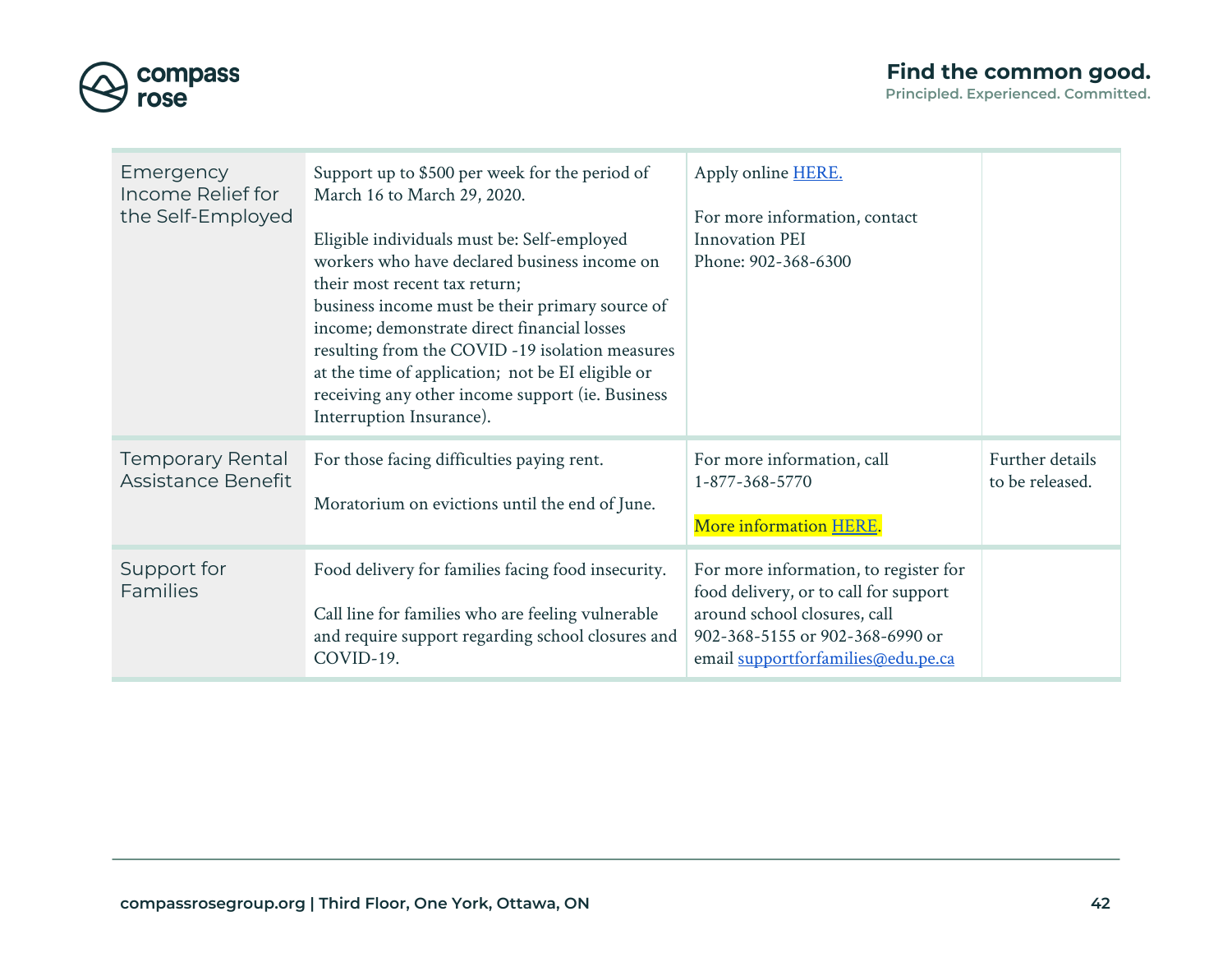

## <span id="page-42-0"></span>**PEI - Supports for Businesses**

| <b>Resource</b>                                              | What it is and who can apply                                                                                                                                                                                                                                                                                                                                                                                                                   | <b>Contact information</b>                                                                                                                  | <b>Notes</b>                                                           |
|--------------------------------------------------------------|------------------------------------------------------------------------------------------------------------------------------------------------------------------------------------------------------------------------------------------------------------------------------------------------------------------------------------------------------------------------------------------------------------------------------------------------|---------------------------------------------------------------------------------------------------------------------------------------------|------------------------------------------------------------------------|
| Emergency<br><b>Working Capital</b><br>Financing             | Loan program is to assist qualifying companies<br>maintain normal business operations.<br>Eligible applicants can apply to receive a working<br>capital loan of up to \$100,000 with a fixed interest<br>rate of 4%.<br>Must be used to be used to assist with fixed<br>operating costs (including payroll, rent, utilities<br>etc) with principal & interest payments deferred<br>for a minimum of 12 months.                                 | Application details HERE.<br>For more information, contact<br>Development Lending and Property<br>Management<br>Email: financepei@gov.pe.ca |                                                                        |
| <b>Emergency Relief</b><br>- Worker<br>Assistance<br>Program | Registered private sector businesses or non-profit<br>organizations in Prince Edward Island can receive<br>up to \$250 per week for each employed worker<br>that has experienced a reduction of at least 8<br>hours per week during the two week period<br>March 16-29, 2020.<br>Employers will receive a 50% advance upon<br>approval of application and the final<br>reimbursement will be provided upon receipt of<br>payroll verification. | Application information HERE.<br>For more information, contact<br>SkillsPEI.<br>Phone: 902-368-6290<br>skillspei@gov.pe.ca                  | Online<br>applications can<br>be submitted<br>until April 15,<br>2020. |
| <b>Business PEI</b><br>Helpline                              | Questions or business concerns related to<br>COVID-19                                                                                                                                                                                                                                                                                                                                                                                          | Phone: 1-866-222-1751<br>Email: peibusinesshelpline@gov.pe.ca                                                                               |                                                                        |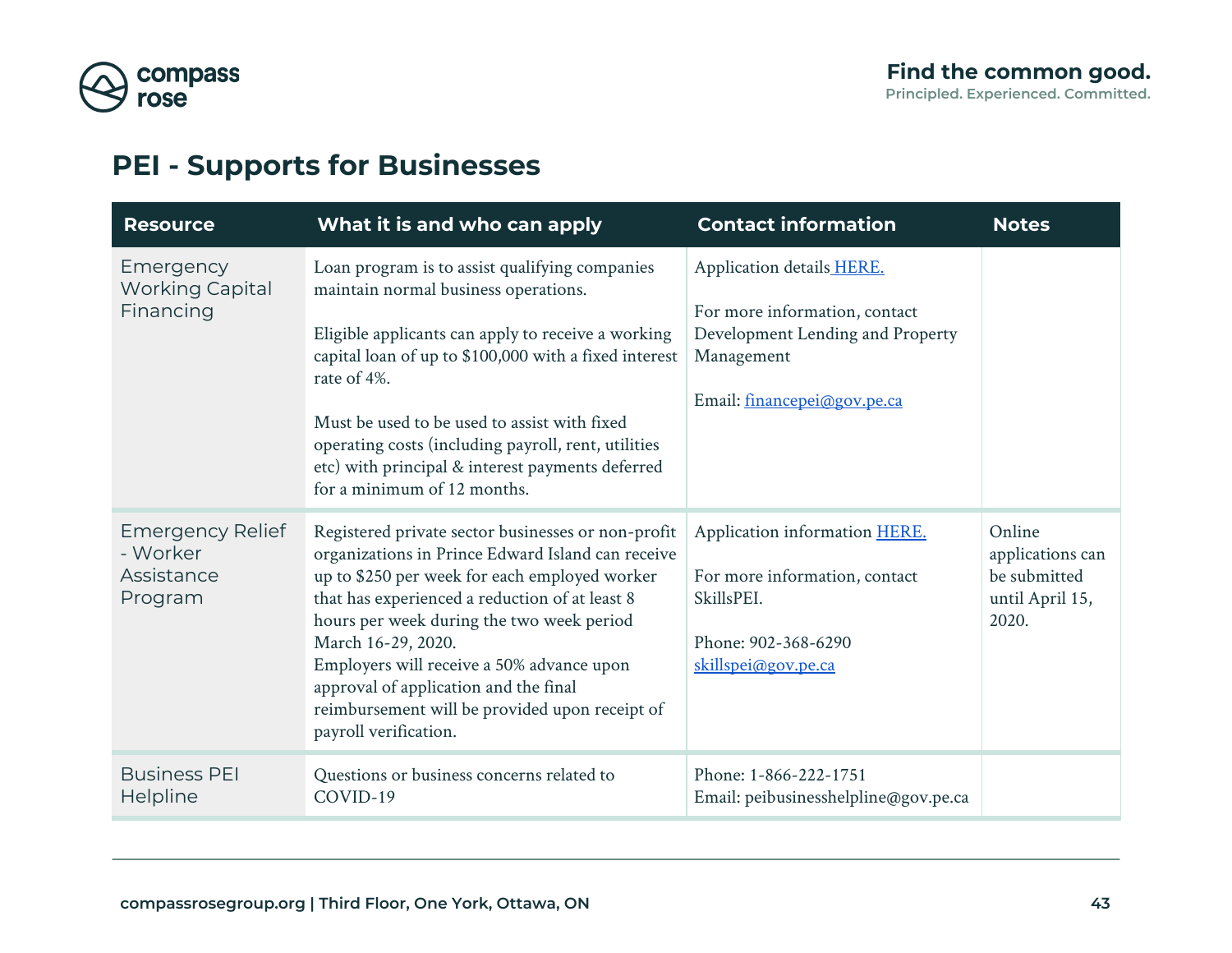

| <b>Commercial Rent</b><br>Landlords who defer commercial rent for May to<br>Assistance<br>July are eligible (up to a maximum of \$50,000 per<br>landlord and \$15,000 per tenant) if the deferred<br>rent can't be recovered. | Email <u>financepei@gov.pe.ca</u> to apply<br>by April 15. |
|-------------------------------------------------------------------------------------------------------------------------------------------------------------------------------------------------------------------------------|------------------------------------------------------------|
|-------------------------------------------------------------------------------------------------------------------------------------------------------------------------------------------------------------------------------|------------------------------------------------------------|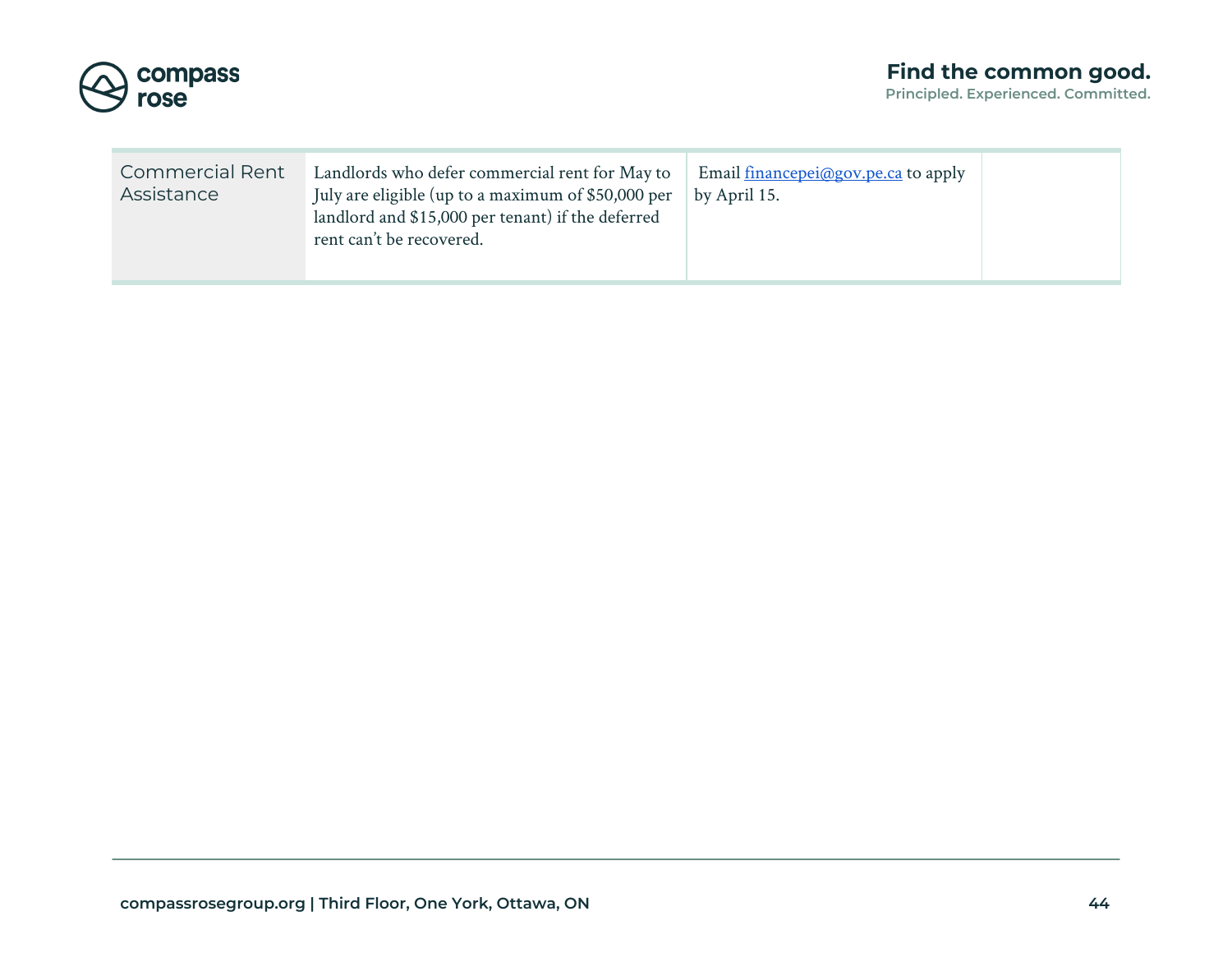

# **Government of Newfoundland and Labrador**

#### Updated April 2, 2020

Please visit the below for the latest updates and information:

- [COVID-19 Self-Assessment Tool](https://www.811healthline.ca/covid-19-self-assessment/)
- [COVID-19 Information](https://www.gov.nl.ca/covid-19/)
- List of Essential Services to be announced. Current list of stores allowed to remain open as of March 25 on [CBC.](https://www.cbc.ca/news/canada/newfoundland-labrador/list-of-stores-essential-newfoundland-labrador-1.5509309)
- Newfoundland and Labrador declared a Public Health Emergency on [March 18](https://www.gov.nl.ca/covid-19/files/Special-Measures-Order-Updated-March-24-2020.pdf).

## <span id="page-44-0"></span>**NEWFOUNDLAND - Supports for Individuals**

| <b>Resource</b>                               | What it is and who can apply                                                                                                                                                                                                                                       | <b>Contact information</b>       | <b>Notes</b> |
|-----------------------------------------------|--------------------------------------------------------------------------------------------------------------------------------------------------------------------------------------------------------------------------------------------------------------------|----------------------------------|--------------|
| <b>Essential Worker</b><br>Child Care Service | Regulated child care services will be permitted to<br>operate for children (one to 13 years) of essential<br>workers (if they have no other child care options<br>available).                                                                                      | Fill out the form HERE.          |              |
| Pay for<br>self-isolated<br>employees         | In order to ensure continued income for<br>employees who must self-isolate due to past<br>travel, the Government of Newfoundland and<br>Labrador will provide compensation to private<br>sector employers to ensure continuation of pay<br>for employees affected. | More information available HERE. |              |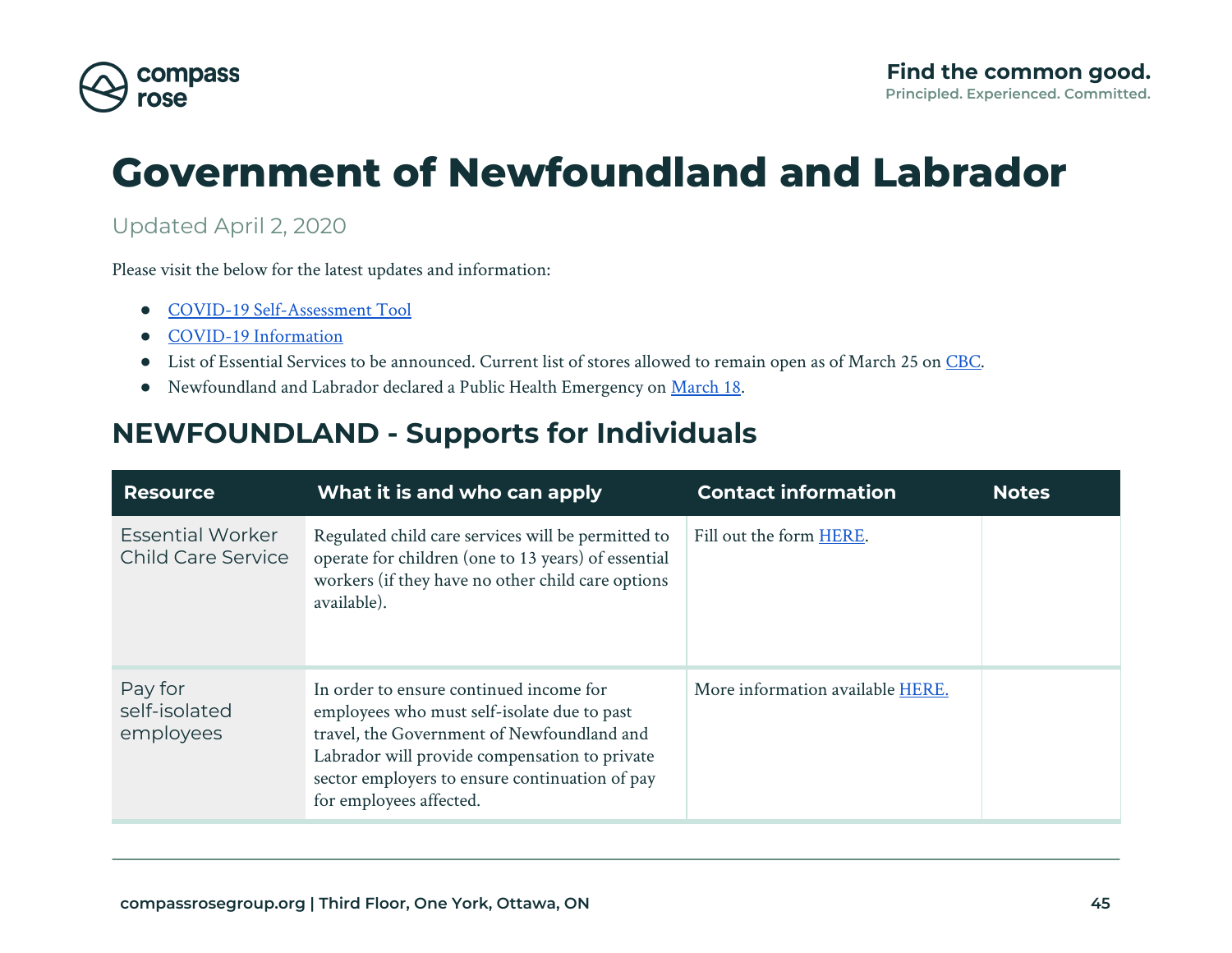

| <b>Provincial Student</b><br>Loans | Temporary suspension of repayments until<br>September 30, 2020. Interest will not accrue.                                 |                                             | Will be<br>implemented<br>automatically. |
|------------------------------------|---------------------------------------------------------------------------------------------------------------------------|---------------------------------------------|------------------------------------------|
| Job Protections                    | Guaranteed unpaid leave of absences for those<br>affected by COVID-19.                                                    | Amendments to Labour Standards<br>Act HERE. |                                          |
| Limit on Evictions                 | Tenants will not be allowed to be evicted if they<br>are not able to pay rent due to lost income from<br>COVID-19.        | More information HERE.                      |                                          |
| <b>Medical Care Plan</b>           | Expired MCP plan cards will remain valid until<br>June 30, including those who have moved<br>permanently out of province. |                                             |                                          |

## <span id="page-45-0"></span>**NEWFOUNDLAND - Supports for Businesses**

| <b>Resource</b>                                   | What it is and who can apply                                        | <b>Contact information</b> | <b>Notes</b> |
|---------------------------------------------------|---------------------------------------------------------------------|----------------------------|--------------|
| <b>Fish Processing</b><br>and Buyers'<br>Licenses | Expiry date on all current licenses extended to<br>August 31, 2020. | More information HERE.     |              |
| Provincial<br>Agrifoods<br>Assistance<br>Program  | PAAP is accepting early applications with no<br>deadlines.          | More information HERE.     |              |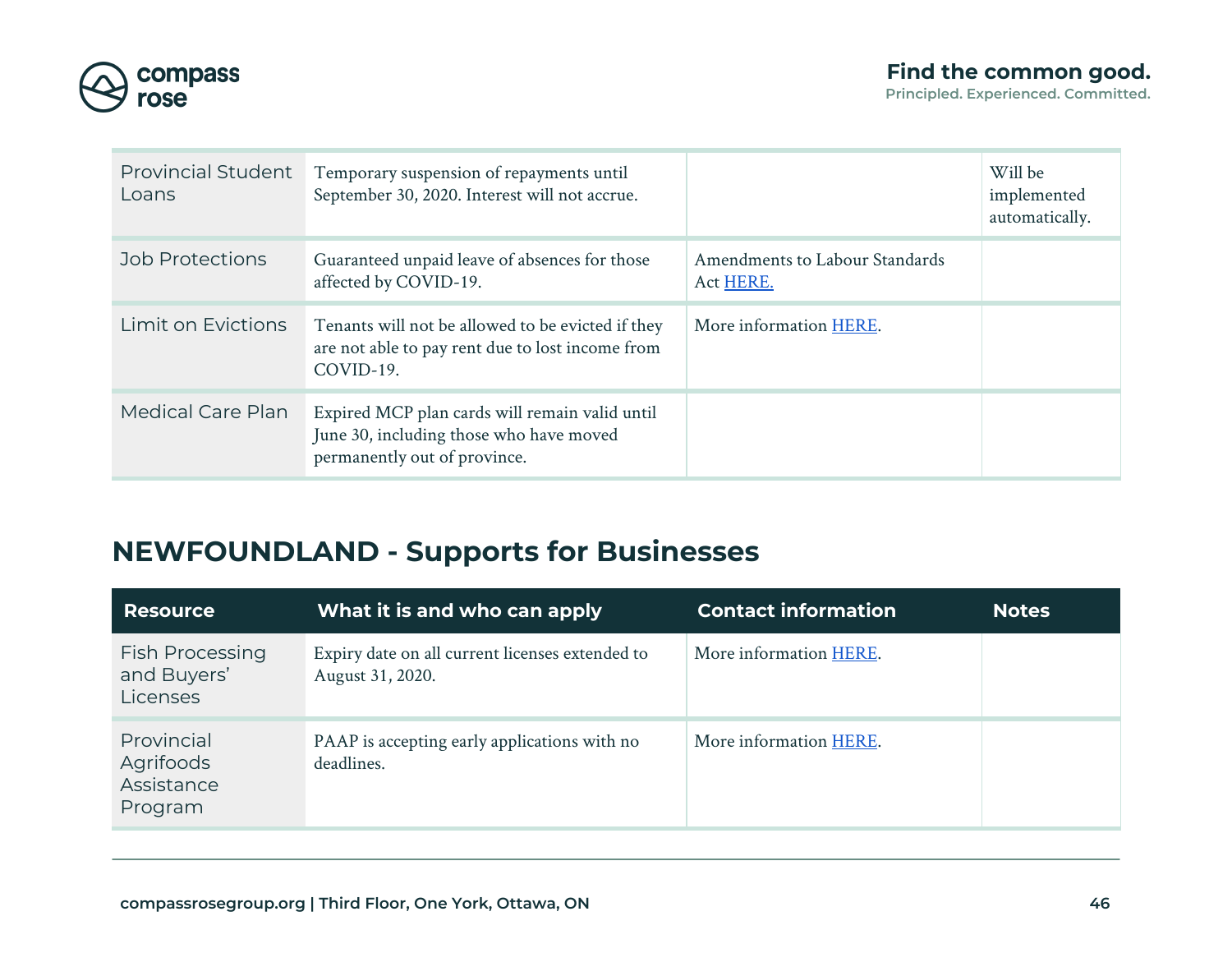

|                       |                                                                     | PAAP:<br>https://www.faa.gov.nl.ca/programs/<br>index.html |  |
|-----------------------|---------------------------------------------------------------------|------------------------------------------------------------|--|
| Fuel Tax<br>Exemption | Expiry for Fuel Tax Exemption Permits extended<br>to June 30, 2020. | More information HERE.                                     |  |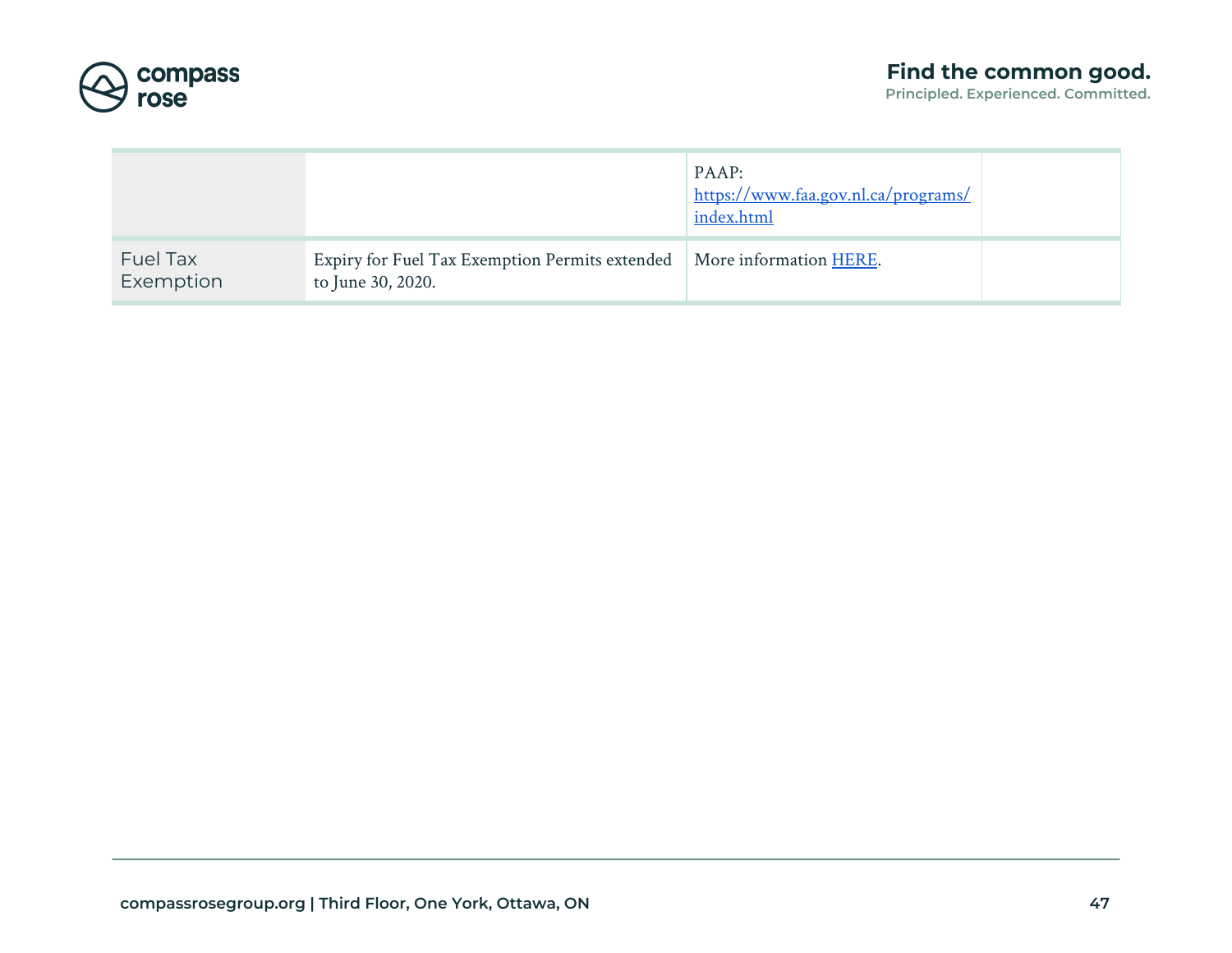

## **Government of Manitoba**

### Updated April 2, 2020

Please visit the below for the latest updates and information:

- [Government of Manitoba COVID-19 information](https://manitoba.ca/covid19/)
- [Manitoba Community Screening Locations](https://manitoba.ca/covid19/locations.html)
- [If your business can supply services or supplies, please contact the Manitoba Government](https://forms.gov.mb.ca/GoMCovid19/)
- List of Essential Services: Manitoba has ordered [non-essential services closed](https://news.gov.mb.ca/news/index.html?item=47337&posted=2020-03-30). Background [available](https://news.gov.mb.ca/asset_library/en/newslinks/2020/03/BG-PHA_-_COVID-19-PR.pdf).
- Manitoba declared a State of Emergency on [March 20](https://manitoba.ca/covid19/soe.html)

## <span id="page-47-0"></span>**MANITOBA - Supports for Individuals**

| <b>Resource</b>                       | What it is and who can apply                                                                                                                            | <b>Contact information</b>                                      | <b>Notes</b> |
|---------------------------------------|---------------------------------------------------------------------------------------------------------------------------------------------------------|-----------------------------------------------------------------|--------------|
| <b>Essential Worker</b><br>Child Care | Child care services will be provided to health<br>workers and other critical workers.                                                                   | Application form:<br>https://forms.gov.mb.ca/GoMCovid1<br>9ESW/ |              |
| Temporary Child<br>Care Service Grant | For existing Child Care Assistants or Early Child<br>Educators (ECEII or ECEIII) to set up child care<br>for health workers and other critical workers. | For more information, click HERE.                               |              |
| Pharmacare                            | Increase of Manitoba Pharmacare deductible has<br>been deferred.                                                                                        |                                                                 |              |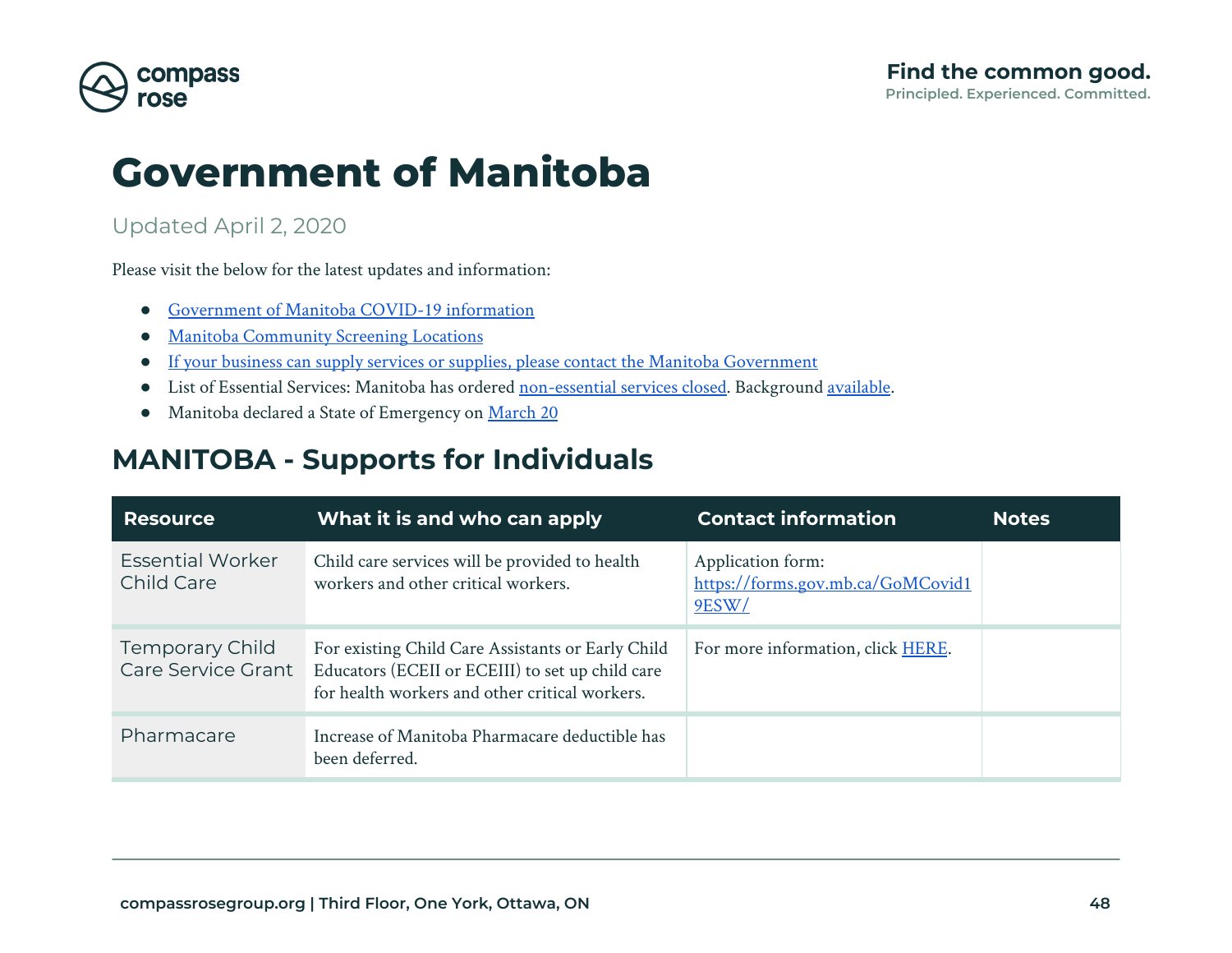

| Residential<br><b>Tenancy Board</b>                  | Non-essential eviction hearings to be postponed.<br>No rent increases permitted from April 1.                             | More information available HERE. |  |
|------------------------------------------------------|---------------------------------------------------------------------------------------------------------------------------|----------------------------------|--|
| Employment<br>Standards<br>Temporary Layoff<br>Rules | For temporary layoffs from March 1 onwards,<br>time will not be counted towards qualifying as a<br>permanent termination. | More information available HERE. |  |

## <span id="page-48-0"></span>**MANITOBA - Supports for Businesses**

| <b>Resource</b>         | What it is and who can apply                                                                                                                                                                                                                                                                                    | <b>Contact information</b>          | <b>Notes</b> |
|-------------------------|-----------------------------------------------------------------------------------------------------------------------------------------------------------------------------------------------------------------------------------------------------------------------------------------------------------------|-------------------------------------|--------------|
| <b>Provincial Taxes</b> | Extending the April and May tax filing deadlines<br>until June 22, 2020 for small and medium<br>businesses with monthly RST remittances of no<br>more than \$10,000.<br>Businesses that file on a quarterly basis that have<br>a due date of April 20, 2020 have had the due date<br>extended to June 22, 2020. | More information is available HERE. |              |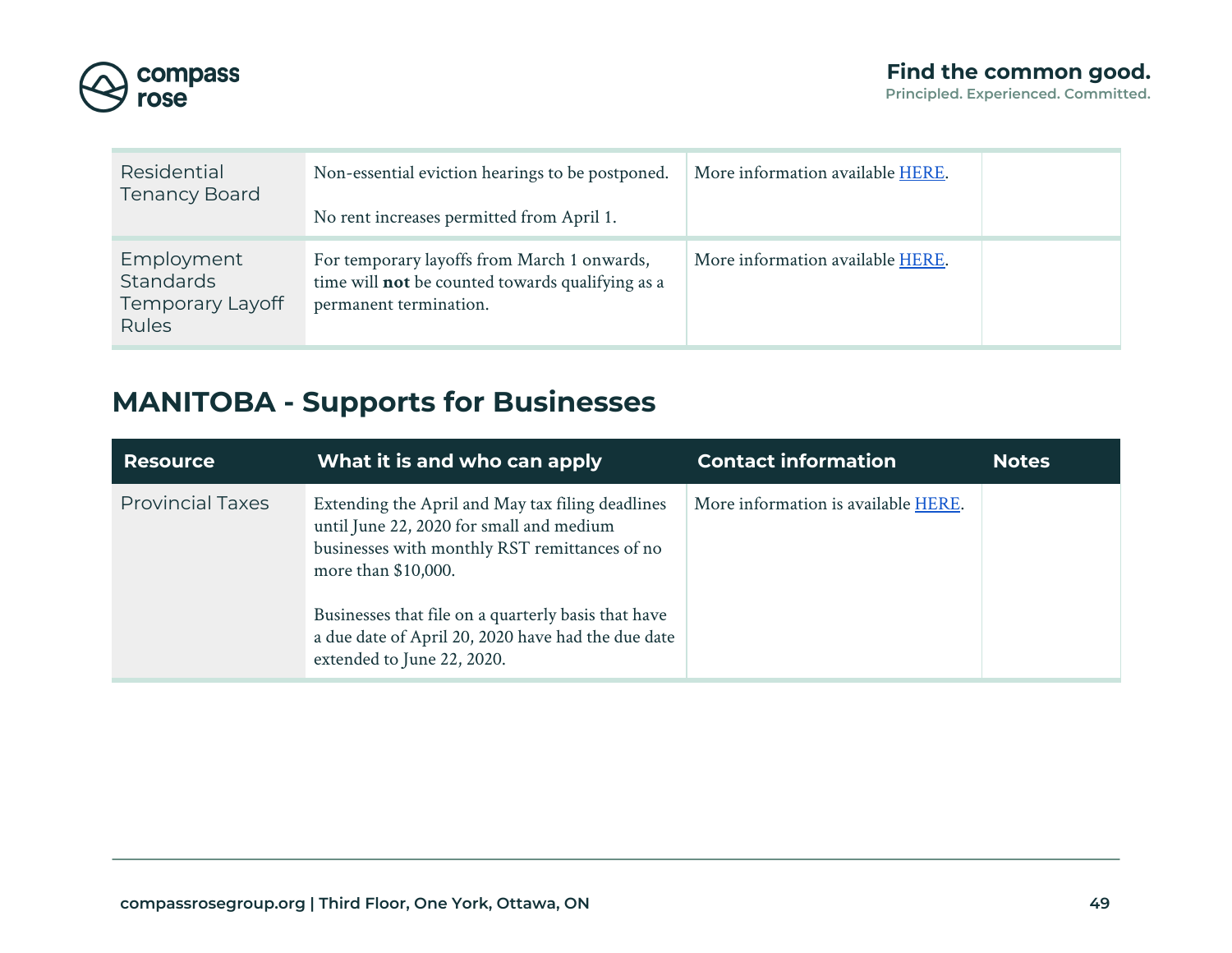

# **Government of New Brunswick**

### Updated April 2, 2020

Please visit the below for the latest updates and information:

- [New Brunswick Response to COVID-19](https://www2.gnb.ca/content/gnb/en/departments/ocmoh/cdc/content/respiratory_diseases/coronavirus.html)
- [COVID-19 self assessment tool](https://www2.gnb.ca/content/gnb/en/departments/ocmoh/cdc/content/respiratory_diseases/coronavirus/coronavirusexposure.html#/app/symptom-checker/guides/399/what-to-do)
- List of Essential Services to be announced. [Information on business closures here.](https://www2.gnb.ca/content/gnb/en/news/news_release.2020.03.0139.html)
- New Brunswick declared a State of Emergency on [March 19](https://www2.gnb.ca/content/gnb/en/news/news_release.2020.03.0139.html)

## <span id="page-49-0"></span>**NEW BRUNSWICK - Supports for Individuals**

| <b>Resource</b>               | What it is and who can apply                                                                                                                                                                                                           | <b>Contact information</b>                                         | <b>Notes</b>                     |
|-------------------------------|----------------------------------------------------------------------------------------------------------------------------------------------------------------------------------------------------------------------------------------|--------------------------------------------------------------------|----------------------------------|
| <b>New Brunswick</b><br>Power | Collection efforts and disconnections suspended.<br>Deferral of electricity bill payments for up to 90<br>day for impacted residential customers.<br>Waive interest for past due balances and late<br>charges issued March 19 onwards. | For more information and to apply,<br>contact New Brunswick Power. |                                  |
| Income Support<br>for Workers | One time benefit of \$900 for workers or<br>self-employed who have lost their jobs or closed<br>their business on or after March 15.                                                                                                   | Applications are now open HERE.                                    | Benefit will end<br>on April 30. |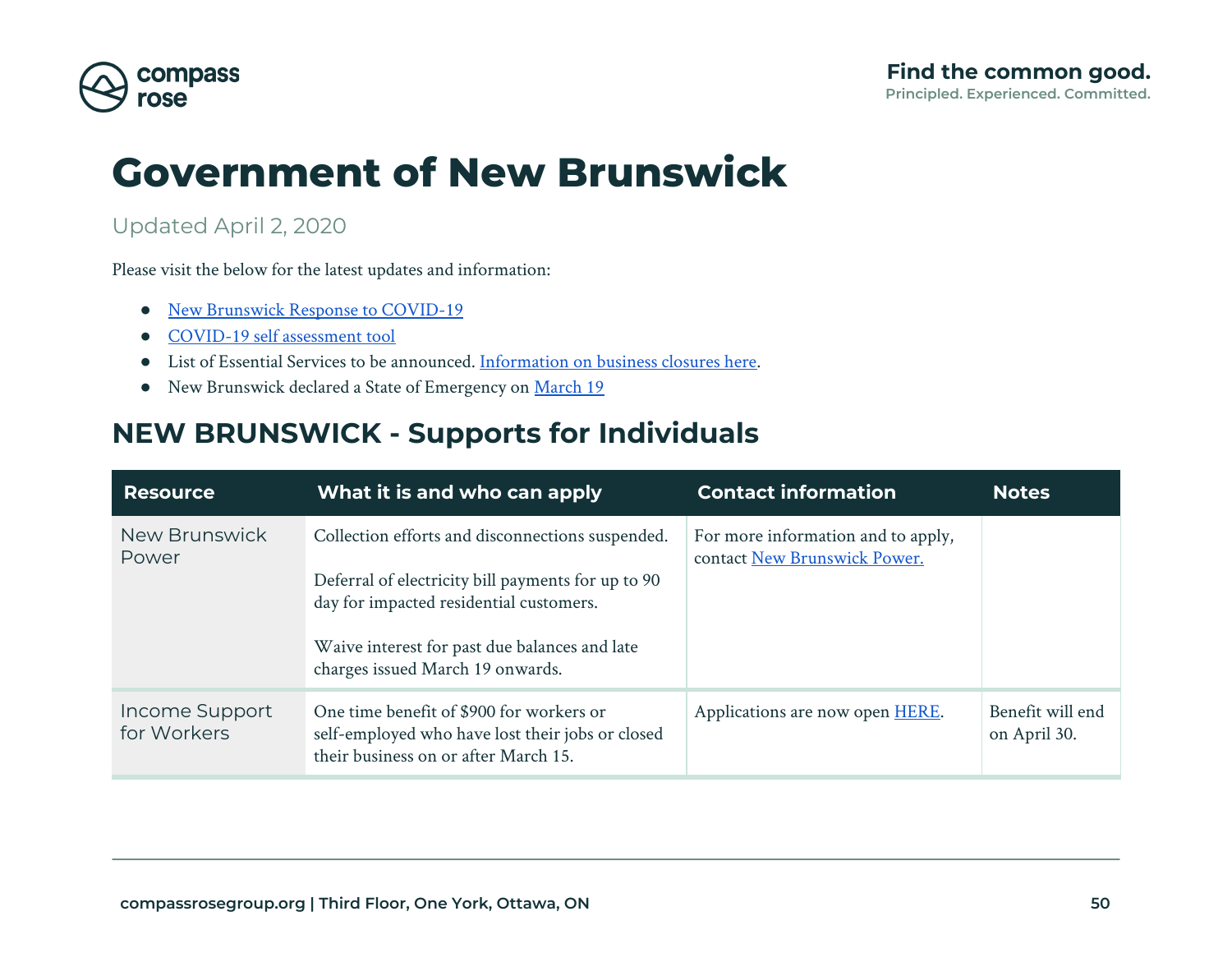

| Job Protection for<br>Workers | Guaranteed unpaid leave for up to 15 weeks for<br>those affected or caring for those with<br>COVID-19. |  |
|-------------------------------|--------------------------------------------------------------------------------------------------------|--|
|                               |                                                                                                        |  |

## <span id="page-50-0"></span>**NEW BRUNSWICK - Supports for Businesses**

| <b>Resource</b>         | What it is and who can apply                                                                                                                                                                                                                                                                                                             | <b>Contact information</b>                                                                                                                          | <b>Notes</b>                                                                                         |
|-------------------------|------------------------------------------------------------------------------------------------------------------------------------------------------------------------------------------------------------------------------------------------------------------------------------------------------------------------------------------|-----------------------------------------------------------------------------------------------------------------------------------------------------|------------------------------------------------------------------------------------------------------|
| <b>Property Taxes</b>   | Late penalties on business property taxes will be<br>waived on a case-by-case basis.                                                                                                                                                                                                                                                     |                                                                                                                                                     |                                                                                                      |
| <b>Provincial Loans</b> | For existing provincial loans, loan and interest<br>repayments may be deferred on a case-by-case<br>basis.<br>For small businesses, loans will be provided with<br>no repayments and interest-free for 12 months,<br>up to \$200,000.<br>For mid-to-large businesses, loans over \$200,000<br>will be available on a case-by-case basis. | For existing loans, contact the<br>government department that<br>provided the loan.<br><b>Opportunities New Brunswick:</b><br>https://onbcanada.ca/ | Applications for<br>loans will be<br>available<br>through<br>Opportunities<br>New Brunswick<br>soon. |
| WorkSafeNB              | Assessment premiums related to employer<br>payrolls will be deferred for March, April, and<br>May.                                                                                                                                                                                                                                       | More information HERE.                                                                                                                              |                                                                                                      |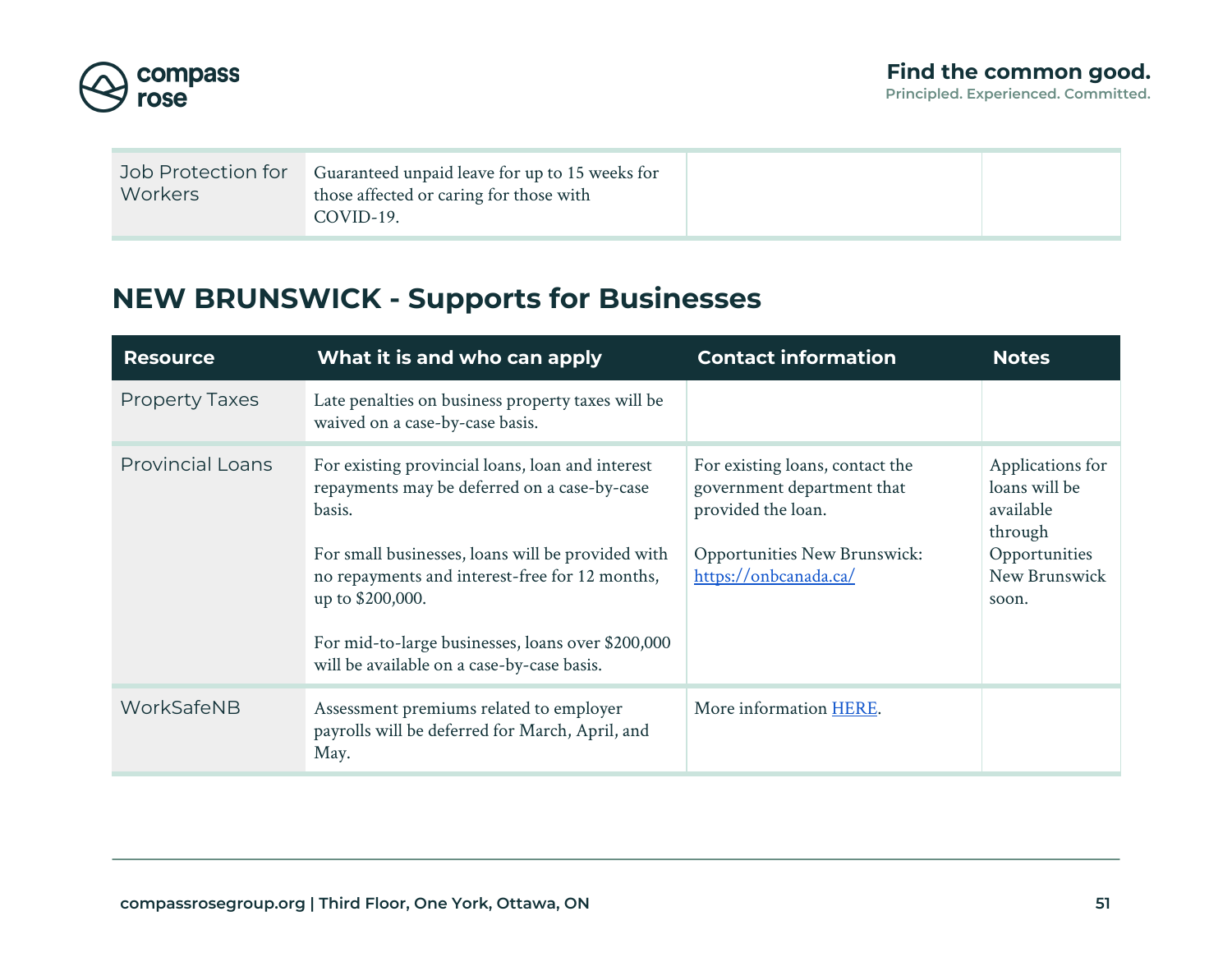

| New Brunswick<br>Power | Collection efforts and disconnections suspended.                                                 | For more information and to apply,<br>contact New Brunswick Power. |  |
|------------------------|--------------------------------------------------------------------------------------------------|--------------------------------------------------------------------|--|
|                        | Deferral of electricity bill payments for up to 90<br>day for impacted small business customers. |                                                                    |  |
|                        | Waive interest for past due balances and late<br>charges issued March 19 onwards.                |                                                                    |  |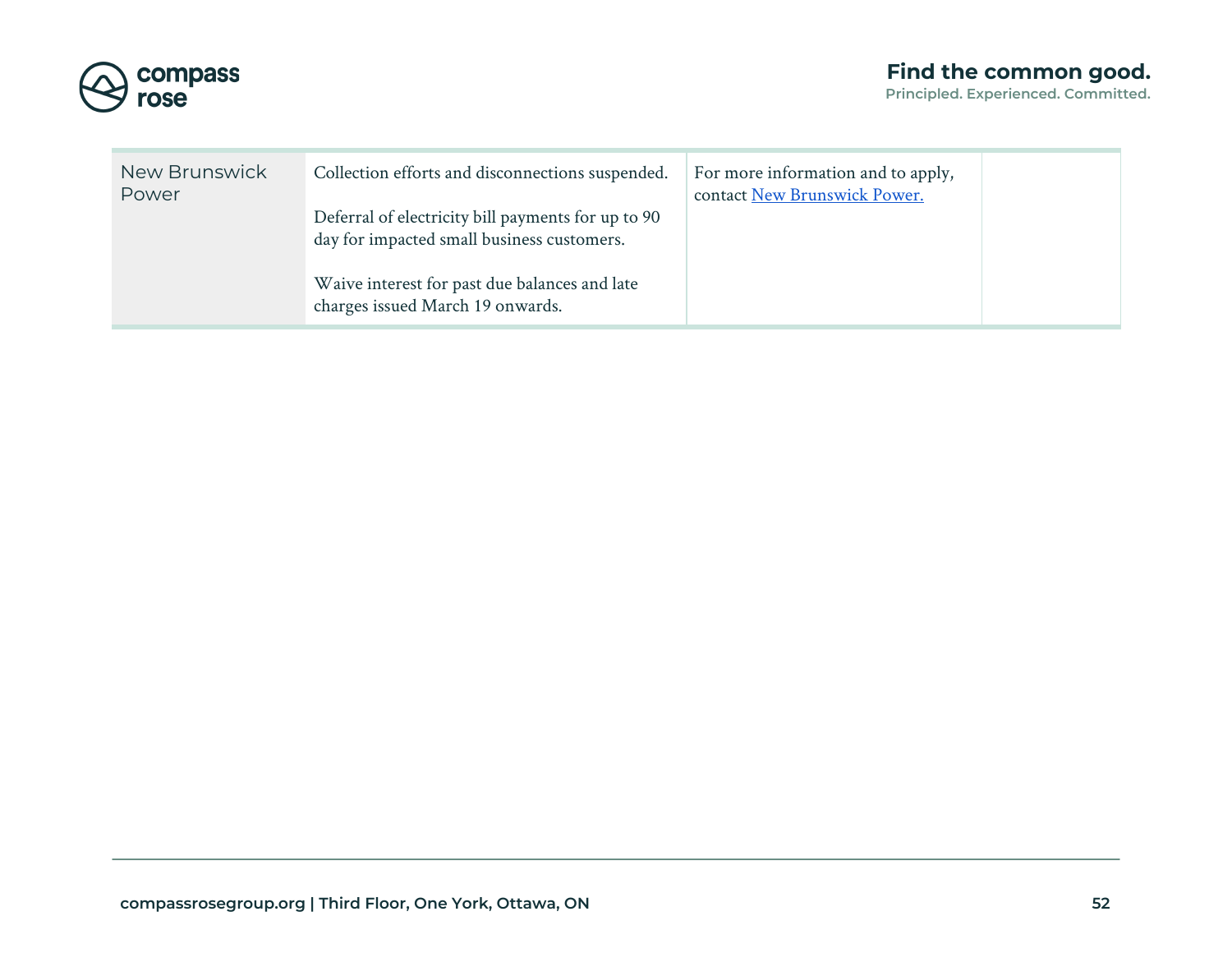

## **Government of Yukon**

### Updated April 2, 2020

Please visit the below for the latest updates and information:

- [Yukon information on COVID-19](https://yukon.ca/covid-19)
- [COVID-19 Self-Assessment and Isolation information](https://service.yukon.ca/en/covid-19-self-assessment/)
- [Respiratory Assessment Centre](https://yukon.ca/en/find-respiratory-assessment-centre)
- Anyone arriving to the Yukon, including from the rest of Canada, must [self-isolate for 14 days.](https://yukon.ca/en/health-and-wellness/covid-19/notice-miners-arriving-yukon-work)
- List of Essential Services to be announced. [List of closures available.](https://yukon.ca/en/health-and-wellness/covid-19/closures-cancellations-and-restricted-facility-access)
- The Yukon declared a State of Emergency on [March 27.](https://yukon.ca/en/news/yukon-declares-state-emergency-response-covid-19)

## <span id="page-52-0"></span>**YUKON - Supports for Individuals**

| <b>Resource</b>           | What it is and who can apply                                                                                                                                                                                                                                                                        | <b>Contact information</b>                | <b>Notes</b> |
|---------------------------|-----------------------------------------------------------------------------------------------------------------------------------------------------------------------------------------------------------------------------------------------------------------------------------------------------|-------------------------------------------|--------------|
| Paid Sick Leave<br>Rebate | Self-employed workers can receive a rebate for<br>paid sick leave if they must isolate or are sick with<br>COVID-19.<br>Companies may also apply for this rebate for<br>employees (see business supports section).<br>Doctors' notes are not needed. Program will last<br>until September 11, 2020. | More information and application<br>HERE. |              |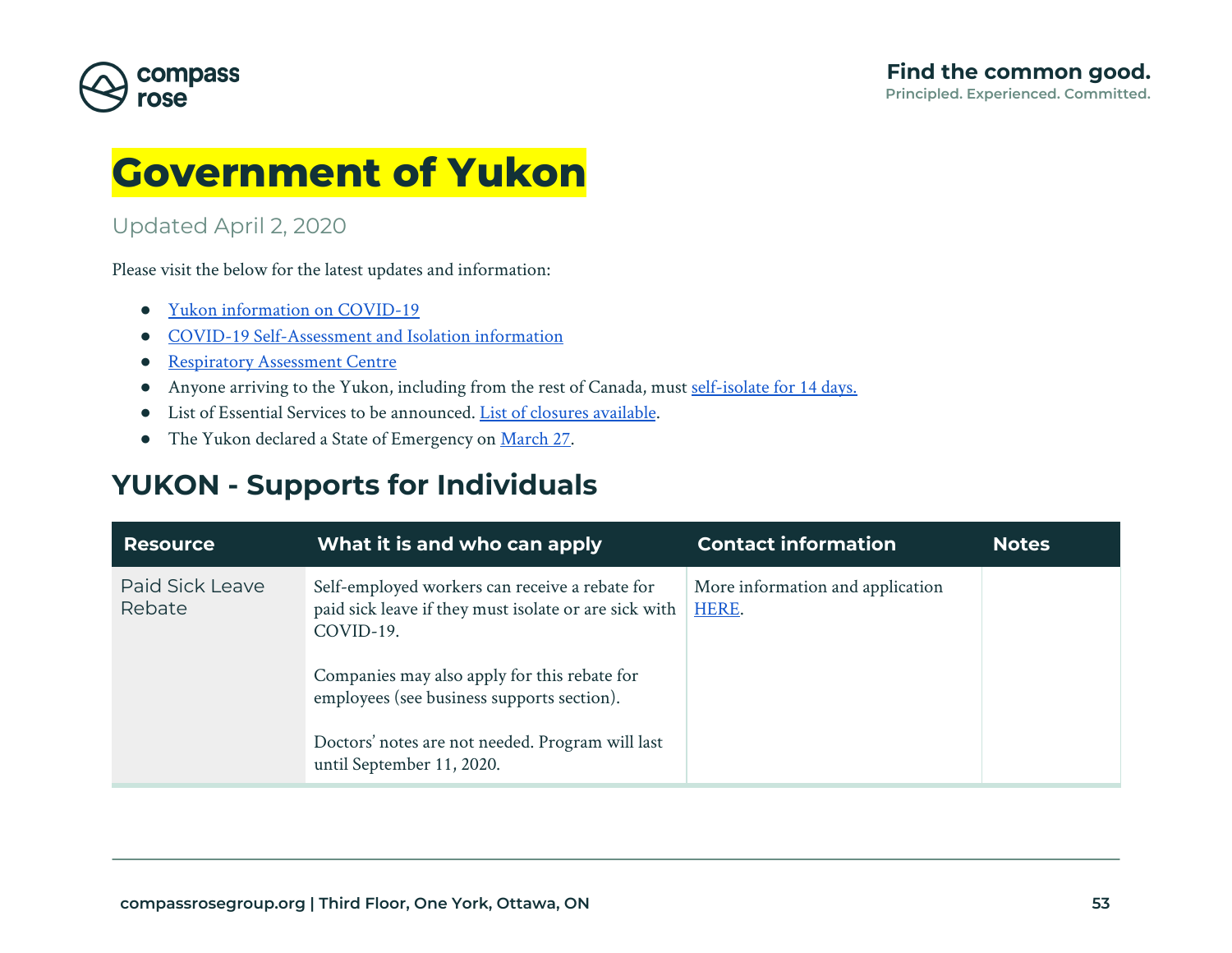

| <b>Rent Relief</b>                                 | Evictions for non-payment suspended for those<br>unable to pay rent due to COVID-19.<br>Tenants may pay rent late if unable to pay.                                                                                                                                                                                                                                                                                                                                                                                                                                                                                                              | More information HERE.                    |                                                                   |
|----------------------------------------------------|--------------------------------------------------------------------------------------------------------------------------------------------------------------------------------------------------------------------------------------------------------------------------------------------------------------------------------------------------------------------------------------------------------------------------------------------------------------------------------------------------------------------------------------------------------------------------------------------------------------------------------------------------|-------------------------------------------|-------------------------------------------------------------------|
| <b>Yukon Nominee</b><br>Program                    | Foreign nationals under the Yukon Nominee<br>Program will not be required to meet full time<br>hours. 90 day notices to find new employment<br>will not be issued during this crisis.                                                                                                                                                                                                                                                                                                                                                                                                                                                            | More information HERE.                    |                                                                   |
| <b>Cultural Industries</b><br><b>Training Fund</b> | Training funding for those in the arts sector.<br>Funding will be available for those seeking to<br>improve job skills remotely/distance learning in<br>the following sectors:<br>1. Screen arts: film, video and digital media<br>2. Music and sound recording<br>Visual arts and crafts<br>Performing arts<br>4.<br>Writing and publishing<br>5.<br>Cultural labour force<br>6.<br>Includes training for jobs such as: artistic<br>director, general manager, production<br>coordinator, marketer, framer, curator,<br>conservator, editor, copyist, tuner, production<br>accountant, translator, publisher, designer,<br>make-up artist, etc. | More information and application<br>HERE. | Special intake<br>open until April<br>15, next tranche<br>May 15. |
| <b>Advanced Artist</b><br>Award                    | Funding has doubled for award for senior Yukon<br>artists.                                                                                                                                                                                                                                                                                                                                                                                                                                                                                                                                                                                       | Information and application <b>HERE</b> . |                                                                   |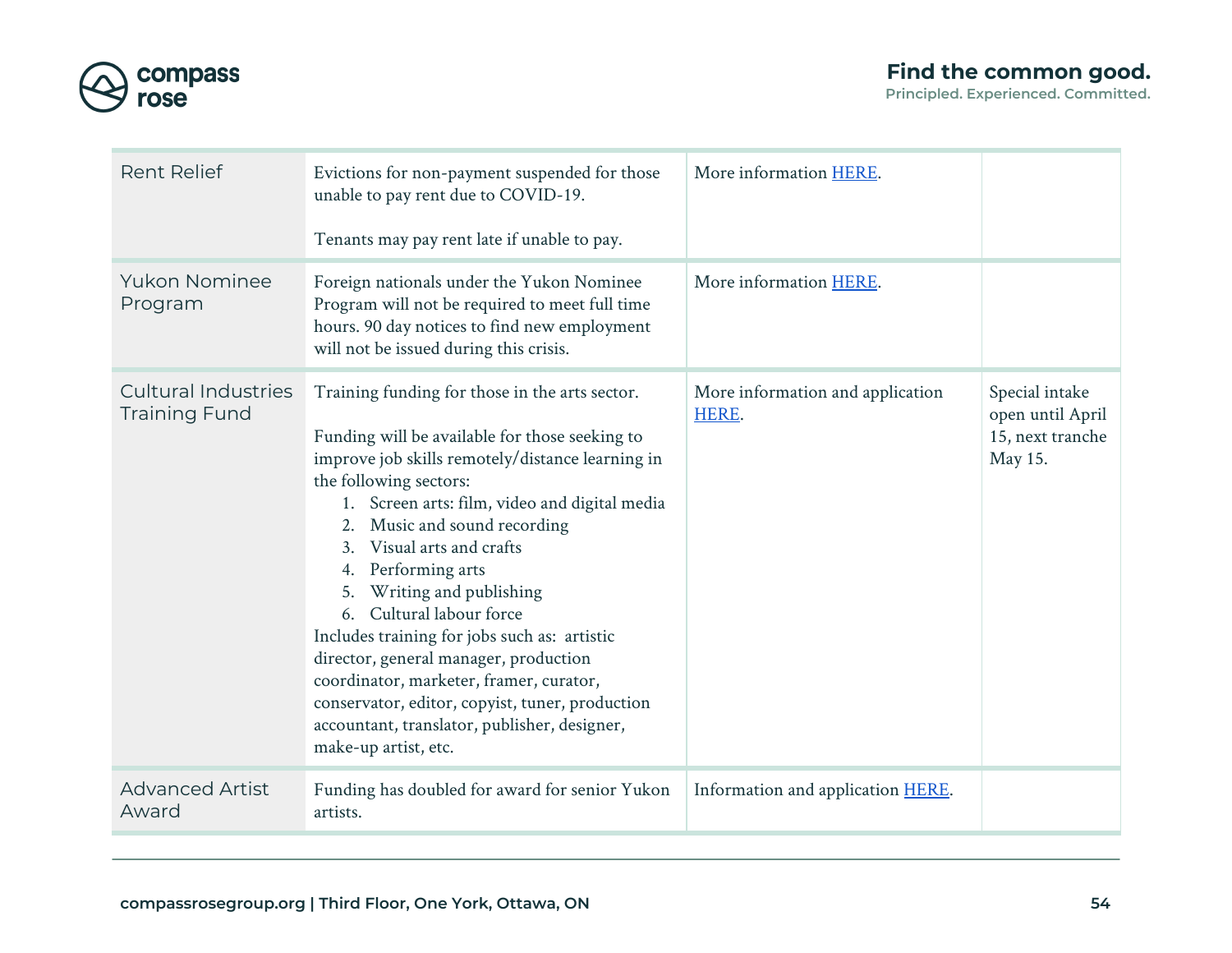

## <span id="page-54-0"></span>**YUKON - Supports for Businesses**

| <b>Resource</b>                                                      | What it is and who can apply                                                                                                                                                                              | <b>Contact information</b>                                  | <b>Notes</b>                                                       |  |
|----------------------------------------------------------------------|-----------------------------------------------------------------------------------------------------------------------------------------------------------------------------------------------------------|-------------------------------------------------------------|--------------------------------------------------------------------|--|
| Paid Sick Leave<br>Rebate                                            | Employers can receive a rebate for paid sick leave<br>for any employee who must isolate or who is sick<br>with COVID-19.<br>Doctors' notes are not needed. Program will last<br>until September 11, 2020. | More information and application<br>HERE.                   | Also applies to<br>self-employed<br>workers.                       |  |
| On Yukon Time                                                        | Funding for individual artists and arts<br>More information HERE.<br>organizations                                                                                                                        |                                                             | Applications<br>close April 15.                                    |  |
| <b>Child Care Centre</b><br>Supports                                 | Child care centres and family day homes have the<br>opportunity to apply for additional funding.                                                                                                          | Contact your inspector.<br>More information available HERE. |                                                                    |  |
| Worker's<br>Compensation<br><b>Health and Safety</b><br><b>Board</b> | Companies may revise annual payroll estimates to<br>reflect the effects of COVID-19.<br>May defer assessment premiums without penalty<br>or interest.                                                     | More information HERE.                                      |                                                                    |  |
| Tourism<br>Cooperative<br>Marketing Fund                             | Applicants will be eligible for 100% of the costs of<br>their marketing initiatives.                                                                                                                      | Information HERE.                                           | Applications<br>available May 1,<br>and retroactive<br>to April 1. |  |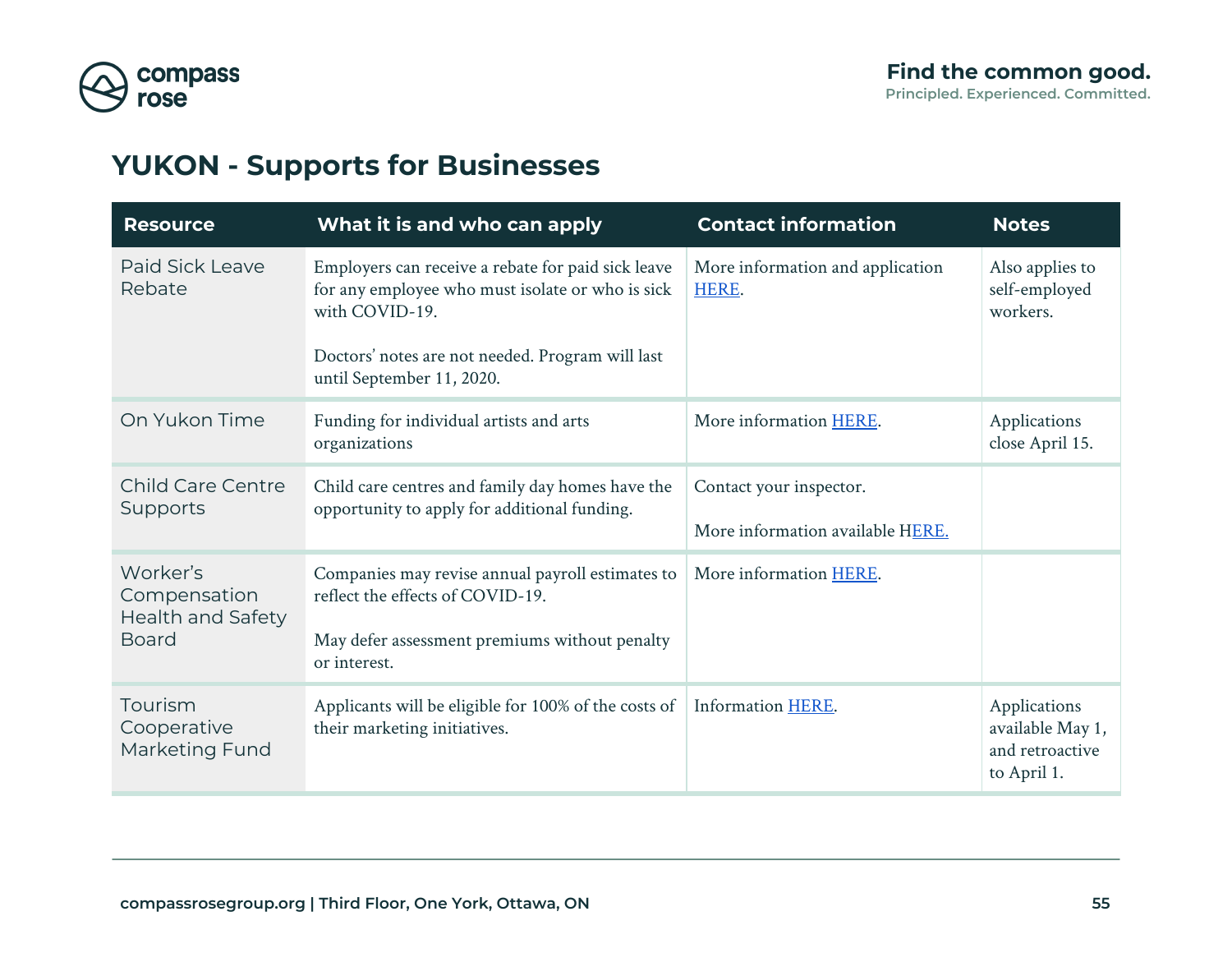

|                                                                  | Under the new criteria, initiatives targeting<br>people who are already in Yukon will also be<br>eligible.                                                                                                                                                                |                                           |                                                |
|------------------------------------------------------------------|---------------------------------------------------------------------------------------------------------------------------------------------------------------------------------------------------------------------------------------------------------------------------|-------------------------------------------|------------------------------------------------|
| <b>Arts Fund</b>                                                 | Special COVID-19 intake will allow applicants to<br>cover 100% of funding. Funding is open to<br>non-profit societies; industry and community<br>associations; school and local advisory councils;<br>First Nations and municipal governments; and<br>artist collectives. | More information and application<br>HERE. |                                                |
| <b>Temporary</b><br>Support for Events<br><b>Funding Program</b> | Fund for businesses and organizations who have<br>had to cancel events with other 50 individuals.                                                                                                                                                                         | More information HERE.                    | Information on<br>applications<br>coming soon. |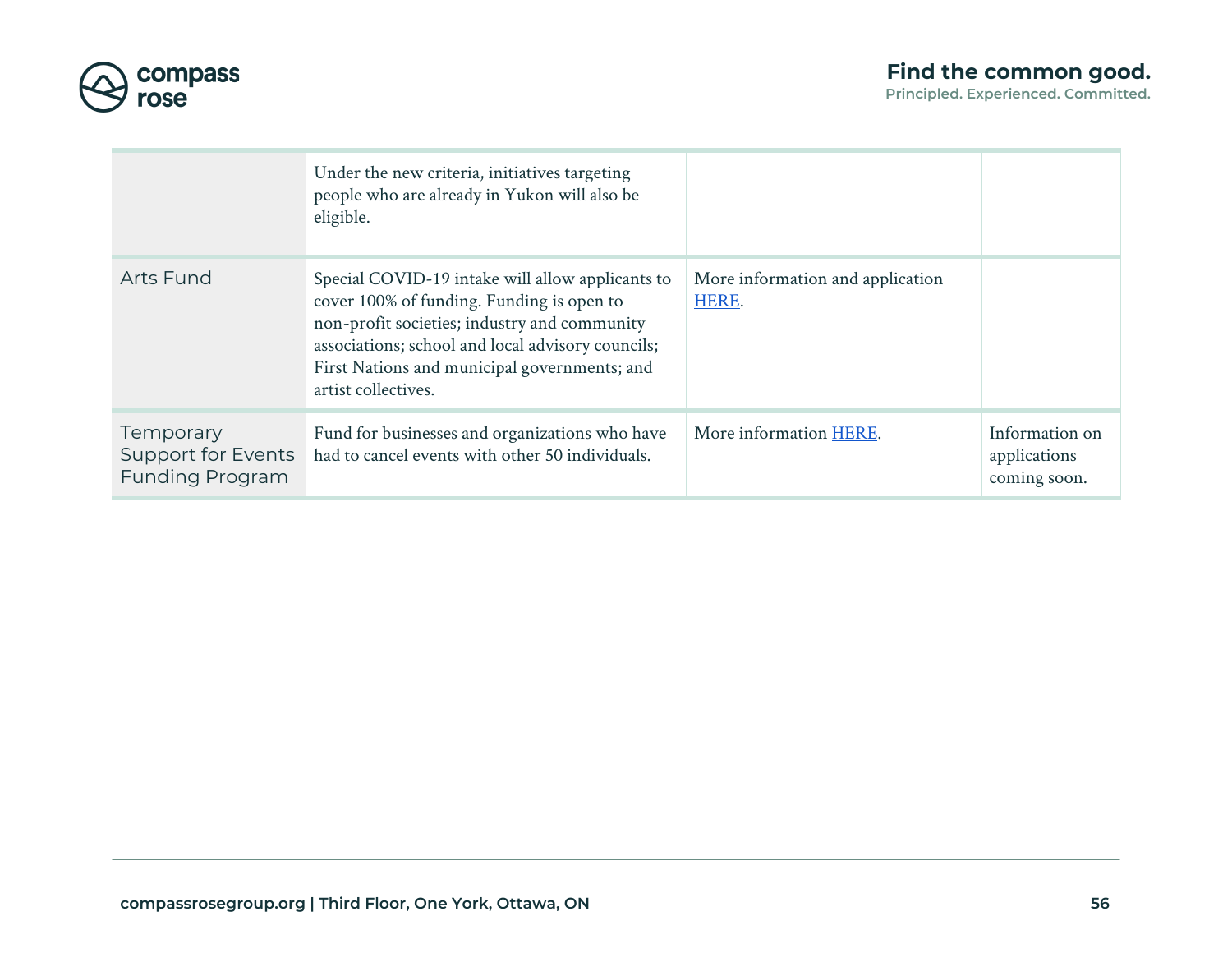

# **Government of the Northwest Territories**

### Updated April 2, 2020

Please visit the below for the latest updates and information:

- [NWT COVID-19 Information](https://www.hss.gov.nt.ca/en/services/coronavirus-disease-covid-19)
- No [non-essential travel](https://www.hss.gov.nt.ca/en/services/coronavirus-disease-covid-19/workers-exempt-travel-restrictions) is permitted to the NWT. [Anyone returning to NWT must self-isolate for 14 days in Yellowknife, Inuvik,](https://www.hss.gov.nt.ca/en/services/coronavirus-disease-covid-19/information-travellers) [Hay River or Fort Smith.](https://www.hss.gov.nt.ca/en/services/coronavirus-disease-covid-19/information-travellers) Travellers cannot return to other settlements until their isolation is complete. **Anyone entering the NWT is legally required to submit [this self-isolation form](https://app.smartsheet.com/b/form/efb9196c2b0a4571854a4418f0818f63).**
- List of Essential Services
- A State of Emergency was declared in the NWT on March 19.

## **NWT - Supports for Individuals**

| <b>Resource</b>                  | What it is and who can apply                                                                                                   | <b>Contact information</b> | <b>Notes</b>                                |
|----------------------------------|--------------------------------------------------------------------------------------------------------------------------------|----------------------------|---------------------------------------------|
| Student Loan<br><b>Deferrals</b> | Student loan repayments are deferred<br>interest-free until September 30, 2020.                                                |                            |                                             |
|                                  |                                                                                                                                |                            |                                             |
|                                  |                                                                                                                                |                            |                                             |
| On the Land<br>Learning          | Parents are encouraged to take their children on<br>the land. Students may be eligible for credit for on<br>the land learning. | More information HERE.     | No credit<br>applications<br>available yet. |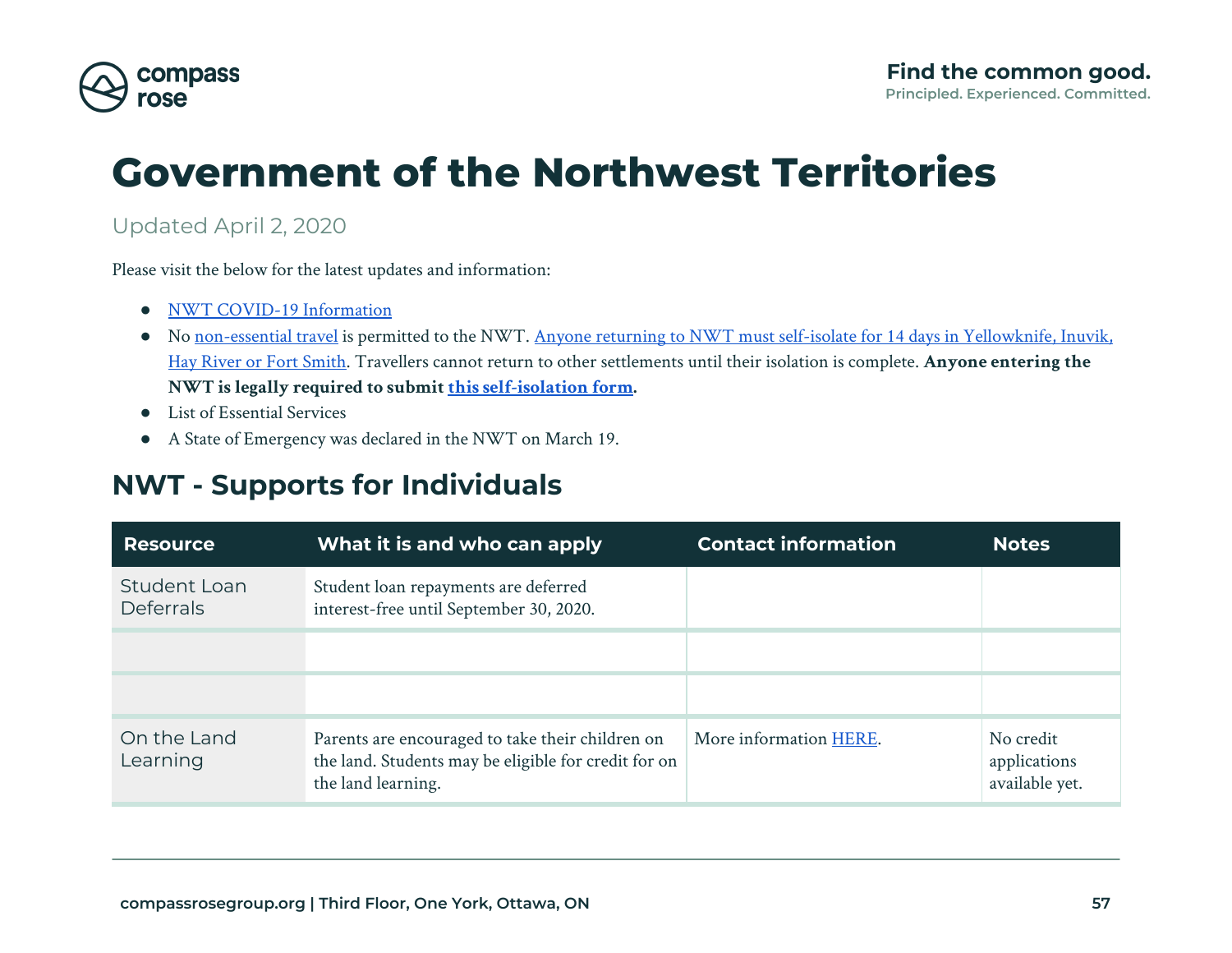

### **NWT - Supports for Businesses**

| <b>Resource</b>                                                     | What it is and who can apply                                                                                                                                                                     | <b>Contact information</b>                        | <b>Notes</b>              |
|---------------------------------------------------------------------|--------------------------------------------------------------------------------------------------------------------------------------------------------------------------------------------------|---------------------------------------------------|---------------------------|
| Fee relief                                                          | Fees removed for Deh Cho Bridge tolls, truck<br>permits, and airport landing fees.                                                                                                               |                                                   | Until the end of<br>June. |
| <b>NWT Business</b><br>Development and<br>Investment<br>Corporation | BDIC is offering deferred loan payments for<br>current creditors for a three month period.<br>BDIC is also offering low-interest loans to<br>companies to offset 1 month of COVID-19<br>impacts. | For more information and to apply,<br>click HERE. |                           |
| Contribution<br>Carryovers                                          | NGOs, Indigenous governments and community<br>governments may bring forward unused<br>contribution amounts from 2019-2020 to be used<br>in 2020-2021.                                            |                                                   |                           |
| <b>WSCC</b>                                                         | Due date for Employer Assessment Premiums<br>extended from April 1 to May 1.                                                                                                                     |                                                   |                           |
| Collections                                                         | Pausing collections efforts including Outside<br>collection agency activity, GNWT set-offs on<br>GNWT payments, and GNWT set-offs on<br>Canada Revenue Agency tax refunds                        |                                                   |                           |